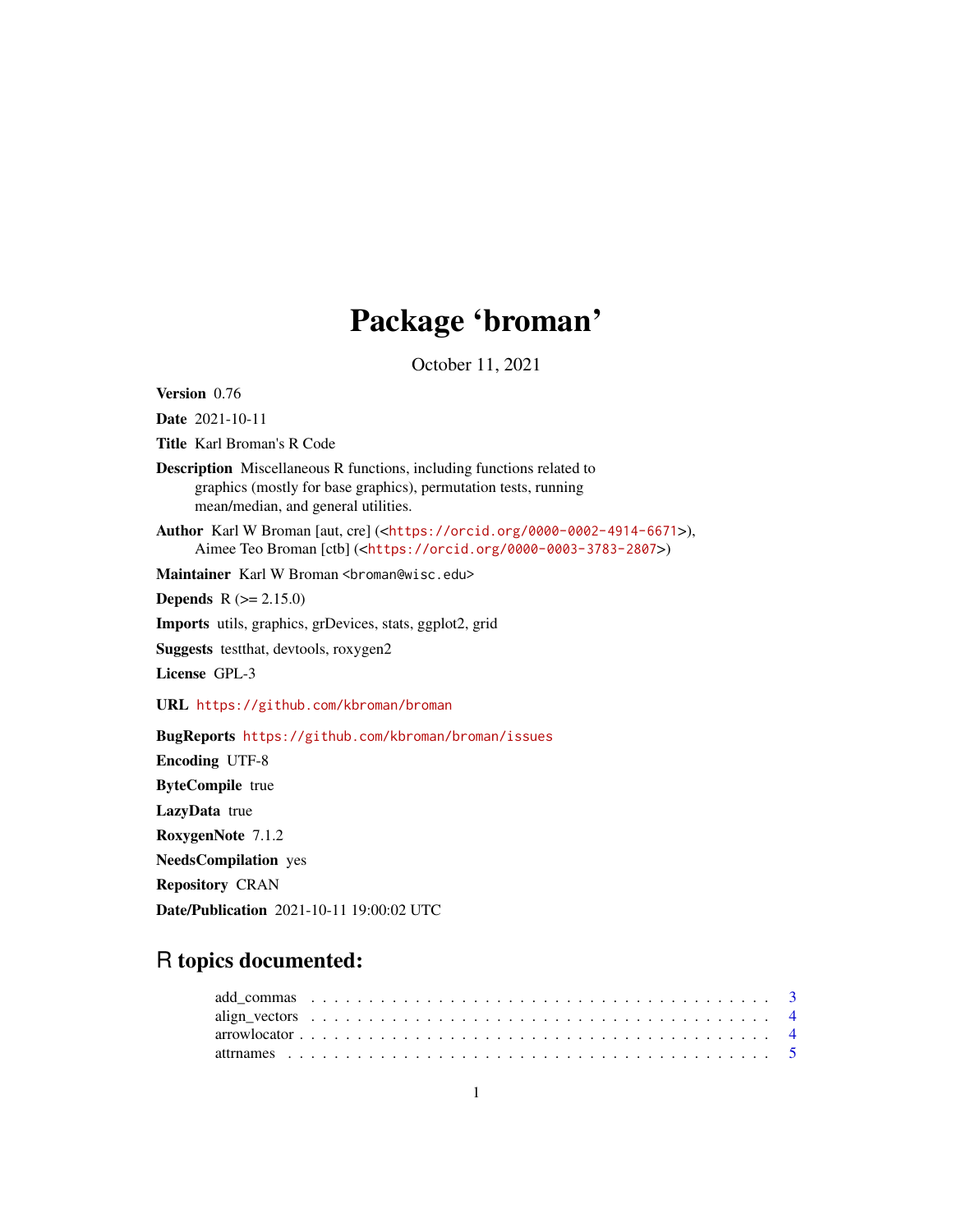| brocolors   | 6              |
|-------------|----------------|
|             | $\overline{7}$ |
| cf          | 8              |
|             | 9              |
| ciplot      | 10             |
|             | 11             |
|             | 12             |
|             | 12             |
|             | 13             |
|             | 14             |
|             | 15             |
| exit        | 16             |
|             | 17             |
| fisher      | 17             |
|             | 18             |
|             | 19             |
|             | 20             |
|             | 22             |
|             | 23             |
|             | 23             |
| jiggle      | 25             |
|             | 26             |
| lenuniq     | 26             |
|             | 27             |
|             |                |
|             | 28<br>29       |
| maxabs      |                |
|             | 29             |
|             | 30             |
|             | 31             |
|             | 32             |
|             | 32             |
|             | 33             |
|             | 34             |
|             | 35             |
|             | 35             |
|             | 36             |
|             | 37             |
|             | 38             |
| qqline2     | 39             |
|             | 40             |
|             | 40             |
| revgray     | 41             |
| revrainbow  | 42             |
|             | 43             |
| runningmean | 43             |
|             | 45             |
|             | 46             |
|             | 46             |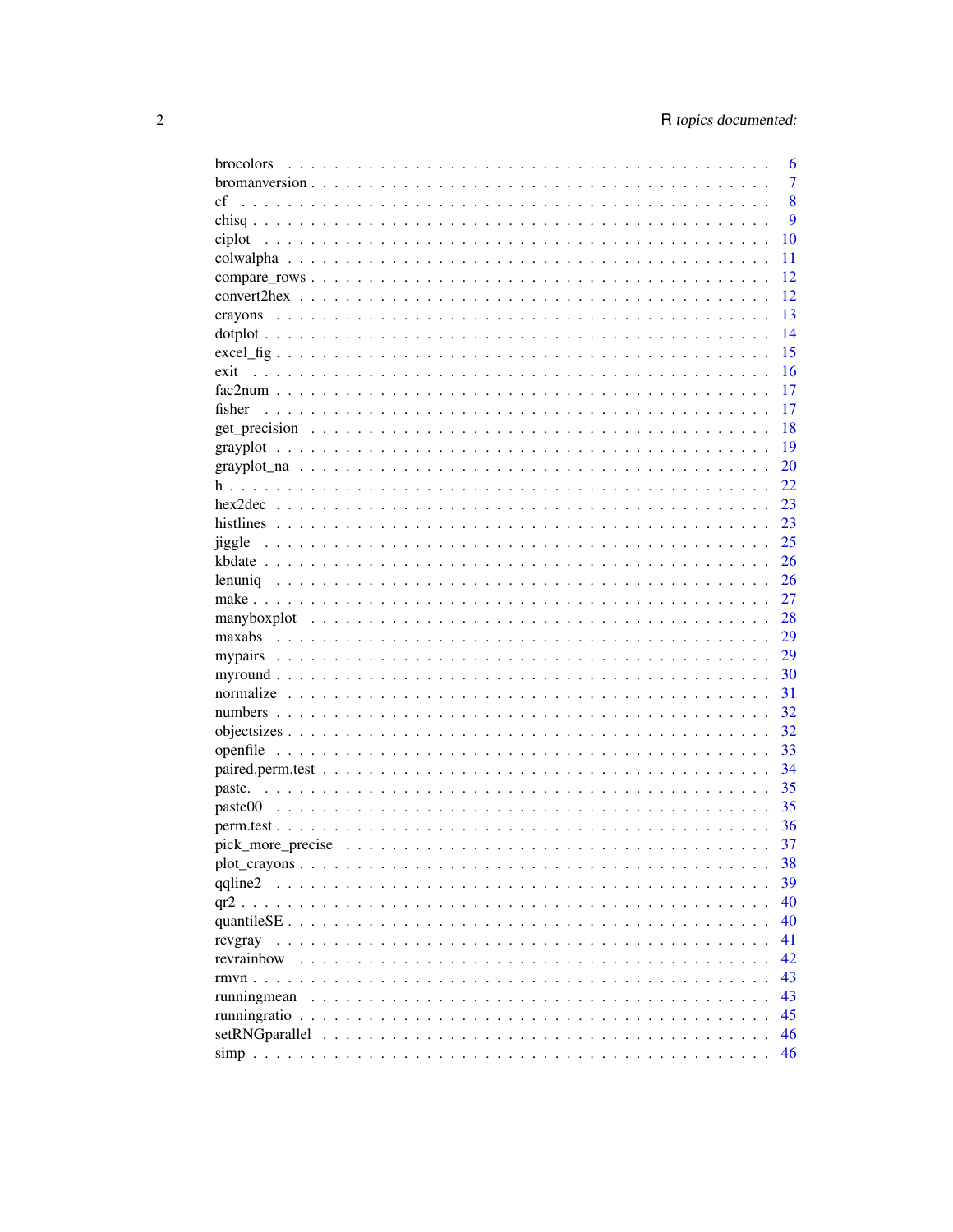### <span id="page-2-0"></span>add\_commas 3

| 48 |
|----|
|    |
|    |
|    |
|    |
|    |
|    |
|    |
|    |
|    |
|    |
|    |
|    |
| 59 |
|    |
|    |

#### $\blacksquare$  Index  $\blacksquare$

add\_commas *Add commas to a large number*

### Description

Convert a number to a string, with commas every 3rd digit

### Usage

add\_commas(numbers)

### Arguments

numbers Vector of non-negative numbers (will be rounded to integers)

### Value

Character string with numbers written like "7,547,085".

### Examples

add\_commas(c(231, 91310, 2123, 9911001020, 999723285))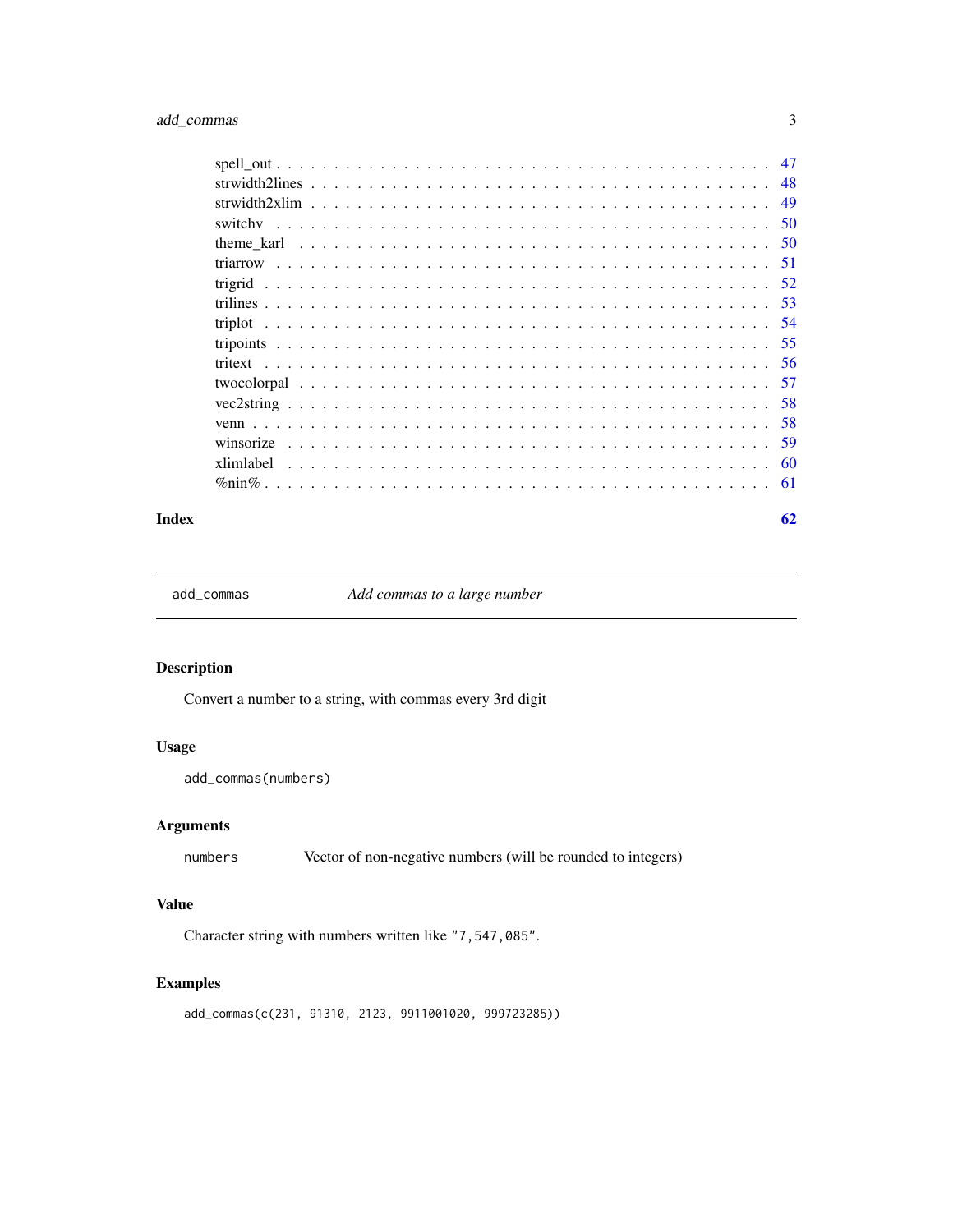<span id="page-3-0"></span>align\_vectors *Align two vectors*

#### Description

Align two vectors using their names attributes, either expanding with NAs or reducing to the common values.

#### Usage

 $align\_vectors(x, y, expand = TRUE)$ 

### Arguments

| <b>X</b> | A vector                                                                                         |
|----------|--------------------------------------------------------------------------------------------------|
| v        | Another vector                                                                                   |
| expand   | If TRUE, expand each to the same length using NAs. If FALSE, remove ele-<br>ments not in common. |

#### Value

A list with two components, x and y

arrowlocator *Use the locator function to plot an arrow*

### Description

Use the [graphics::locator\(\)](#page-0-0) function to indicate the endpoints of an arrow and then plot it.

#### Usage

```
arrowlocator(
  reverse = FALSE,
  horizontal = FALSE,
  vertical = FALSE,
  length = 0.1,
  ...
\mathcal{L}
```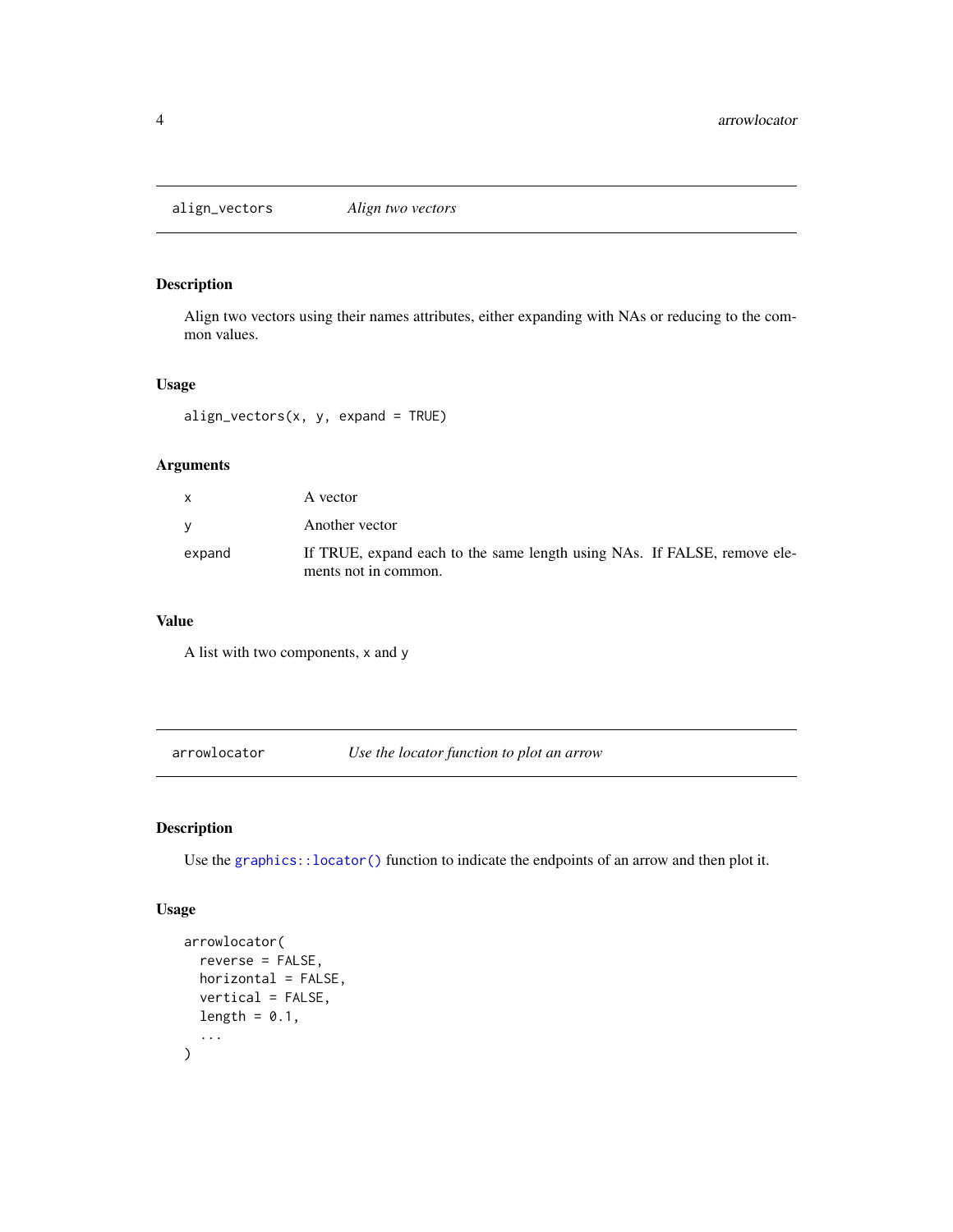#### <span id="page-4-0"></span>attrnames 5

#### Arguments

| reverse    | If FALSE, first indicate the tail of the arrow and then the head; if TRUE, first<br>indicate the head of the arrow and then the tail. |
|------------|---------------------------------------------------------------------------------------------------------------------------------------|
| horizontal | If TRUE, force the arrow to be horizontal. (Use the average y-axis value of the<br>two clicks for the vertical placement.)            |
| vertical   | If TRUE, force the arrow to be vertical. (Use the average x-axis value of the two<br>clicks for the horizontal placement.)            |
| length     | Length of the edges of the arrow head.                                                                                                |
| $\cdot$    | Additional graphics parameters                                                                                                        |

### Details

Use [graphics::locator\(\)](#page-0-0) to indicate the two endpoints of an arrow and then draw it.

### Value

The locations of the endpoints of the arrow, as a two-row matrix. The first row indicates the location of the tail of the arrow; the second row indicates the location of the head of the arrow.

#### See Also

[graphics::arrows\(\)](#page-0-0), [graphics::locator\(\)](#page-0-0)

### Examples

```
## Not run:
plot(0,0,type="n", xlab="", ylab="", xlim=c(0,100), ylim=c(0,100))
arrowlocator(col="blue", lwd=2)
```
## End(Not run)

attrnames *Get names of attributes*

### Description

Get the names of the attributes of an object

### Usage

```
attrnames(object)
```
### Arguments

object Any object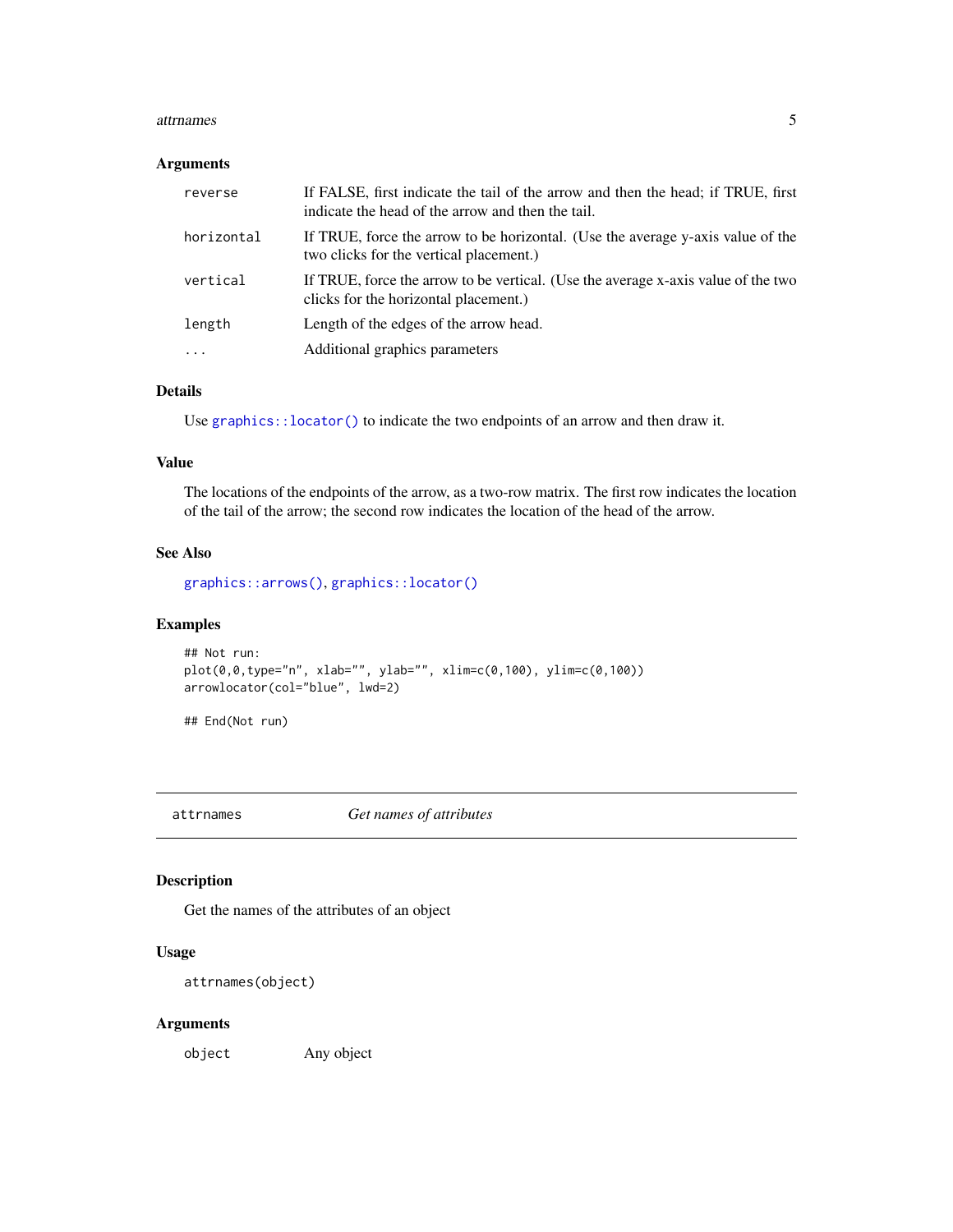#### <span id="page-5-0"></span>Details

It just does names(attributes(object)).

#### Value

Vector of character strings with the names of the attributes.

#### Examples

```
x \leftarrow \text{matrix}(1:100, \text{ncol}=5)colnames(x) <- LETTERS[1:5]
attrnames(x)
```
<span id="page-5-1"></span>brocolors *Vectors of colors for figures*

#### Description

Creates different vectors of related colors that may be useful for figures.

#### Usage

```
brocolors(
 set = c("general", "general2", "bg", "bgpng", "CC", "CCalt", "f2", "sex", "main",
    "crayons", "web")
)
```
#### Arguments

set Character string indicating a set of colors.

### Value

Vector of character strings representing the chosen set of colors, in RGB.

#### See Also

[plot\\_crayons\(\)](#page-37-1)

```
par(mar=c(0.6,5.1,0.6,0.6))
plot(0, 0, type="n", xlab="", ylab="", xlim=c(0, 9), ylim=c(8.5, 0), yaxs="i",
     xaxt="n", yaxt="n", xaxs="i")
axis(side=2, at=1:8, c("general", "general2", "bg", "bgpng", "CC", "f2", "sex", "main"), las=1)
gen <- brocolors("general")
points(seq(along=gen), rep(1,length(gen)), pch=21, bg=gen, cex=4)
text(seq(along=gen), rep(c(0.55, 0.7), length(gen))[seq(along=gen)], names(gen))
```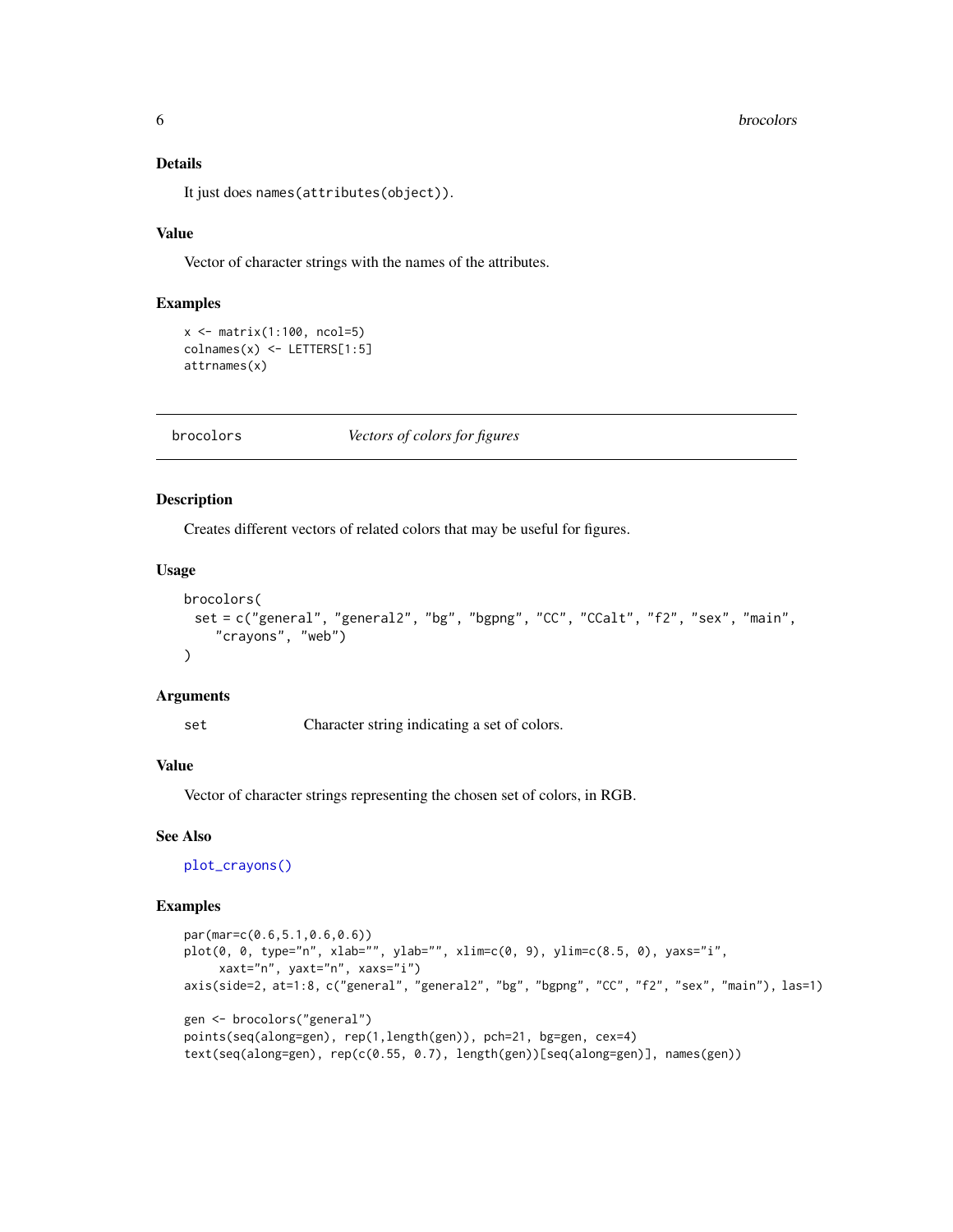#### <span id="page-6-0"></span>bromanversion 7

```
gen2 <- brocolors("general2")
points(seq(along=gen2), rep(2,length(gen2)), pch=21, bg=gen2, cex=4)
text(seq(along=gen2), rep(1+c(0.55, 0.7), length(gen2))[seq(along=gen2)], names(gen2))
points(1, 3, pch=21, bg=brocolors("bg"), cex=4)
points(1, 4, pch=21, bg=brocolors("bgpng"), cex=4)
CC <- brocolors("CC")
points(seq(along=CC), rep(5,length(CC)), pch=21, bg=CC, cex=4)
text(seq(along=CC), rep(4+c(0.55, 0.7), length(CC))[seq(along=CC)], names(CC))
f2 <- brocolors("f2")
points(seq(along=f2), rep(6,length(f2)), pch=21, bg=f2, cex=4)
text(seq(along=f2), rep(5.7, length(f2)), names(f2))
sex <- brocolors("sex")
points(seq(along=sex), rep(7,length(sex)), pch=21, bg=sex, cex=4)
text(seq(along=sex), rep(6.7, length(sex)), names(sex))
points(1, 8, pch=21, bg=brocolors("main"), cex=4)
```
bromanversion *Installed version of R/broman*

#### Description

Print the version number of the currently installed version of R/broman.

#### Usage

```
bromanversion()
```
### Value

A character string with the version number of the currently installed version of R/broman.

#### Examples

bromanversion()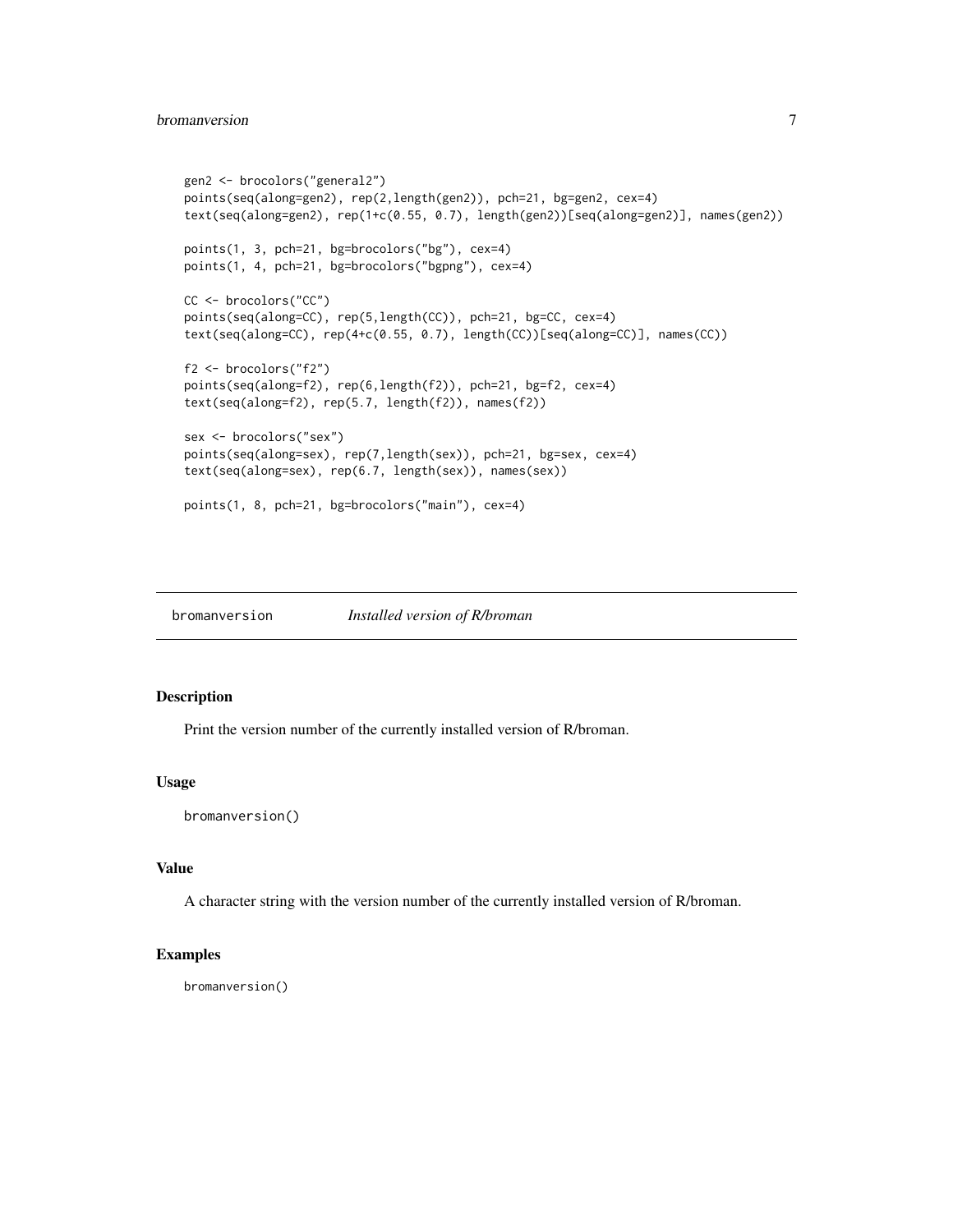<span id="page-7-0"></span>Check whether two objects are the same, including their patterns of NAs.

### Usage

 $cf(a, b)$ 

#### Arguments

| a | Some object.   |
|---|----------------|
| b | Another object |

### Details

It's not very complicated:  $((is.na(a) & is.na(b)) | (!is.na(a) & is.na(b) & as == b))$ 

#### Value

Boolean object with TRUE indicating an element is the same.

```
x \leq -c(5, 8, 9, NA, 3, NA)y \leq -c(5, 2, 9, 4, NA, NA)cf(x,y)x <- matrix(rnorm(1000), ncol=20)
x[sample(seq(along=x), 100)] <- NA
all(cf(x,x))
dim(cf(x,x))
y \leq -xy[4,8] < -NAsum('cf(x,y))y[6,2] < -18sum(!cf(x,y))
y[6,5] < -32sum('cf(x,y))x \leftarrow as.data-frame(x)y <- as.data.frame(y)
sum('cf(x,y))x \leftarrow as.list(x)y \leftarrow as.list(y)
```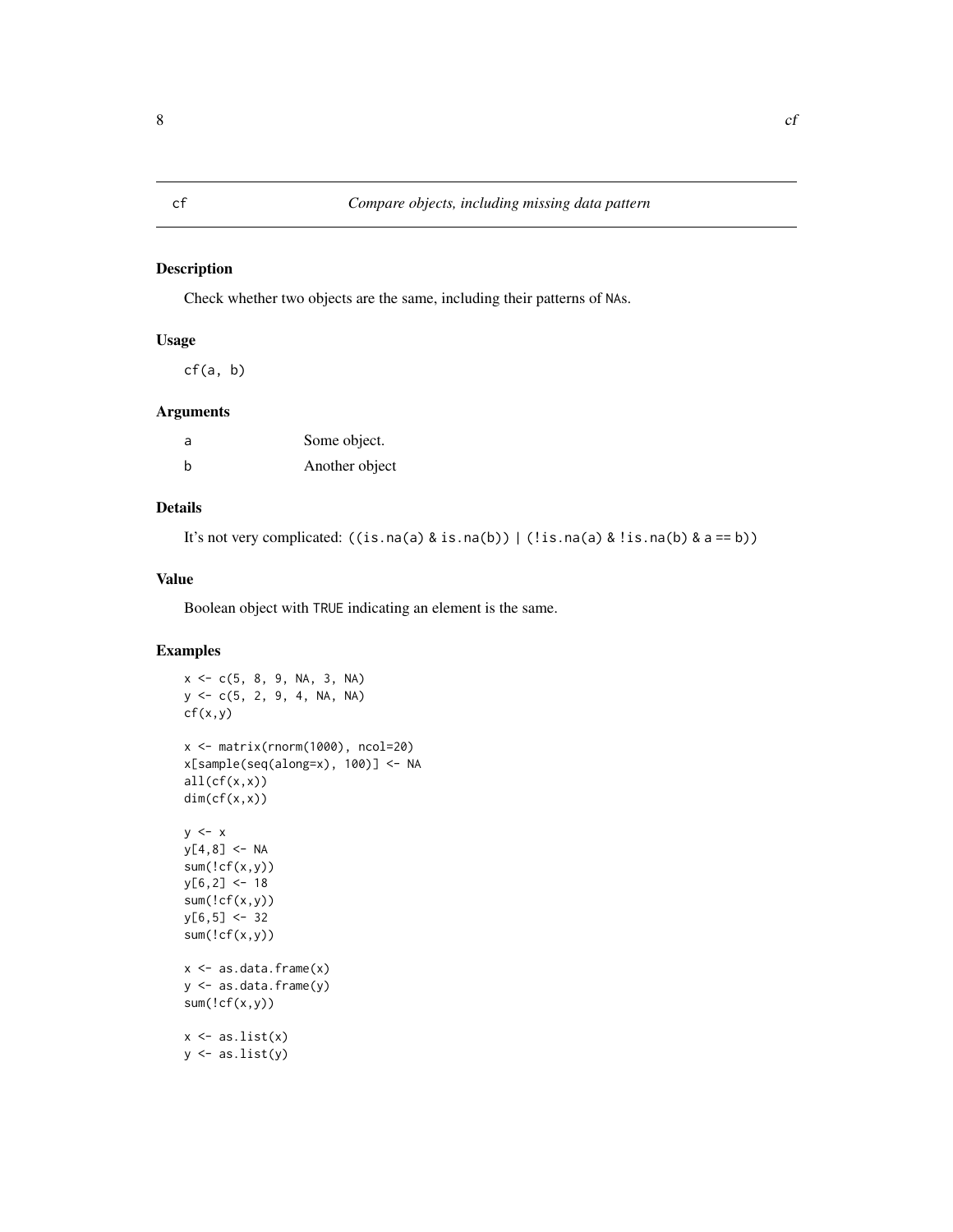#### <span id="page-8-0"></span>chisq 9

```
sapply(cf(x,y), function(a) sum(!a))
```
#### <span id="page-8-1"></span>chisq *Chi-square test by simulation for a two-way table*

### Description

Calculate a p-value for a chi-square test by Monte Carlo simulation.

#### Usage

 $chisq(tab, n.sim = 1000)$ 

#### Arguments

| tab   | A matrix of counts.                               |
|-------|---------------------------------------------------|
| n.sim | Number of samples of permuted tables to consider. |

### Details

This is like the function [stats::chisq.test\(\)](#page-0-0), but calculates an approximate P-value rather than refering to asymptotics. This will be better for large, sparse tables.

#### Value

A single number: the P-value testing independence of rows and columns in the table.

#### See Also

[stats::chisq.test\(\)](#page-0-0), [stats::fisher.test\(\)](#page-0-0), [fisher\(\)](#page-16-1)

```
TeaTasting \leq matrix(c(3,1,1,3), nrow=2)
chisq(TeaTasting,1000)
```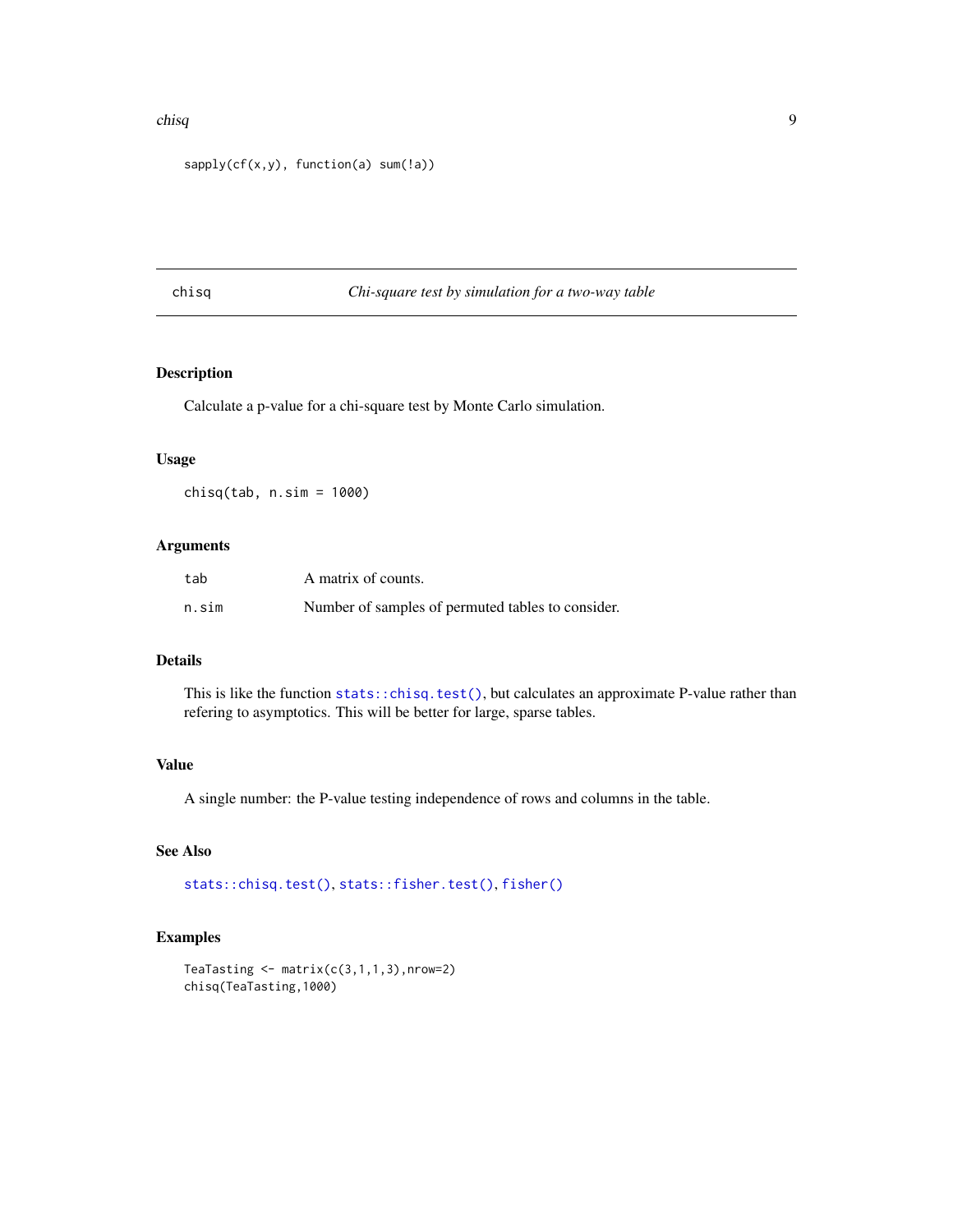<span id="page-9-0"></span>Uses [grayplot\(\)](#page-18-1) to plot a set of confidence intervals.

#### Usage

```
ciplot(
  est,
  se = NULL,lo = NULL,hi = NULL,SEmult = 2,
  labels = NULL,
  rotate = FALSE,
  ...
)
```
### Arguments

| est    | Vector of estimates                                                 |
|--------|---------------------------------------------------------------------|
| se     | Vector of standard errors                                           |
| lo     | Vector of lower values for the intervals                            |
| hi     | Vector of upper values for the intervals                            |
| SEmult | SE multiplier to create intervals                                   |
| labels | Labels for the groups (vector of character strings)                 |
| rotate | If TRUE, have group as y-axis; default (FALSE) has group on x-axis. |
|        | Optional graphics arguments                                         |

#### Details

Calls [grayplot\(\)](#page-18-1) with special choices of graphics parameters, as in [dotplot\(\)](#page-13-1).

Provide either se or both lo and hi. In the case that se is used, the intervals will be est +/- SEmult \* se.

If labels is not provided, group names are taken from the names(est). If that is also missing, we use capital letters.

You can control the CI line widths with  $ci$ <sub>-</sub>lwd and the color of the CI segments with ci<sub>-col</sub>. You can control the width of the segments at the top and bottom with ci\_endseg.

#### Value

None.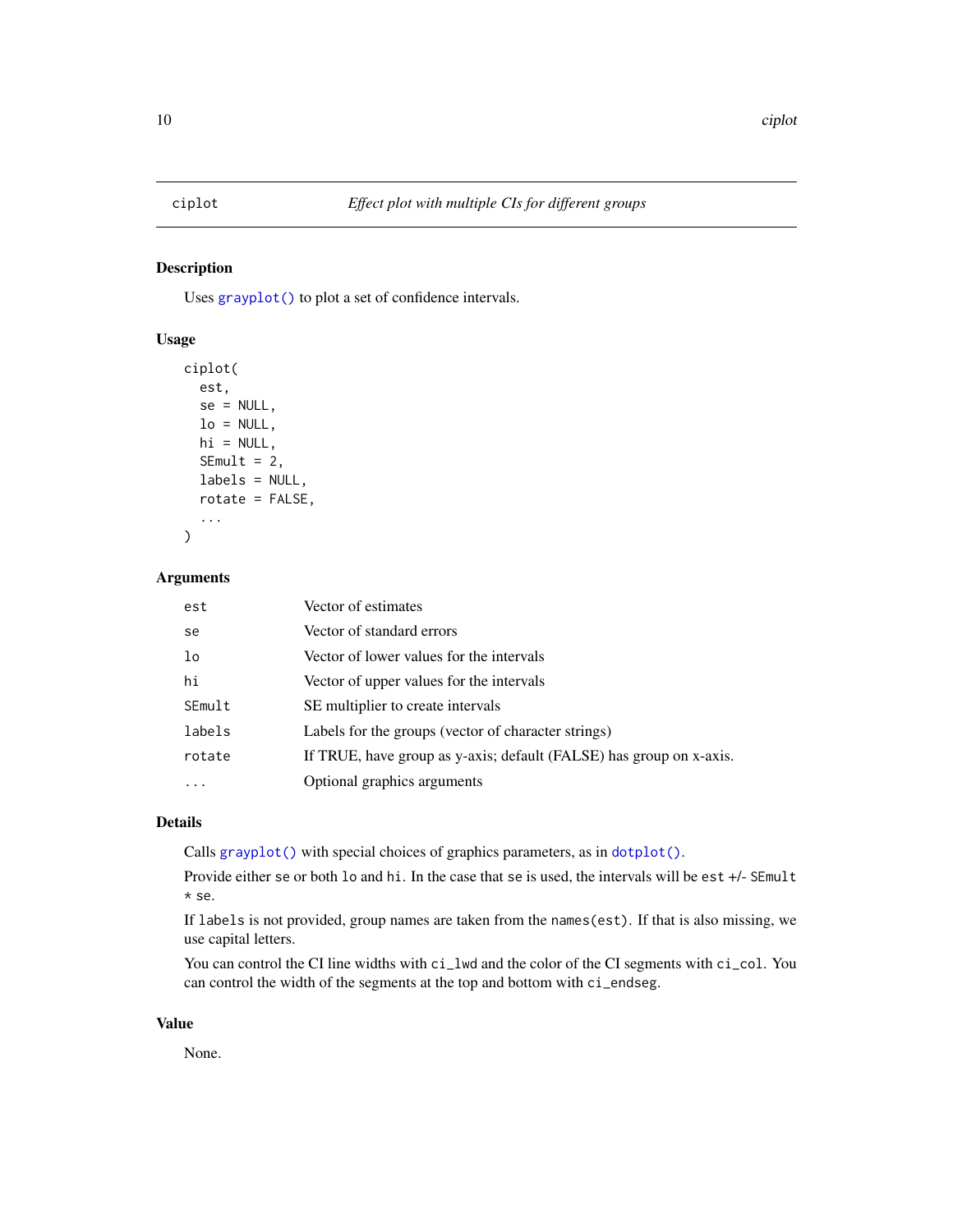### <span id="page-10-0"></span>colwalpha 11

### See Also

[grayplot\(\)](#page-18-1), [dotplot\(\)](#page-13-1)

### Examples

```
x \le - rnorm(40, c(1,3))
g <- rep(c("A", "B"), 20)
me <- tapply(x, g, mean)
se <- tapply(x, g, function(a) sd(a)/sqrt(sum(!is.na(a))))
ciplot(me, se) # default is +/- 2 SE
ciplot(me, se, SEmult=1)
ciplot(me, se, rotate=TRUE)
lo \le me - 2*sehi <- me + 2*seciplot(me, lo=lo, hi=hi)
```
colwalpha *Convert a color to use alpha transparency*

### Description

Convert a color to RGB and then to RGB with alpha transparency

#### Usage

```
colwalpha(color, alpha = 1)
```
### Arguments

| color | A character string for a color     |
|-------|------------------------------------|
| alpha | Traparency value (between 0 and 1) |

### Value

A character string representing a color

### Examples

colwalpha(c("blue", "red"), 0.5)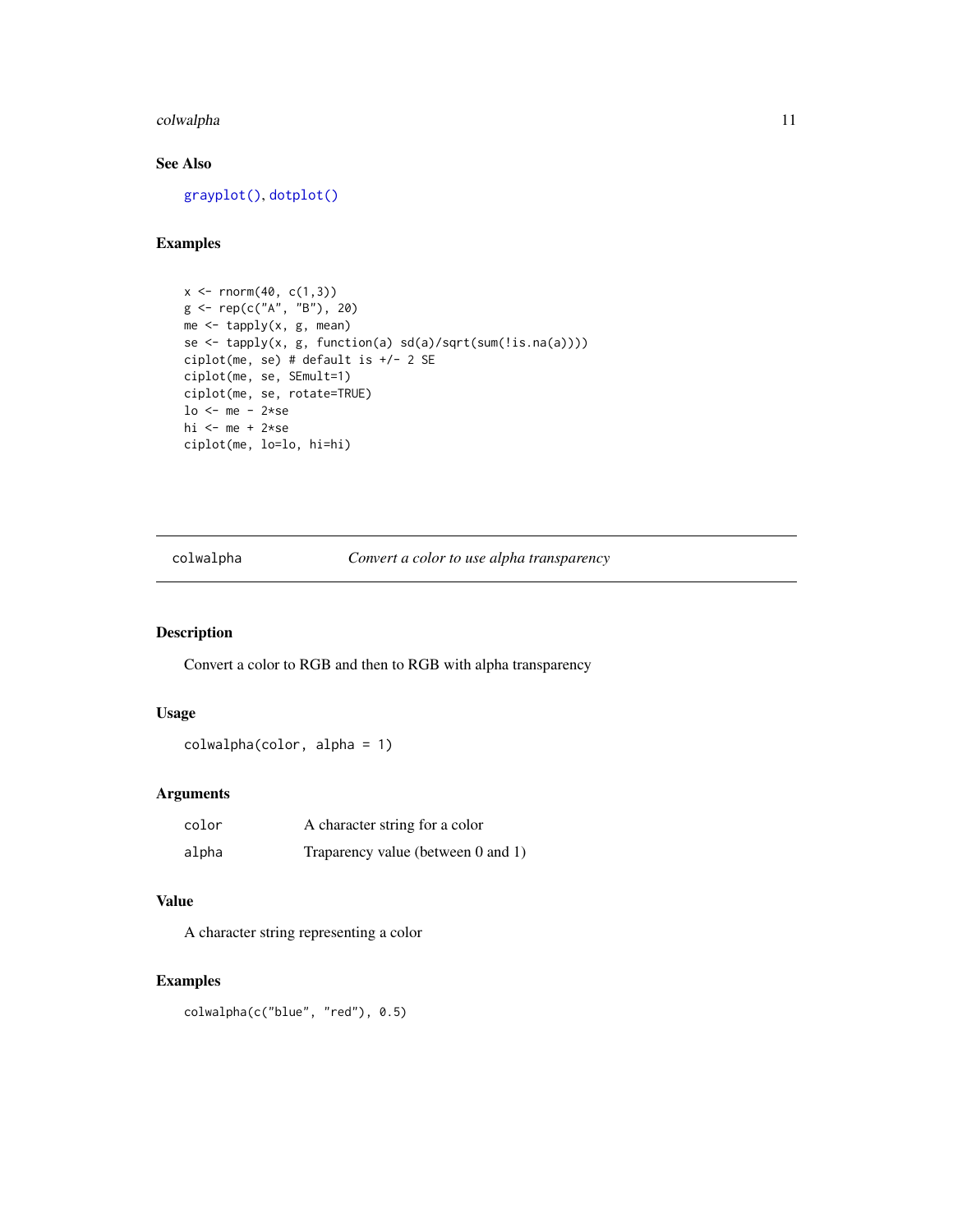<span id="page-11-0"></span>

For all pairs of rows in a matrix, calculate the proportion of mismatches or the RMS difference.

### Usage

```
compare_rows(mat, method = c("prop_mismatches", "rms_difference"))
```
#### Arguments

| mat    | Numeric matrix. Should be integers in the case method="prop_mismatches".      |
|--------|-------------------------------------------------------------------------------|
| method | Indicates whether to use proportion mismatches or the RMS difference. Missing |
|        | values are omitted.                                                           |

#### Value

A square matrix of dimension nrow(mat) with NAs on the diagonal and the calculated statistic in the body.

### Examples

 $n < -10$  $p$  <- 200 x <- matrix(sample(1:4, n\*p, replace=TRUE), ncol=p) d <- compare\_rows(x)

convert2hex *Convert decimal to hex*

#### <span id="page-11-1"></span>Description

Convert a number to hexidecimal notation.

#### Usage

convert2hex(d)

#### Arguments

d A vector of integers (must be  $\lt$  2^31).

### Value

The input in hex, as character strings.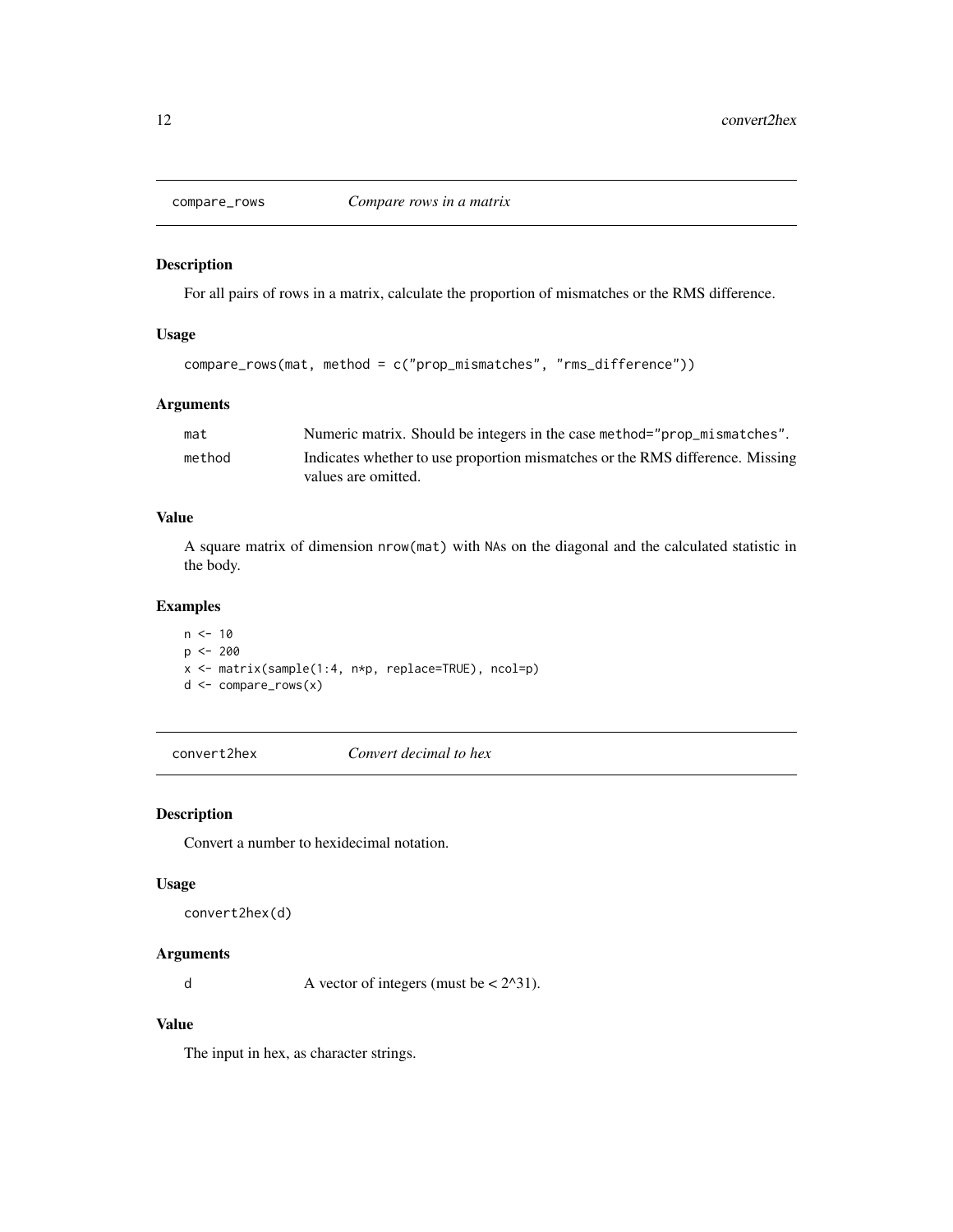#### <span id="page-12-0"></span>crayons and the contract of the contract of the contract of the contract of the contract of the contract of the contract of the contract of the contract of the contract of the contract of the contract of the contract of th

### See Also

[hex2dec\(\)](#page-22-1)

### Examples

convert2hex(333) dec2hex(333) dec2hex(0:30)

crayons *Crayon colors*

### Description

Vector of colors corresponding to Crayola crayons

### Usage

```
crayons(color_names = NULL, ...)
```
### Arguments

| color_names | Optional vector of color names; can be partial matches. |
|-------------|---------------------------------------------------------|
| $\cdots$    | Additional optional color names                         |

#### Value

Vector of named RGB colors

### References

[https://en.wikipedia.org/wiki/List\\_of\\_Crayola\\_crayon\\_colors](https://en.wikipedia.org/wiki/List_of_Crayola_crayon_colors)

### See Also

[plot\\_crayons\(\)](#page-37-1), [brocolors\(\)](#page-5-1)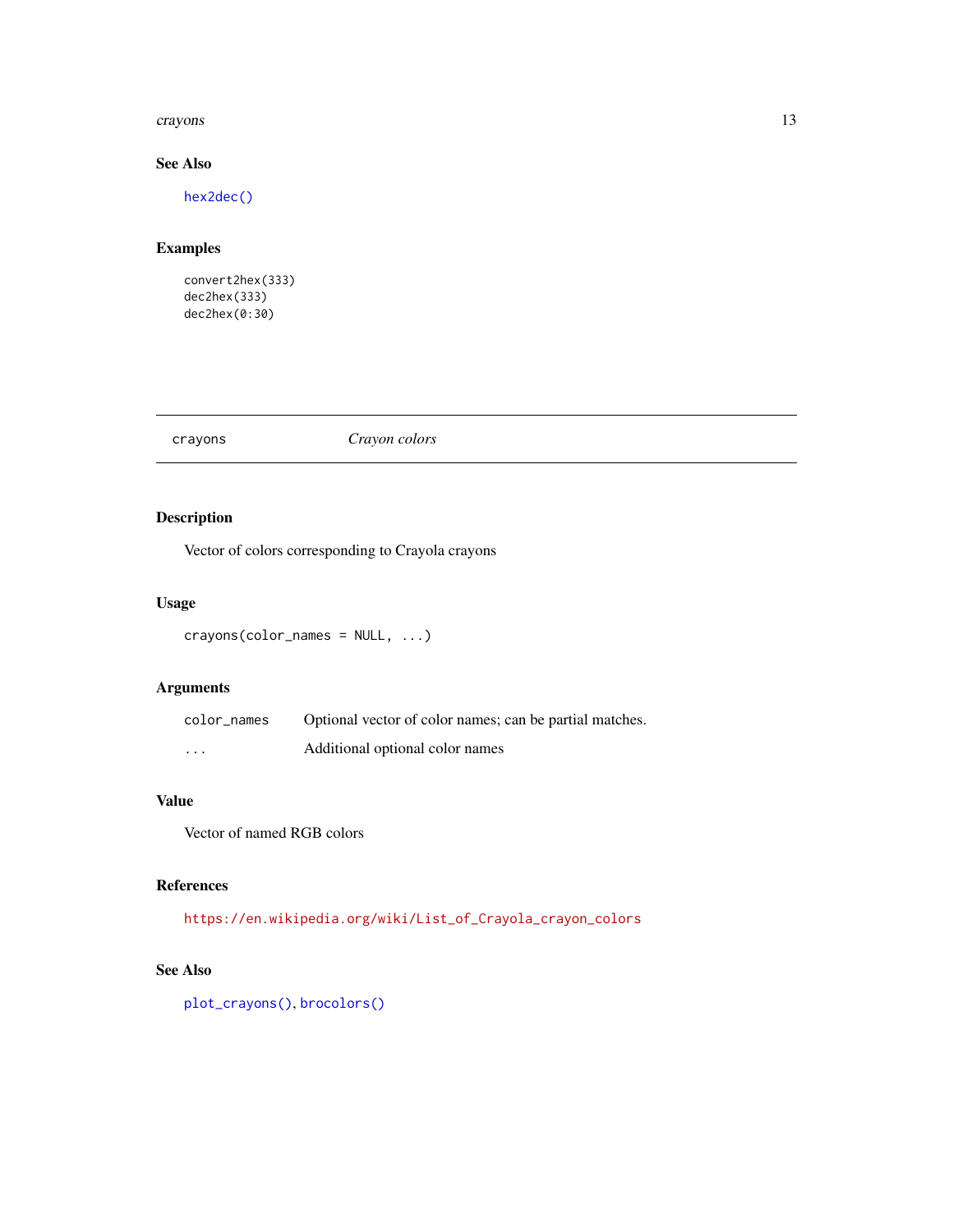<span id="page-13-1"></span><span id="page-13-0"></span>Like the grayplot () function, but with one axis assumed to be categorical.

#### Usage

```
dot(group, y, jiggle = NULL, max_jiggle = 0.45, rotate = FALSE, ...)
```
### Arguments

| group      | Categorical coordinates for the plot                                                                                                              |
|------------|---------------------------------------------------------------------------------------------------------------------------------------------------|
| У          | Coordinates of points in the plot                                                                                                                 |
| jiggle     | Vector of amounts to jiggle the points horizontally, or a character string ("fixed"<br>or "random") indicating the jiggling method; see jiggle(). |
| max_jiggle | Maximum jiggle value; passed to jiggle() as argument maxvalue.                                                                                    |
| rotate     | If TRUE, have group as y-axis; default (FALSE) has group on x-axis.                                                                               |
|            | Optional graphics arguments                                                                                                                       |

### Details

Calls [grayplot\(\)](#page-18-1) with special choices of graphics parameters for the case of categorical x.

If group is a factor, the order of the groups is as in the levels. Otherwise, we take sort(unique(group)). So if you want to control the order of the levels, make group a factor with the levels in the desired order, for example group <-factor(group,levels=unique(group)).

#### Value

None.

### See Also

[grayplot\(\)](#page-18-1)

```
x \le rnorm(40, c(1,3))
g <- rep(c("A", "B"), 20)
dotplot(g, x)
dotplot(g, x, "fixed")
dotplot(g, x, runif(length(g), -0.25, 0.25))
```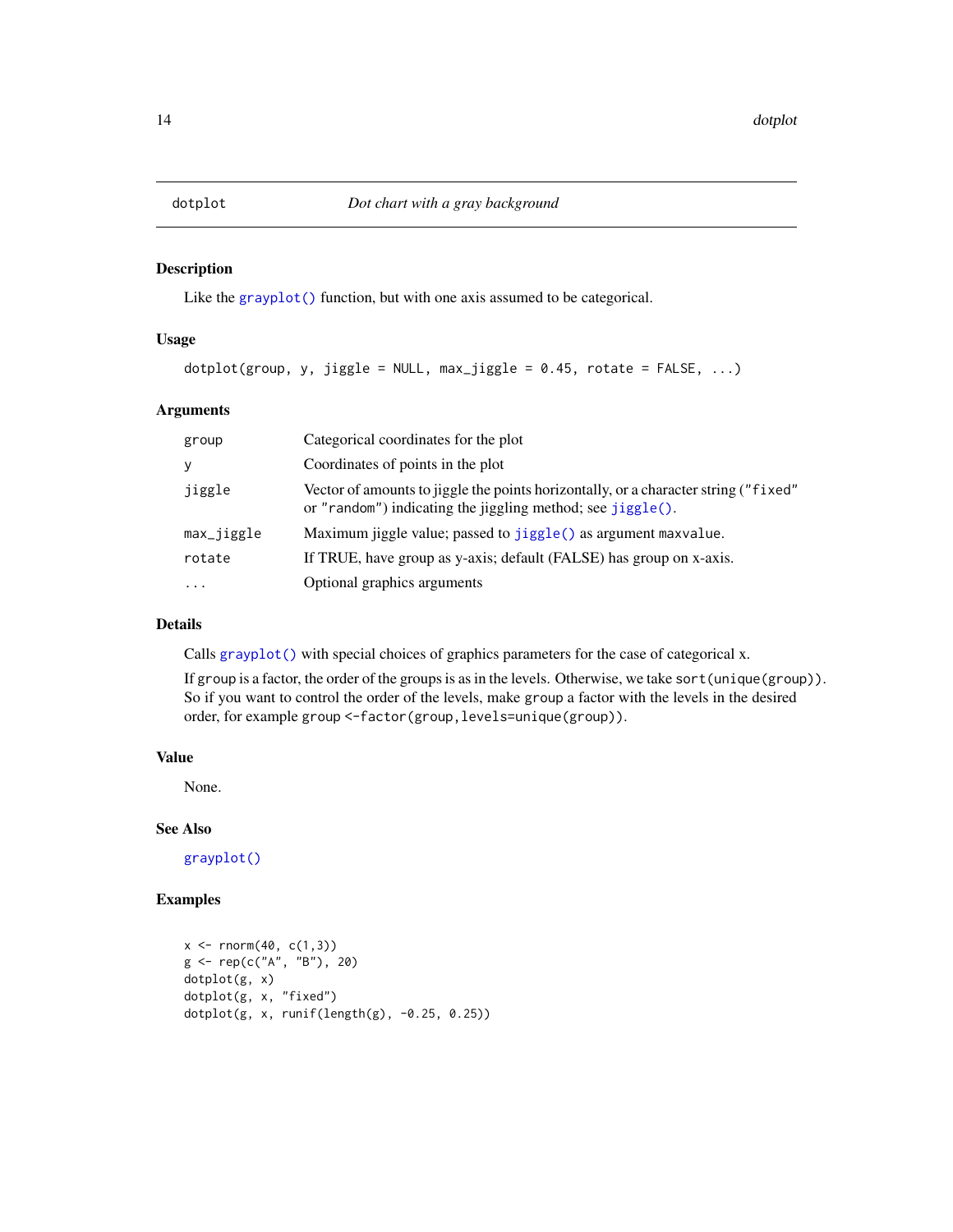<span id="page-14-0"></span>

Turn a matrix of data into an SVG of how it might look in Excel

### Usage

```
excel_fig(
 mat,
 file = NULL,
  cellwidth = 80,
  cellheight = 26,
  textsize = 16,
  fig_width = NULL,
  fig_height = NULL,
 border = "#CECECE",
  headcol = "#E9E9E9",
  headborder = "#969696"headtextcol = "#626262",
  textcol = "black",
  row_names = FALSE,
  col_names = TRUE,
  hilitcells = NULL,
 hilitcolor = "#F0DCDB",
 1wd = 1,direct2svg = FALSE,
 mar = rep(0.1, 4)\mathcal{L}
```
### Arguments

| mat        | A matrix                                                                                       |
|------------|------------------------------------------------------------------------------------------------|
| file       | Optional file name (must have extension .svg, .png, .jpg, or .pdf)                             |
| cellwidth  | Width of each cell, in pixels                                                                  |
| cellheight | Height of each cell, in pixels                                                                 |
| textsize   | Size for text (if file is provided or direct2svg=TRUE)                                         |
| fig_width  | Width of figure, in pixels (if NULL, taken from cellwidth); ignored when<br>direct2svg=FALSE   |
| fig_height | Height of figure, in pixels (if NULL, taken from cellheight); ignored when<br>direct2svg=FALSE |
| border     | Color of border of cells for the body of the matrix                                            |
| headcol    | Background color of cells on the top and left border                                           |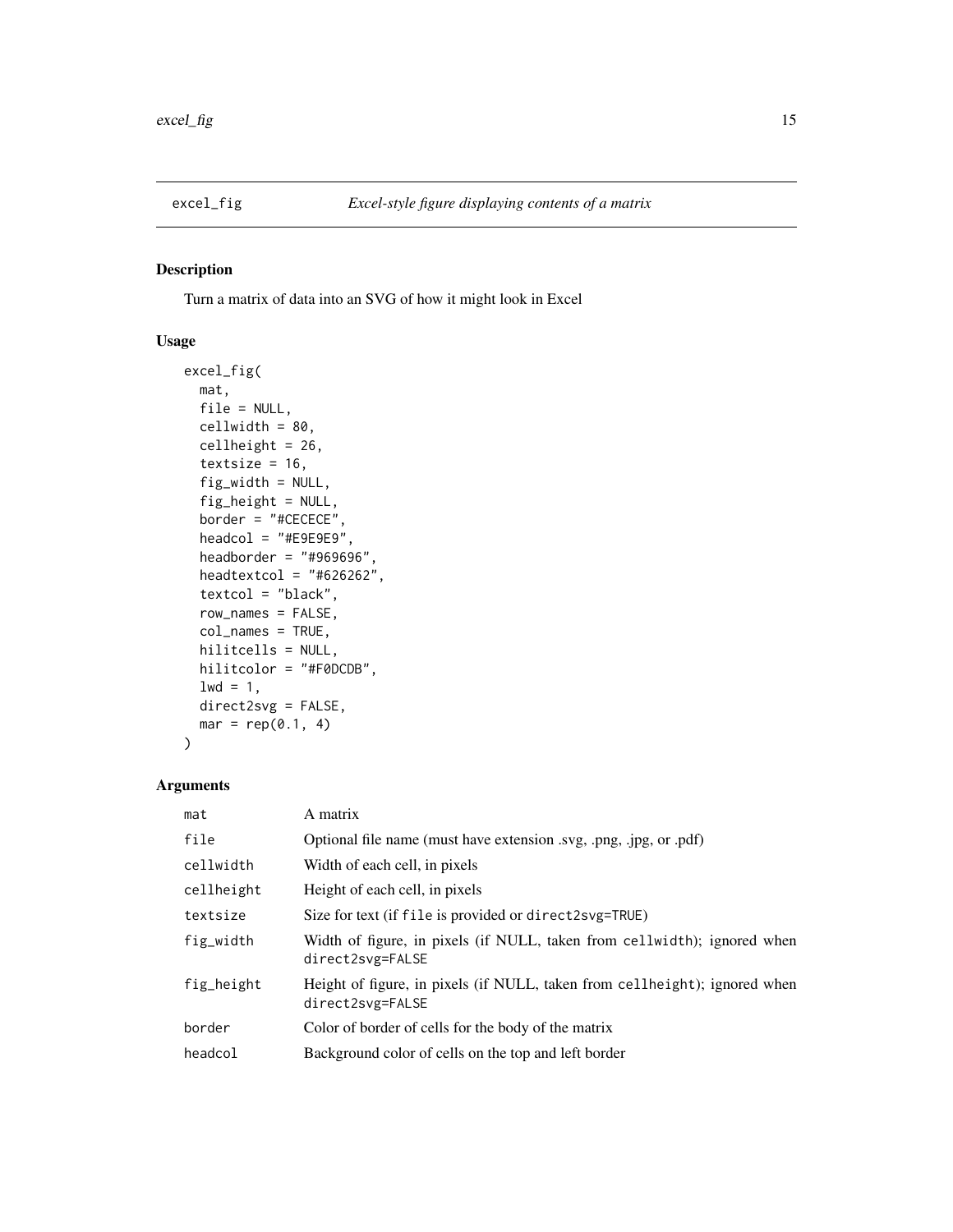<span id="page-15-0"></span>

| headborder  | Color of border of cells on the top and left border                               |
|-------------|-----------------------------------------------------------------------------------|
| headtextcol | Color of text in cells on the top and left border                                 |
| textcol     | Color of text in cells in body of the matrix                                      |
| row_names   | If TRUE, and row names are present, include them as a first column                |
| col_names   | If TRUE, and column names are present, include them as a first row                |
| hilitcells  | Optional character vector of cells to highlight, like "A1" or "D4"                |
| hilitcolor  | Color to highlight cells, a vector of length 1 or the same length as hilit cells  |
| lwd         | Line width for rectangles                                                         |
| direct2svg  | If TRUE, rather than R graphics, just print an SVG directly with base: $:cat()$ . |
| mar         | Plot margins, passed to graphics::par().                                          |

### Examples

```
df <- data.frame(id= c(101, 102, 103),
                sex= c("M", "F", "M"),
                weight=c(22.3, 15.8, 19.7),
                stringsAsFactors=FALSE)
excel_fig(df, col_names=TRUE)
```
exit *exit R without saving*

### Description

exit R without saving workspace.

### Usage

exit()

## Details

This just calls q("no")

### Value

None.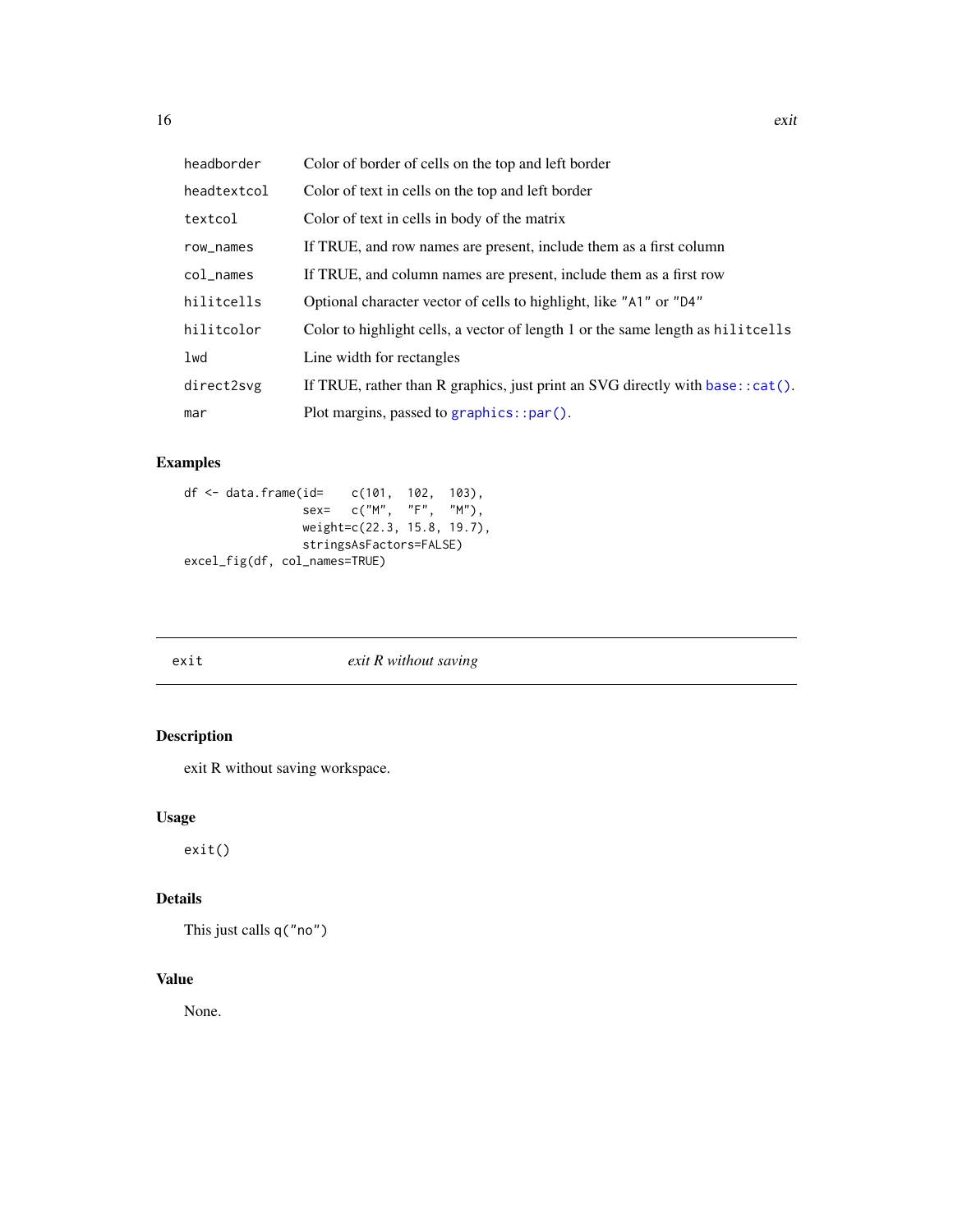<span id="page-16-0"></span>

Convert a factor with numeric levels to a non-factor

### Usage

fac2num(x)

#### Arguments

x A vector containing a factor with numeric levels

#### Value

The input factor made a numeric vector

### Examples

```
x <- factor(c(3, 4, 9, 4, 9), levels=c(3,4,9))
fac2num(x)
```
<span id="page-16-1"></span>fisher *Fisher's exact test for a two-way table*

#### Description

Performs a sampling version of Fisher's exact test for a two-way contingency table.

#### Usage

fisher(tab, n.sim = 1000)

#### Arguments

| tab   | A matrix of counts.                               |
|-------|---------------------------------------------------|
| n.sim | Number of samples of permuted tables to consider. |

#### Details

This is like the function [stats::fisher.test\(\)](#page-0-0), but calculates an approximate P-value rather than performing a complete enumeration. This will be better for large, sparse tables.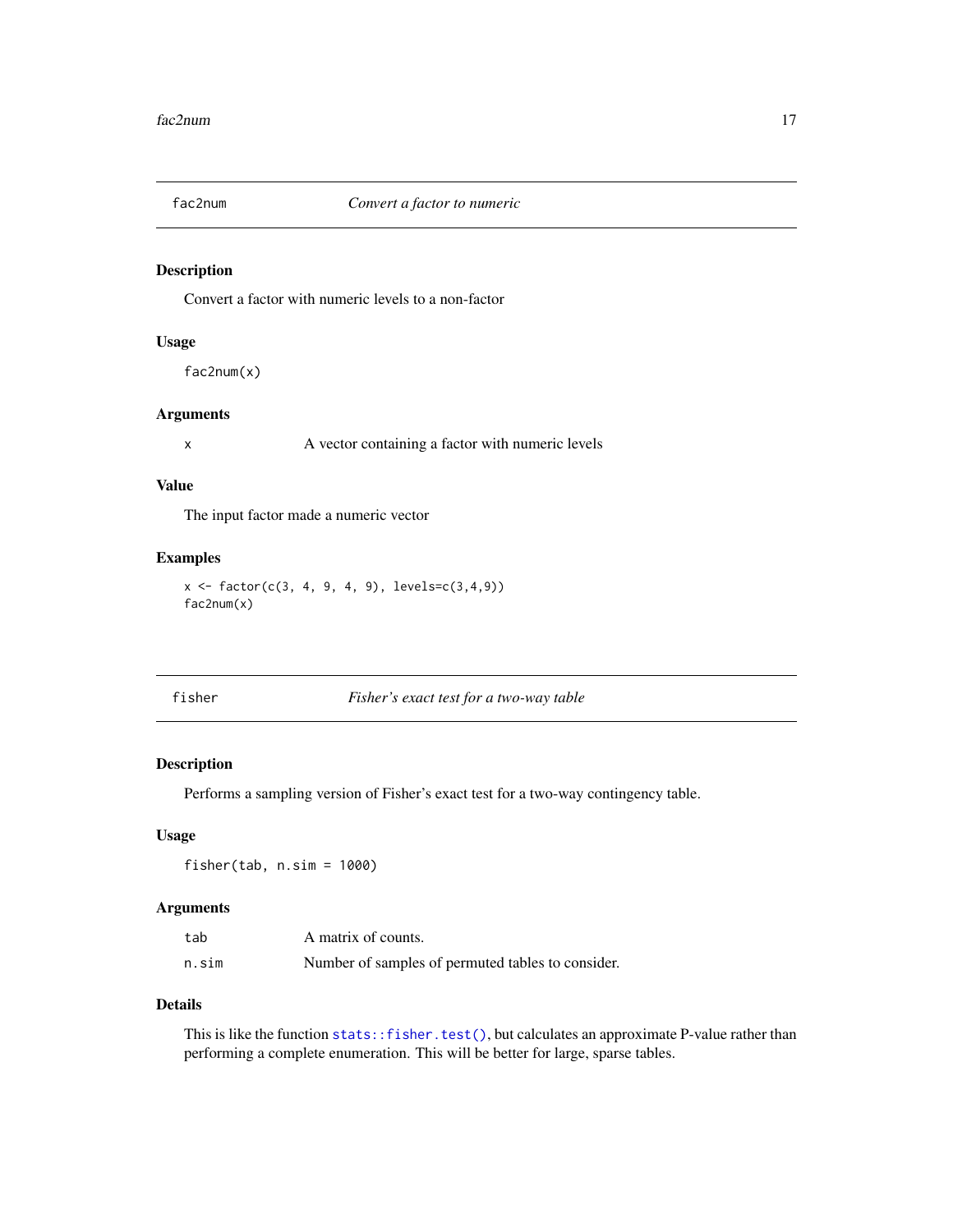<span id="page-17-0"></span>A single number: the P-value testing independence of rows and columns in the table.

### See Also

[stats::chisq.test\(\)](#page-0-0), [stats::fisher.test\(\)](#page-0-0), [chisq\(\)](#page-8-1)

#### Examples

```
TeaTasting \leq matrix(c(3,1,1,3), nrow=2)
fisher(TeaTasting,1000)
```
### get\_precision *Determine the precision of a number*

#### Description

Determine the precision of a number, as the number of digits past the decimal point.

#### Usage

get\_precision(x, ...)

#### Arguments

| X | A numeric vector |
|---|------------------|
| . | Ignore this      |

#### Details

If the number is expressed in scientific notation, we take the number of digits

### Value

A vector of integers, with the number of digits (to the last non-zero digit) past the decimal point.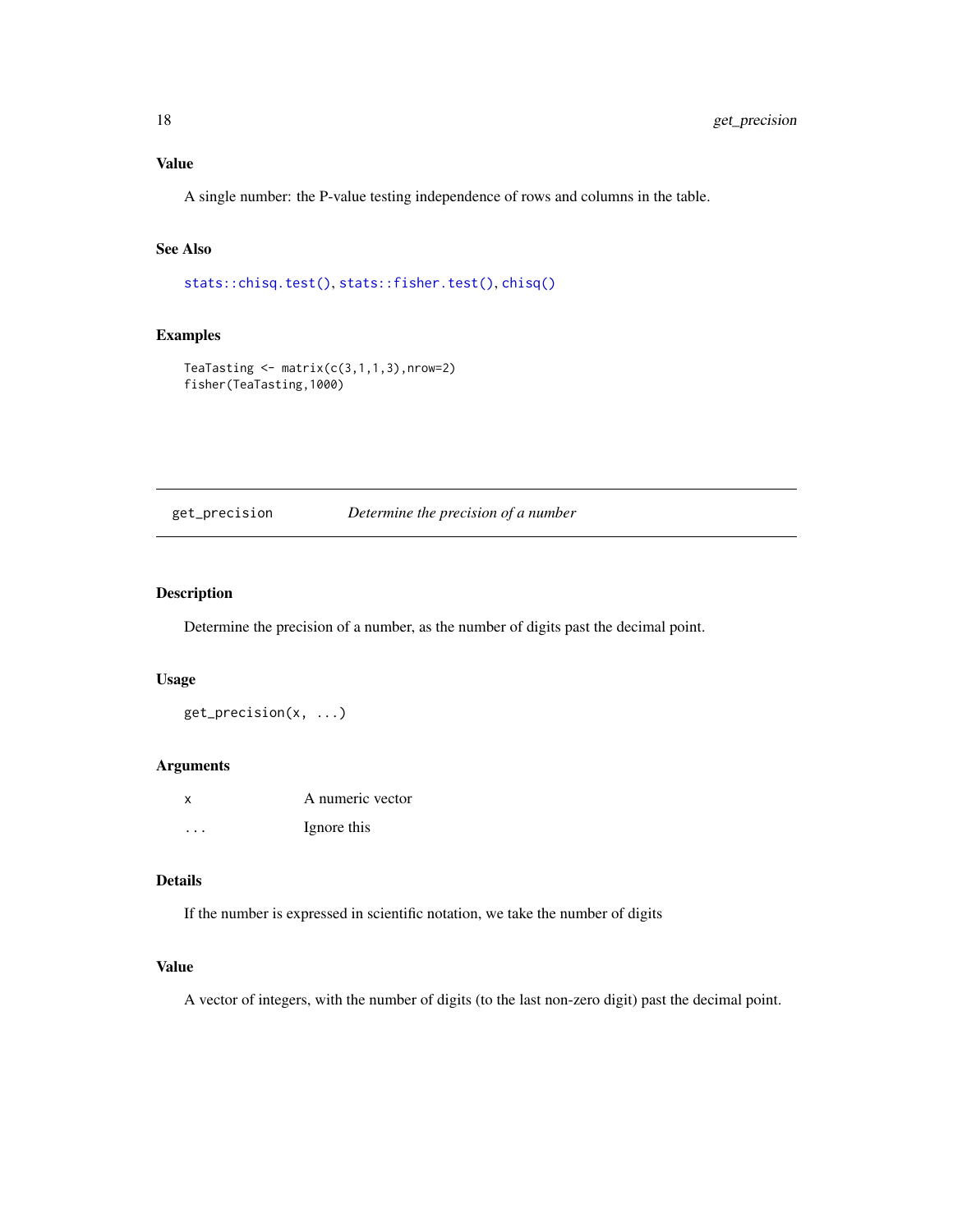<span id="page-18-1"></span><span id="page-18-0"></span>

Like the plot function, but using a gray background just for the plot region.

### Usage

```
grayplot(
 x,
 y = NULL,...,
  type = "p",hlines = NULL,
 hlines.col = "white",
 hlines.lty = 1,
 hlines.lwd = 1,
 vlines = NULL,
  vlines.col = "white",
  vlines.lty = 1,
  vlines.lwd = 1,
 xat = NULL,yat = NULL,bgcolor = "gray90",
 pch = 21,
 bg = "lightblue",
 col = "black",
  v_over_h = FALSE
\mathcal{L}
```
### Arguments

| $\mathsf{x}$ | Coordinates of points in the plot                                                     |
|--------------|---------------------------------------------------------------------------------------|
| У            | Coordinates of points in the plot (optional)                                          |
| .            | Optional graphics arguments                                                           |
| type         | Plot type (points, lines, etc.)                                                       |
| hlines       | Locations of horizontal grid lines; use hlines=NA to prevent horizontal grid<br>lines |
| hlines.col   | Colors of horizontal grid lines                                                       |
| hlines.lty   | Line type of horizontal grid lines                                                    |
| hlines.lwd   | Line width of horizontal grid lines                                                   |
| vlines       | Locations of vertical grid lines; use v1 ines = NA to prevent vertical grid lines     |
| vlines.col   | Colors of vertical grid lines                                                         |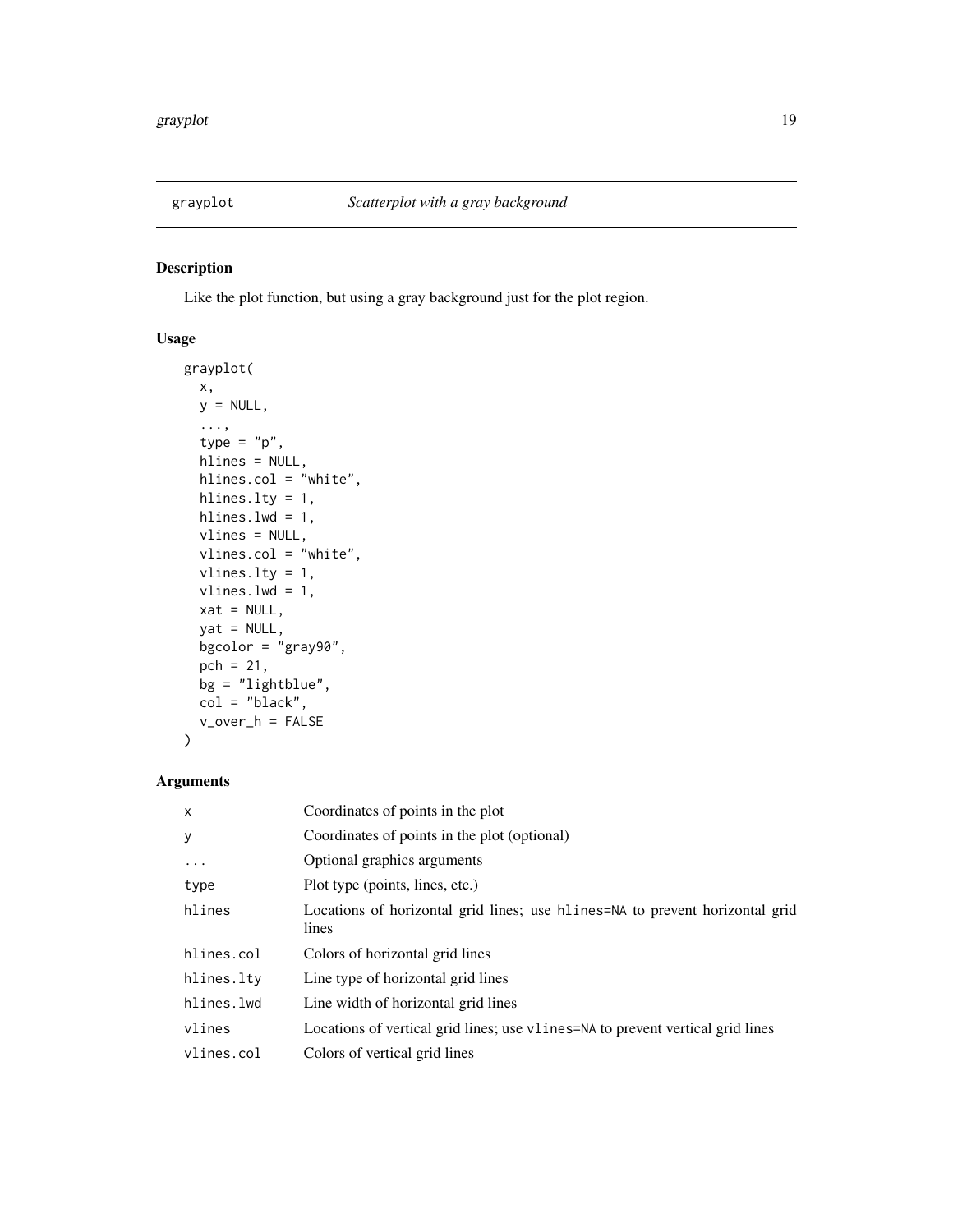<span id="page-19-0"></span>

| vlines.lty | Line type of vertical grid lines                                  |
|------------|-------------------------------------------------------------------|
| vlines.lwd | Line width of vertical grid lines                                 |
| xat        | Locations for x-axis labels; xat=NA indicates no labels           |
| yat        | Locations for y-axis labels; yat=NA indicates no labels           |
| bgcolor    | Background color                                                  |
| pch        | point type                                                        |
| bg         | Background color in points                                        |
| col        | Color of outer circle in points                                   |
| v over h   | If TRUE, place vertical grid lines on top of the horizontal ones. |

#### Details

Calls plot() with type="n", then [graphics::rect\(\)](#page-0-0) to get the background, and then [graphics::points\(\)](#page-0-0). Additional arguments you can include: mgp.x and mgp.y (like mgp, for controlling parameters of axis labels, but separate for x- and y-axis).

#### Value

None.

### See Also

[graphics::par\(\)](#page-0-0), [graphics::rect\(\)](#page-0-0), [graphics::points\(\)](#page-0-0)

#### Examples

```
x < - rnorm(100)
y <- x+rnorm(100, 0, 0.7)
grayplot(x, y, col="slateblue", pch=16)
at <- seq(-3, 3)
grayplot(x, y, col="violetred", pch=16, hlines=at, vlines=at)
grayplot(x, col="Orchid", pch=16, bgcolor="gray80",
        hlines=seq(-4, 4, by=0.5), hlines.lwd=c(3,1),
        vlines=seq(0, 100, by=5), vlines.lwd=c(3,1,1,1))
```
grayplot\_na *Scatterplot with missing values indicated*

### Description

Scatterplot with a gray background and with points with missing values shown in separate panels near the margins.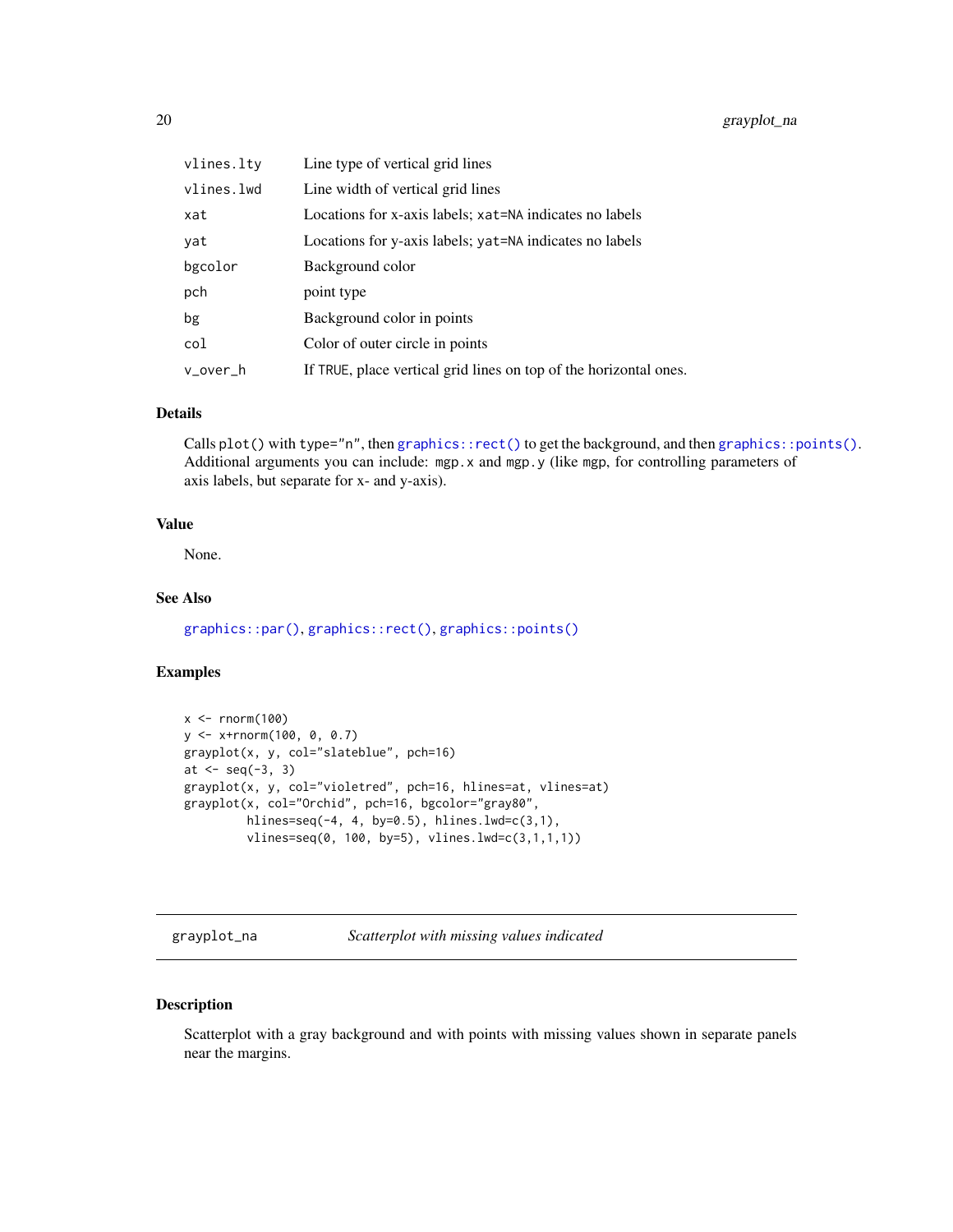### <span id="page-20-0"></span>grayplot\_na 21

#### Usage

```
grayplot_na(
  x,
  y = NULL,type = "p",
  bgcolor = "gray90",
  v_over_h = FALSE,
  pch = 21,
  bg = "lightblue",
  col = "black",force = c("none", "x", "y", "both"),...
\mathcal{L}
```
#### Arguments

| $\mathsf{x}$      | Coordinates of points in the plot                                                |
|-------------------|----------------------------------------------------------------------------------|
| У                 | Coordinates of points in the plot (optional)                                     |
| type              | Plot type (points, lines, etc.)                                                  |
| bgcolor           | Background color                                                                 |
| v_over_h          | If TRUE, place vertical grid lines on top of the horizontal ones.                |
| pch               | point type                                                                       |
| bg                | Background color in points                                                       |
| col               | Color of outer circle in points                                                  |
| force             | Indicates whether to force the NA box (on the x-axis, y-axis, or both) even when |
|                   | there are no missing values.                                                     |
| $\cdot\cdot\cdot$ | Optional graphics arguments                                                      |

#### Details

Calls plot() with 'type="n", then [graphics::rect\(\)](#page-0-0) to get the background, and then [graphics::points\(\)](#page-0-0).

There are a bunch of hidden graphical arguments you can include: na.width controls the proportional width devoted to the NA boxes, and na.gap the proportion for the gap between the NA boxes and the main plot region. mgp.x and mgp.y (like mgp, for controlling parameters of axis labels, but separate for x- and y-axis). Also hlines to indicate locations of of horizontal gridlines, and hlines.col, hlines.lwd, and hlines.lty to set their color, width, and type. hlines=NA suppresses the grid lines. Similarly vlines, vlines.col, vlines.lwd, and vlines.lty. xat and yat are for specifying the locations of x- and y-axis labels, respectively. xat=NA and yat=NA indicate no labels.

### Value

None.

#### See Also

[grayplot\(\)](#page-18-1), [dotplot\(\)](#page-13-1)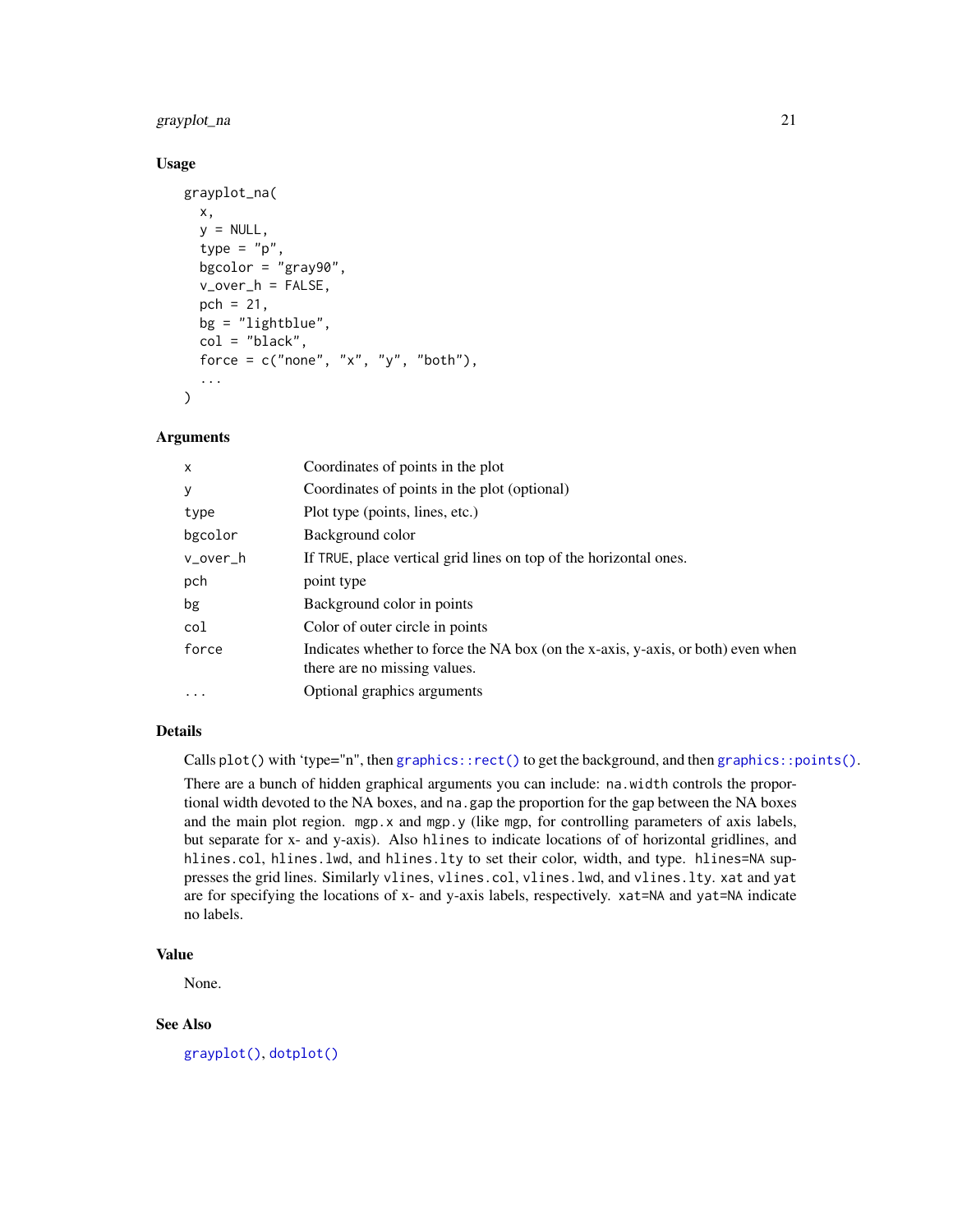#### Examples

```
n < - 100x \leq -rnorm(n)y <- x+rnorm(n, 0, 0.7)
x[sample(n, 10)] <- NA
grayplot_na(x, y)
grayplot_na(x, y, force="y")
y[sample(n, 10)] <- NA
grayplot_na(x, y)
```
### h *View html version of help file*

### Description

View the html version of a help file while running R via ESS within emacs.

### Usage

 $h(\ldots)$ 

### Arguments

... Help topics.

### Details

This just calls the function [utils::help\(\)](#page-0-0) using the argument htmlhelp=TRUE.

#### Value

No return value.

### See Also

[utils::help\(\)](#page-0-0), [utils::help.start\(\)](#page-0-0)

### Examples

h(read.cross)

<span id="page-21-0"></span>22 h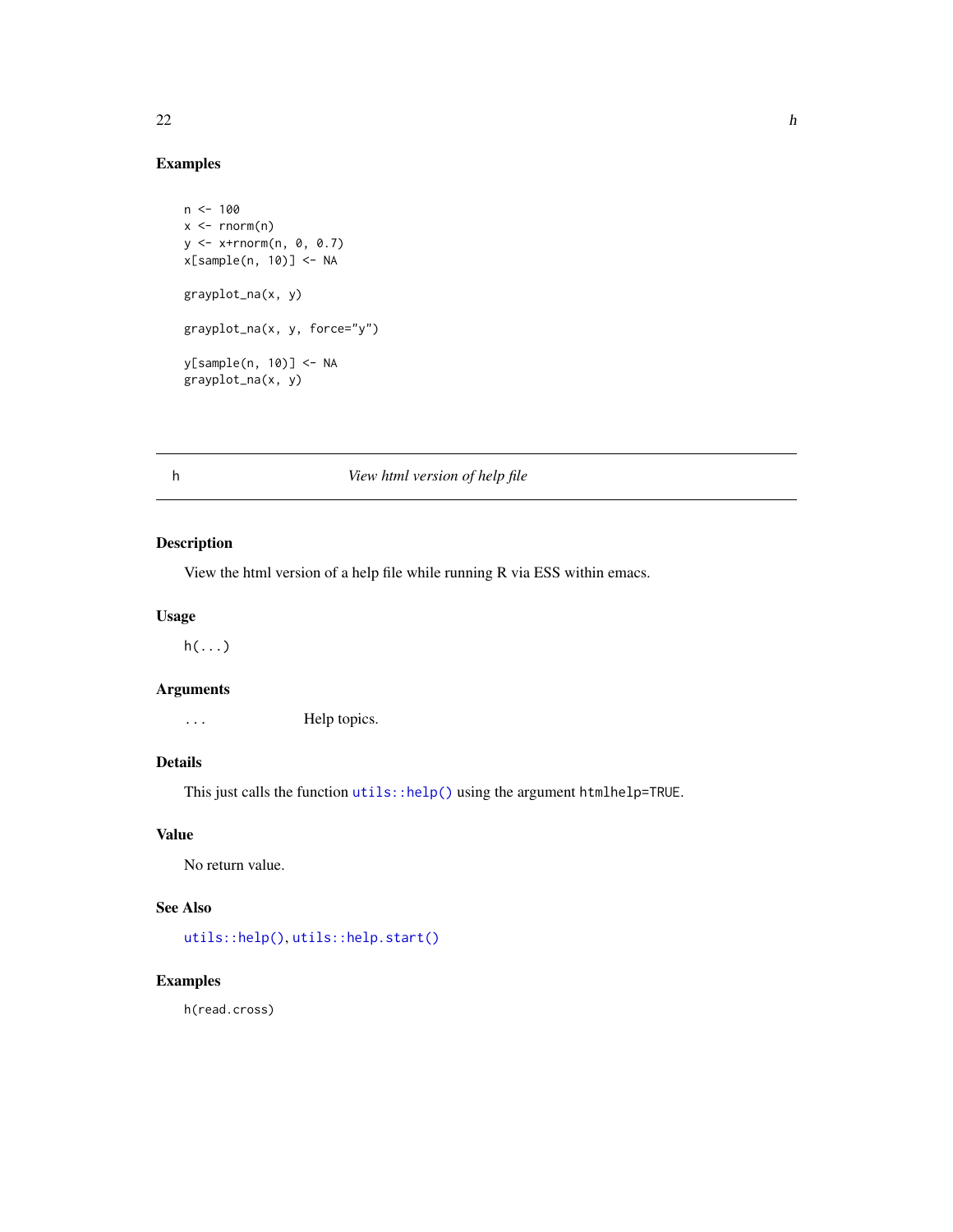<span id="page-22-1"></span><span id="page-22-0"></span>

Convert a number from hexidecimal to decimal notation.

### Usage

hex2dec(h)

### Arguments

h Vector of character strings with hexadecimal representation of integers (values >= 2^31 converted to missing, NA)

### Value

The input converted from hexadecimal to decimal notation.

#### Author(s)

Karl W Broman, <br />
throman@wisc.edu>

### See Also

[dec2hex\(\)](#page-11-1)

### Examples

hex2dec("14D") hex2dec(0:30)

histlines *Utility to create line-based histogram*

### Description

Utility function to plot histogram with [graphics::lines\(\)](#page-0-0).

#### Usage

```
histlines(x, y = NULL, breaks, use = c("counts", "density"))
```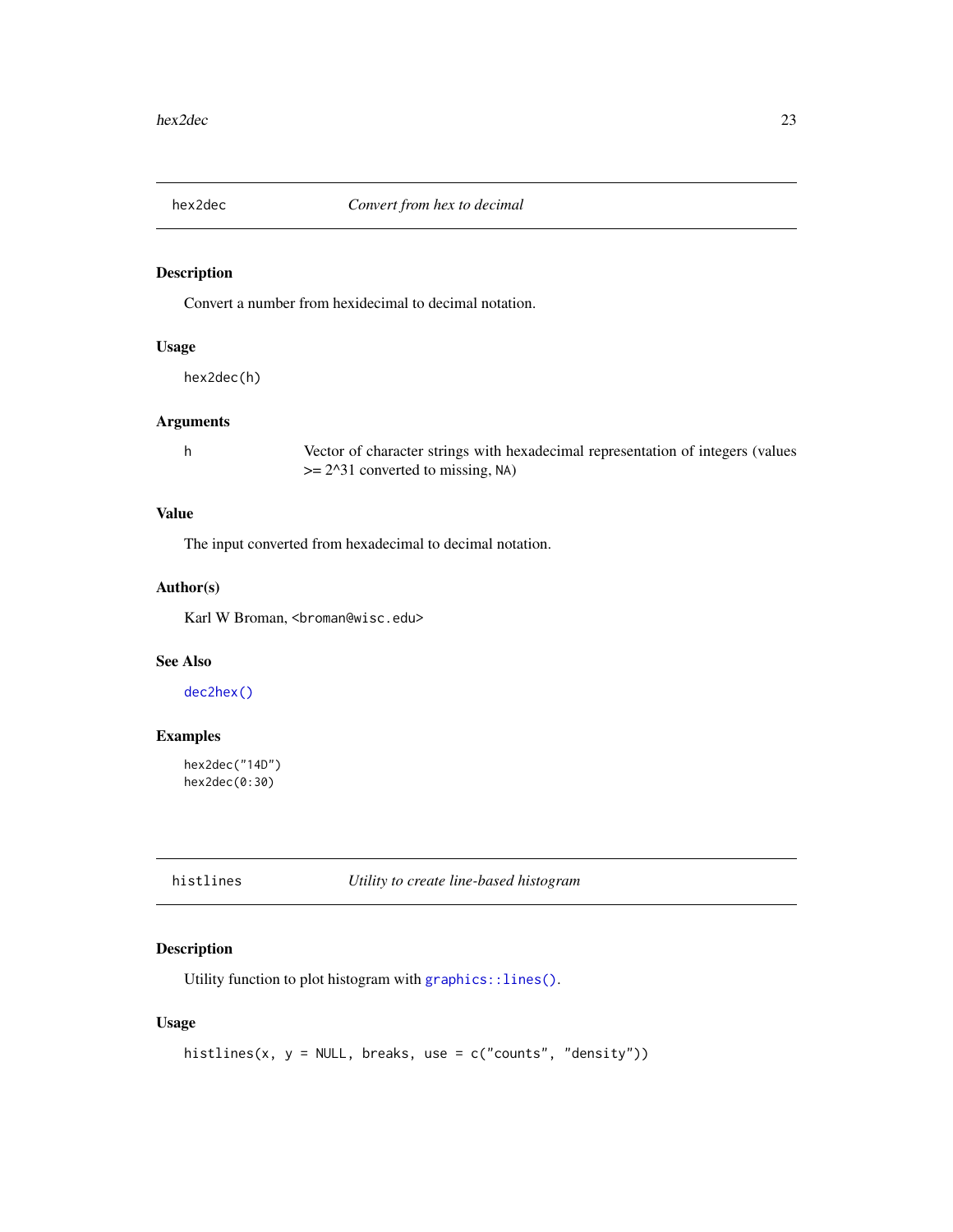#### <span id="page-23-0"></span>Arguments

| X      | Either vector of breaks or the data itself.                         |
|--------|---------------------------------------------------------------------|
| y      | Optional vector of density/counts, with length $=$ length $(x)$ -1. |
| breaks | Breaks for histogram, if y is not provided.                         |
| use    | Whether to use counts or density, if y is not provided.             |

#### Details

If x and y are both provided, x is interpreted to be the breaks for a histogram, and y is a vector of counts or density values for each interval. These are then revised so that they may be plotted with  $graphics::lines()$ . If y is NULL, x is taken to be the data. In this case [graphics::hist\(\)](#page-0-0) is called with breaks=breaks, and either the counts or density are used as y.

#### Value

A data.frame with two columns: x and y.

### See Also

[graphics::hist\(\)](#page-0-0), [graphics::lines\(\)](#page-0-0)

```
x <- rnorm(1000, mean=20, sd=5)
# basic use
out <- hist(x, breaks=60, plot=FALSE)
plot(histlines(out$breaks, out$counts),
     type="l", lwd=2, xlab="x", ylab="counts", las=1)
# alternative use
plot(histlines(x, breaks=60, use="density"),
     type="l", lwd=2, xlab="x", ylab="Density", las=1)
# comparing two distributions
z <- rnorm(1000, mean=25, sd=5)
br \leq seq(min(c(x,z)), max(c(x,z)), len=50)
xlines <- histlines(x, breaks=br, use="density")
zlines <- histlines(z, breaks=br, use="density")
ymx <- max(c(xlines$y, zlines$y))*1.05
plot(xlines, ylim=c(0, ymx), yaxs="i", xaxs="i",
     type="l", lwd=2, xlab="x", ylab="Density", las=1,
     col="blue")
lines(zlines, lwd=2 , col="red")
```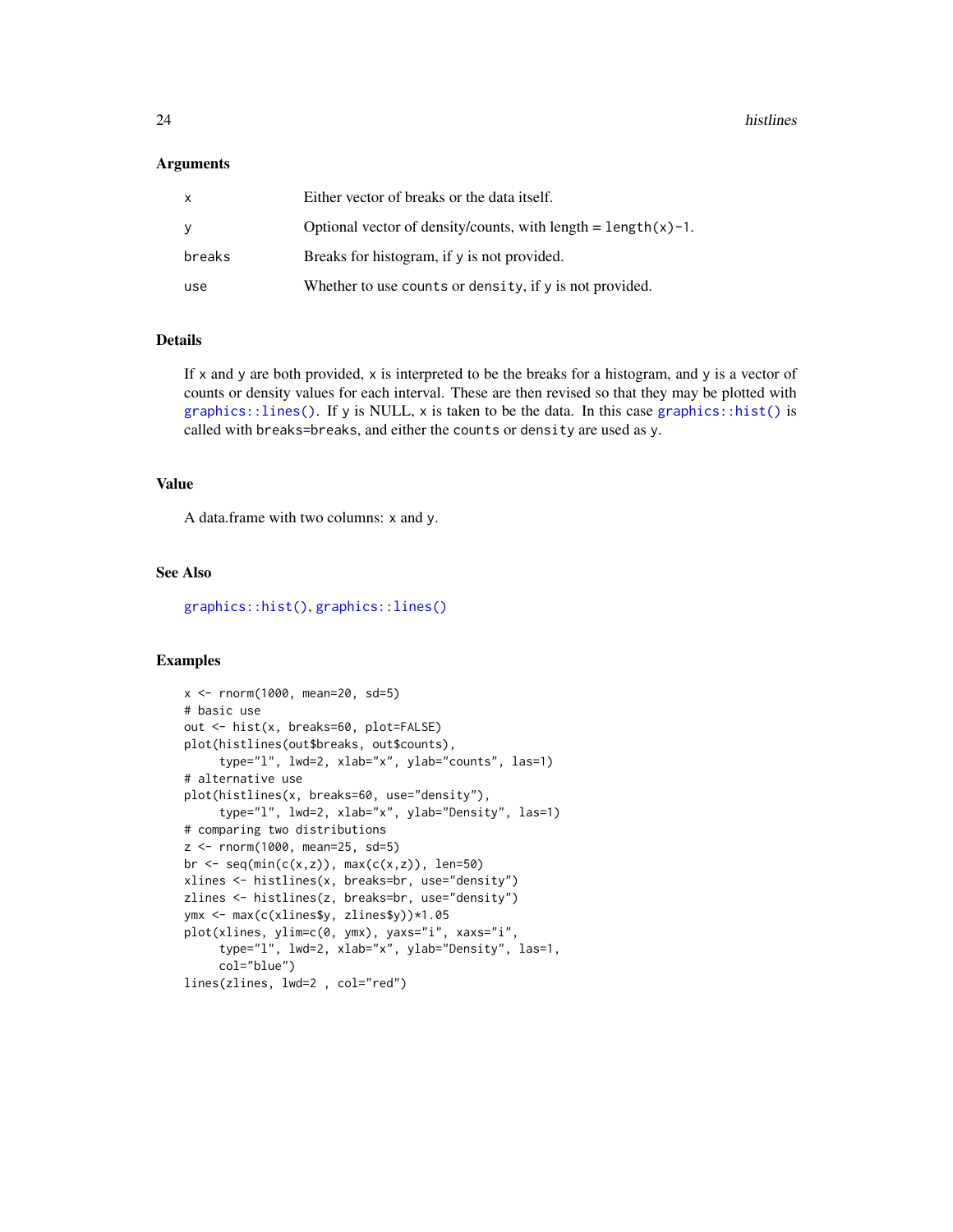<span id="page-24-1"></span><span id="page-24-0"></span>

Spread points out horizontally so that, in dot plot of quantitative response in multiple categories, the separate points can be seen.

#### Usage

```
jiggle(
 group,
 y,
 method = c("random", "fixed"),
 hnum = 35,
 vnum = 40,
 maxvalue = 0.45)
```
### Arguments

| group    | Categorical variable defining group; can be a factor, character, or numeric vector            |
|----------|-----------------------------------------------------------------------------------------------|
| У        | Vector of quantitative responses                                                              |
| method   | What method to use for horizontal jiggling.                                                   |
| hnum     | Number of horizontal bins for the jiggling.                                                   |
| vnum     | Number of vertical bins for the jiggling.                                                     |
| maxvalue | Maximum value in the results; results will be scaled to this value. Use NULL to<br>not scale. |

#### Details

The "random" method is similar to [base::jitter\(\)](#page-0-0) but with amount of jiggling proportional to the number of nearby points. The "fixed" method is similar to the [beeswarm package](https://www.cbs.dtu.dk/~eklund/beeswarm/)

#### Value

Numeric vector with amounts to jiggle the points horizontally

### See Also

[base::jitter\(\)](#page-0-0), [dotplot\(\)](#page-13-1)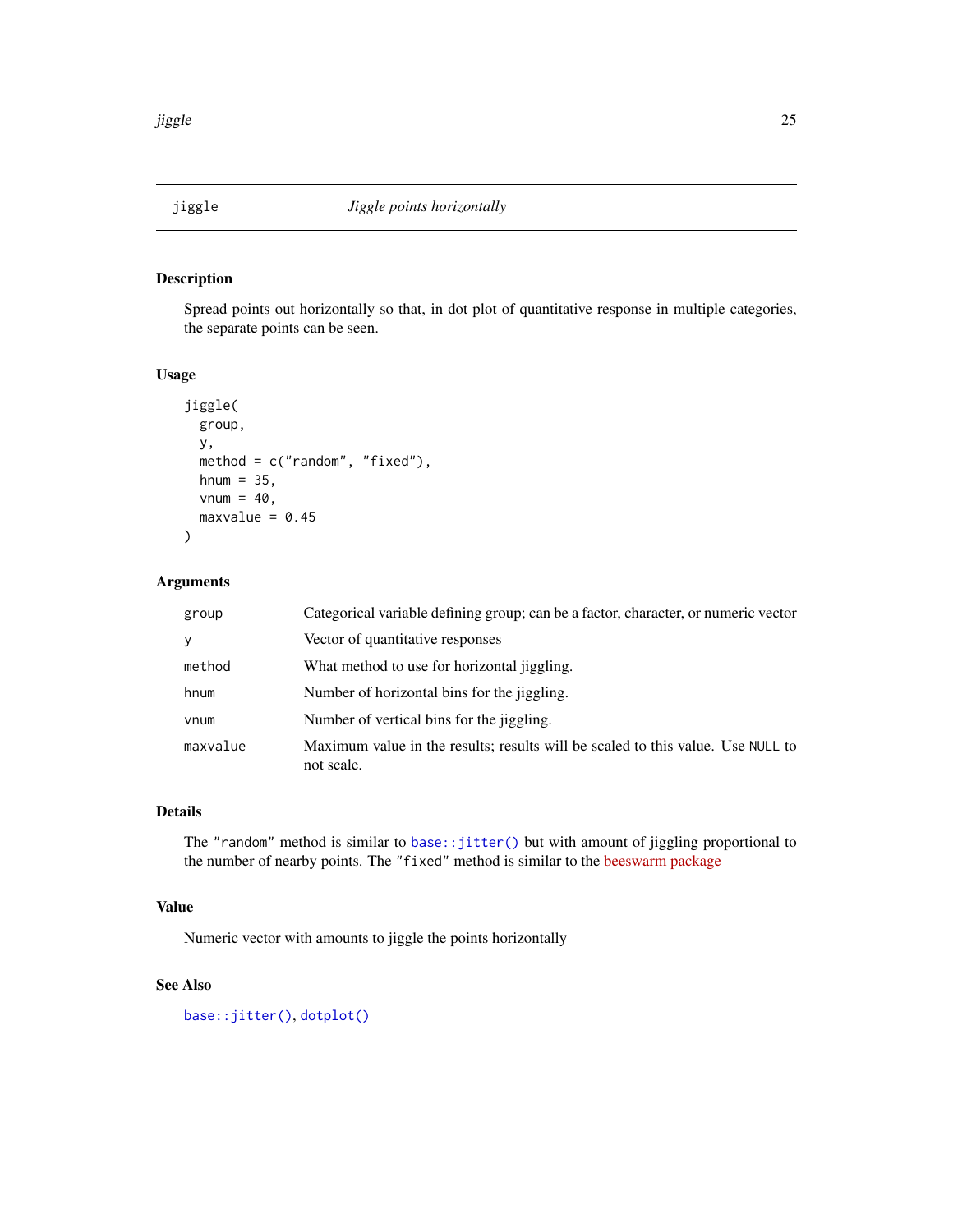<span id="page-25-0"></span>

Sys.Date as a string, in a few different formats

#### Usage

```
kbdate(format = c("dateonly", "standard"), date = Sys.time())
```
### Arguments

| format | The format for the output |
|--------|---------------------------|
| date   | The date/time to convert  |

### Value

A character string representation of the date/time

### See Also

[base::Sys.time\(\)](#page-0-0), [base::date\(\)](#page-0-0)

### Examples

kbdate() kbdate("standard")

lenuniq *Number of unique values*

### Description

Get the number of unique values in a vector

### Usage

lenuniq(vec, na.rm = TRUE)

### Arguments

| vec   | A vector                           |
|-------|------------------------------------|
| na.rm | If TRUE, remove any missing values |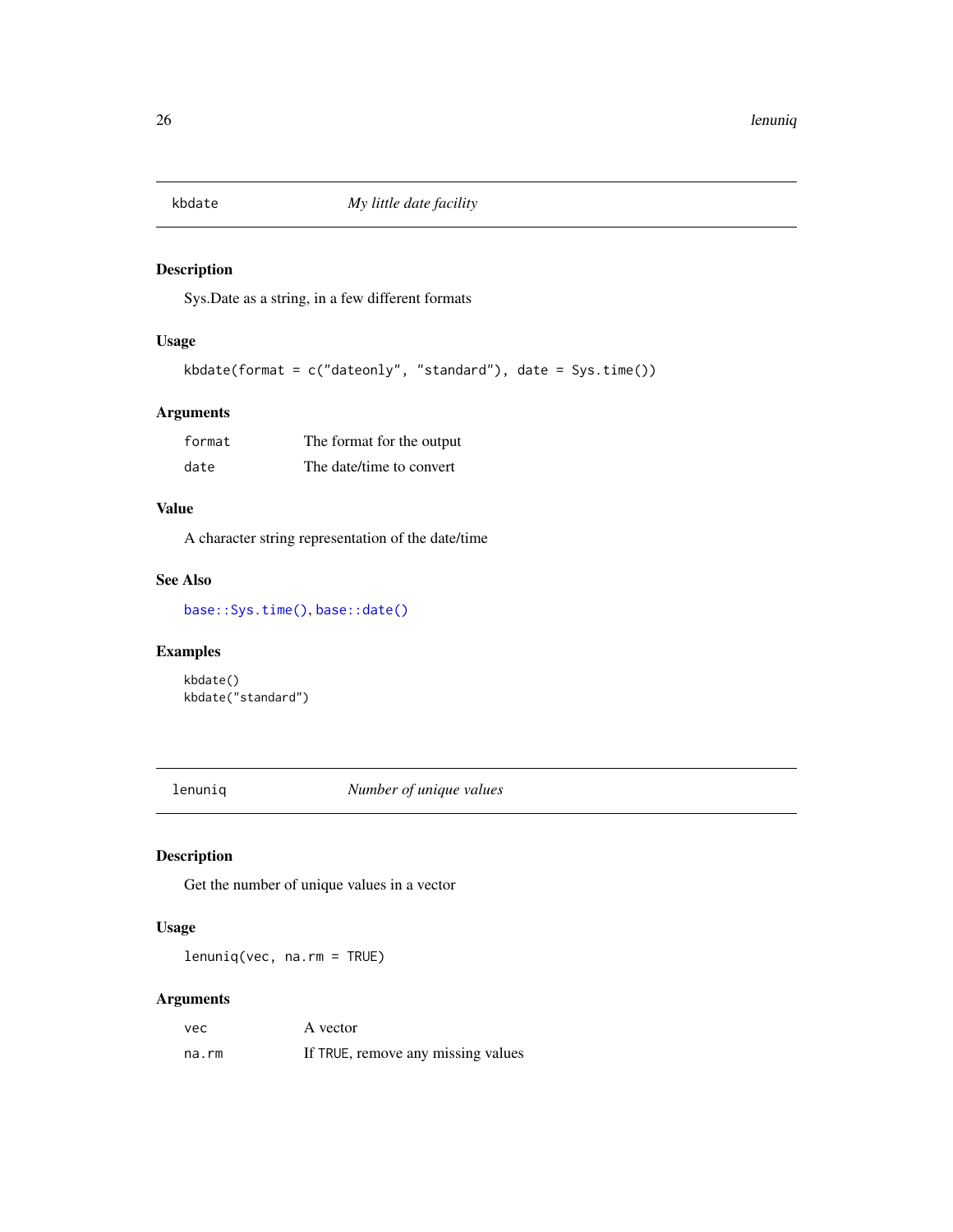<span id="page-26-0"></span>make 27

### Details

It just does length(unique(vec)) or, if na.rm=TRUE (the default) length(unique(vec[!is.na(vec)]))

#### Value

Number of unique values.

#### Examples

```
x <- c(1, 2, 1, 3, 1, 1, 2, 2, 3, NA, NA, 1)
lenuniq(x)
lenuniq(x, na.rm=FALSE)
```
make *Run make within a package directory*

#### Description

Run make within a package directory

#### Usage

```
make(pkg = ".", makefile = "Makefile", target = "", quiet = FALSE)
```
### Arguments

| pkg      | Path to directory containing the GNU Make file, or an Rpackage description,                  |
|----------|----------------------------------------------------------------------------------------------|
|          | which can be a path or a package name. (See devtools::as.package() for<br>more information.) |
| makefile | File name of makefile.                                                                       |
| target   | Optional character string specifying the target.                                             |
| quiet    | If TRUE suppresses output from this function.                                                |

#### Value

Exit value from [base::system\(\)](#page-0-0) with intern=FALSE

#### See Also

[devtools::load\\_all\(\)](#page-0-0)

### Examples

## Not run: make() # run make within working directory make("/path/to/mypackage") # run make within /path/to/mypackage

## End(Not run)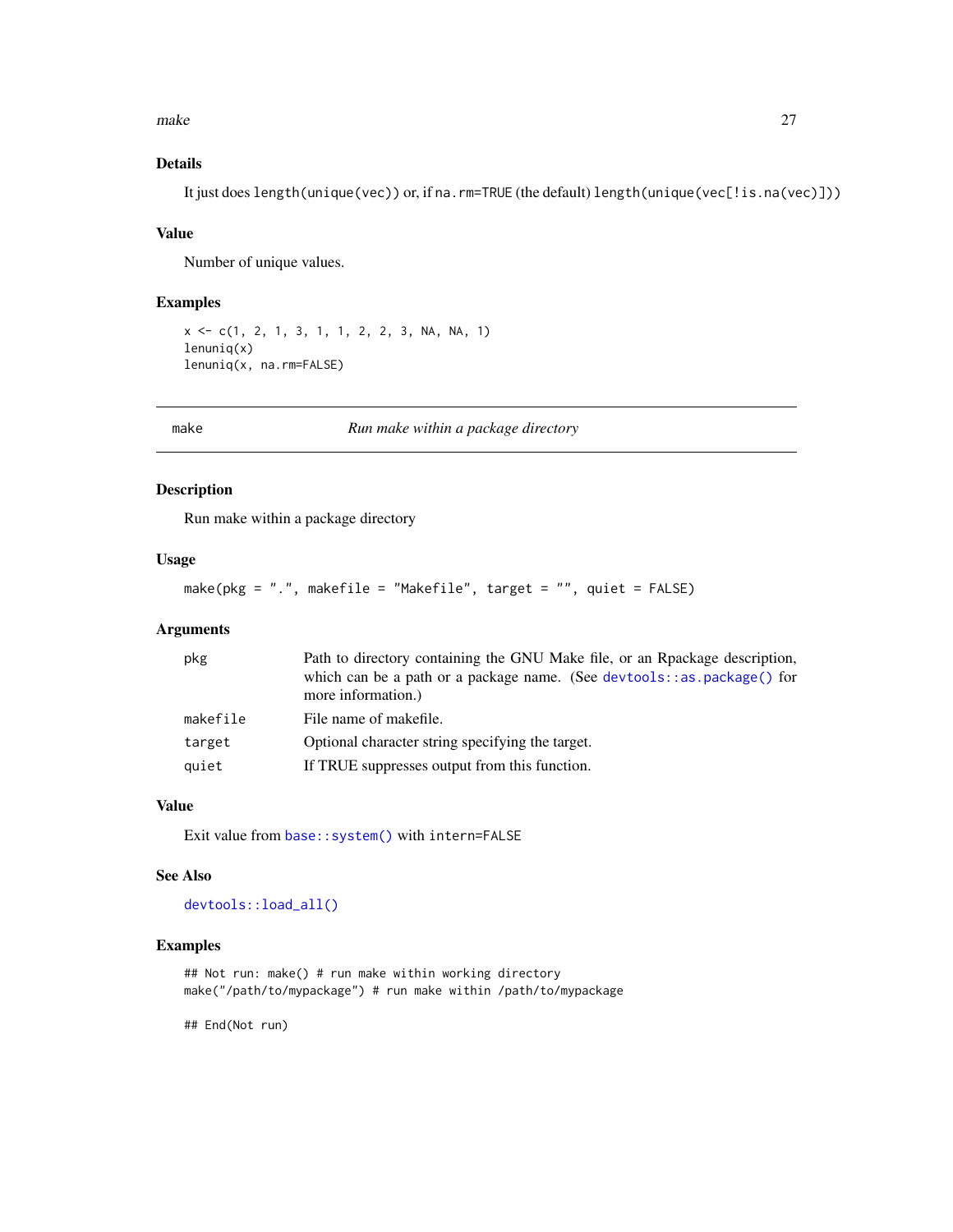<span id="page-27-0"></span>

Boxplot-like figure for many groups, with lines connecting selected quantiles.

#### Usage

```
manyboxplot(
  x,
 probs = c(0.05, 0.1, 0.25),
  dotcol = "blue",linecol = c("black", "red", "green", "orange"),
  ...
\mathcal{L}
```
#### Arguments

| x        | Matrix of data, with columns indicating the groups.                                                                                |
|----------|------------------------------------------------------------------------------------------------------------------------------------|
| probs    | Numeric vecotr of probabilities with values in $[0,1)$ . Quantiles will be symmet-<br>ric, and the median will always be included. |
| dotcol   | Color for median                                                                                                                   |
| linecol  | Line colors, same length as probs                                                                                                  |
| $\cdots$ | Additional graphics parameters                                                                                                     |

#### Details

Calculates quantiles of the columns of x and then plots dots or lines at median plus lines at a series of quantiles, using [grayplot\(\)](#page-18-1) for the actual plot.

### Value

None.

#### See Also

[grayplot\(\)](#page-18-1)

```
mu <- c(rnorm(50, 0, 0.3), rnorm(50, 2, 0.3)) # vector of means
x <- t(matrix(rnorm(1000*100, mu), ncol=1000))
manyboxplot(x, c(0.05, 0.25), ylim=range(x),
           dotcol=c("blue","green")[(1:100 > 50) + 1],
          hlines=seq(-4, 6, by=2),
```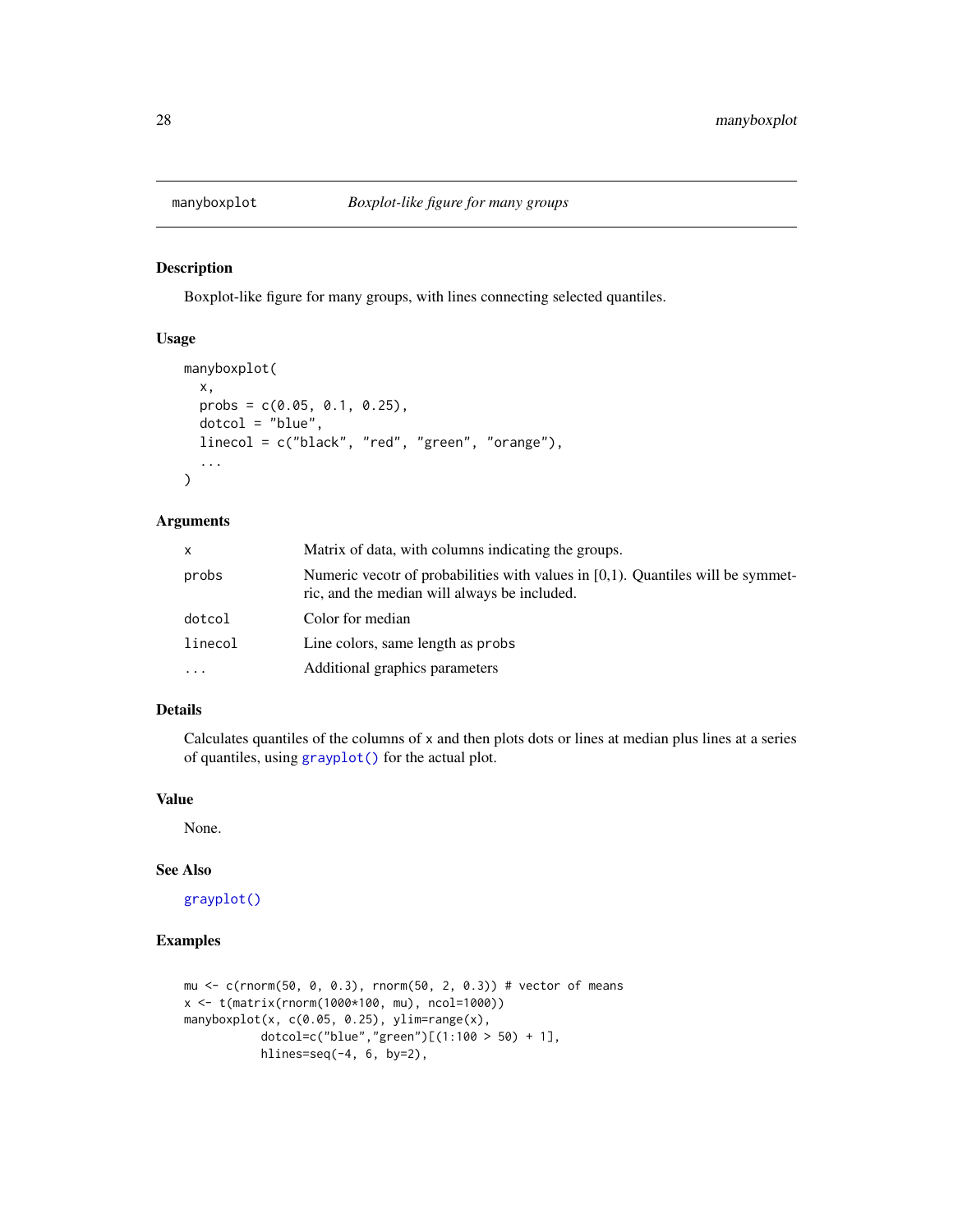#### <span id="page-28-0"></span>maxabs 29

maxabs *maximum of absolute value*

### Description

Take the maximum of the absolute values of the input

### Usage

maxabs(x, na.rm = FALSE)

### Arguments

|       | a numeric vector or array                                      |
|-------|----------------------------------------------------------------|
| na.rm | a logical indicating whether missing values should be removed. |

### Value

The maximum of the absolute value of the input

### Examples

 $x \leftarrow c(5, -2, 8, -20, 2.3)$ maxabs(x)

mypairs *My scatterplot matrix*

### Description

A matrix of scatterplots is produced; it's similar to [graphics::pairs\(\)](#page-0-0), but with only the upper triangle is made.

### Usage

mypairs(x, ...)

### Arguments

|          | A numeric matrix or data frame. |
|----------|---------------------------------|
| $\cdots$ | Passed to the plot() function.  |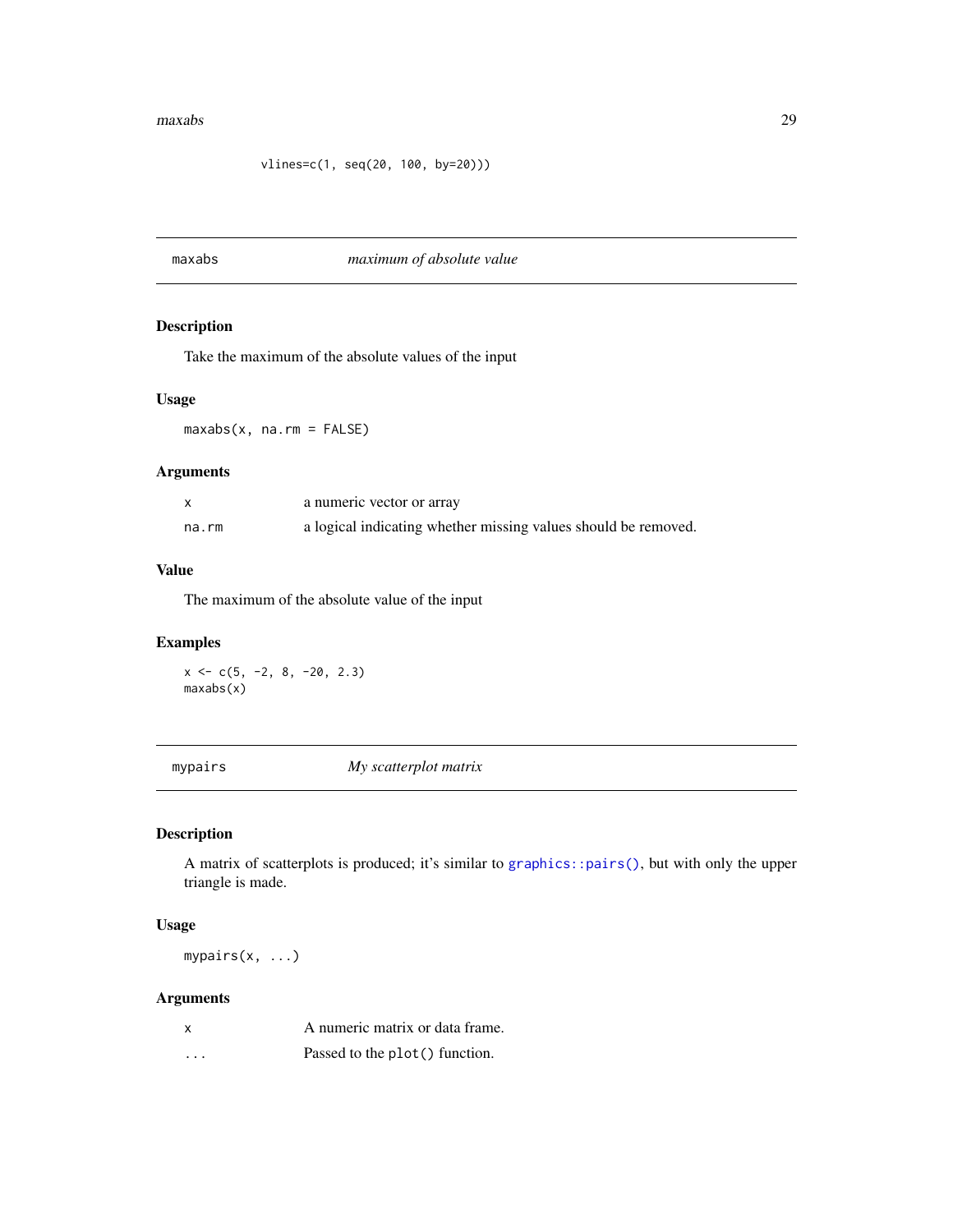### Details

This is like the function [graphics::pairs\(\)](#page-0-0), but only the upper triangle is produced.

#### Value

None.

### See Also

[graphics::pairs\(\)](#page-0-0)

### Examples

```
v \le rbind(c(1,0.5,0.2),c(0.5,1,0.9),c(0.2,0.9,1))
x <- rmvn(500, rep(5,3), v)
mypairs(x, col=sample(c("blue","red"), 500, repl=TRUE))
```
myround *Round a number, preserving extra 0's*

### Description

Round a number, preserving extra 0's.

#### Usage

myround(x, digits =  $1$ )

#### Arguments

| x      | Number to round.                                 |
|--------|--------------------------------------------------|
| digits | Number of digits past the decimal point to keep. |

### Details

Uses base:: sprintf() to round a number, keeping extra 0's.

### Value

A vector of character strings.

### See Also

[base::round\(\)](#page-0-0), [base::sprintf\(\)](#page-0-0)

<span id="page-29-0"></span>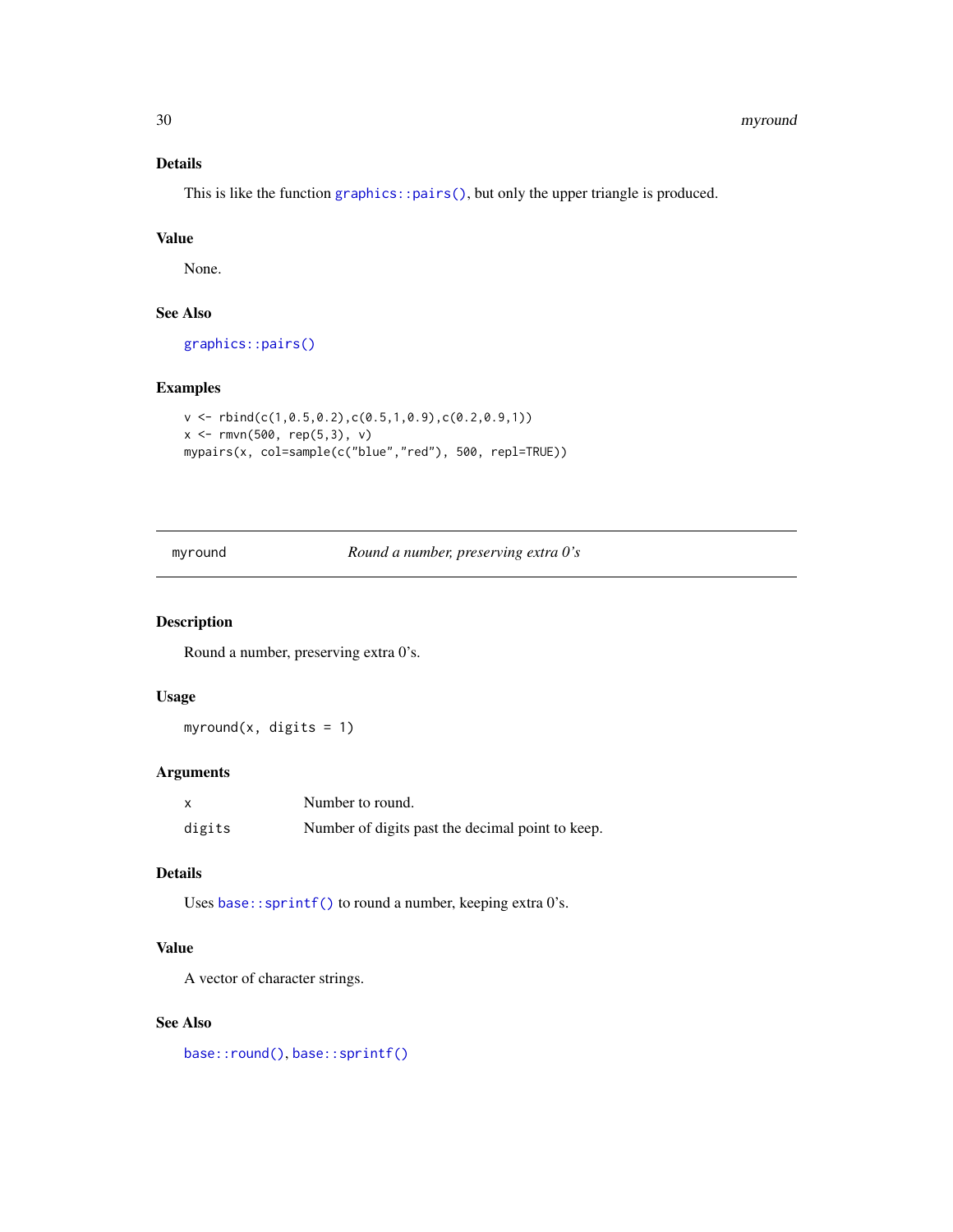#### <span id="page-30-0"></span>normalize 31

#### Examples

```
myround(51.01, 3)
myround(0.199, 2)
```
normalize *Quantile normalization*

### Description

Quantile normalizes two vectors or a matrix.

#### Usage

 $normalize(x, y = NULL)$ 

#### **Arguments**

| X | Numeric vector or matrix       |
|---|--------------------------------|
| У | Optional second numeric vector |

#### Details

We sort the columns, take averages across rows, and then plug the averages back into the respective positions. The marginal distributions in the columns are thus forced to be the same. Missing values, which can result in differing numbers of observed values per column, are dealt with by linear interpolation.

#### Value

If two vectors, x and y, are provided, the output is a matrix with two columns, with the quantile normalized versions of x and y. If y is missing, x should be a matrix, in which case the output is a matrix of the same dimensions with the columns quantile normalized with respect to each other.

```
z \leftarrow \text{rm}(10000, \text{mu}=c(0.5,10), \text{V} = \text{rbind}(c(1,0.5,0.5), c(0.5,1,0.5), c(0.5,0.5,1)))z[sample(prod(dim(z)), 1500)] <- NA
pairs(z)
br <- seq(min(z, na.rm=TRUE), max(z, na.rm=TRUE), length=200)
par(mfrow=c(3,1))
for(i in 1:3)
  hist(z[,i], xlab="z", main=i, breaks=br)
zn <- normalize(z)
br <- seq(min(zn, na.rm=TRUE), max(zn, na.rm=TRUE), length=200)
for(i in 1:3)
  hist(zn[,i], xlab="normalized z", main=i, breaks=br)
pairs(zn)
```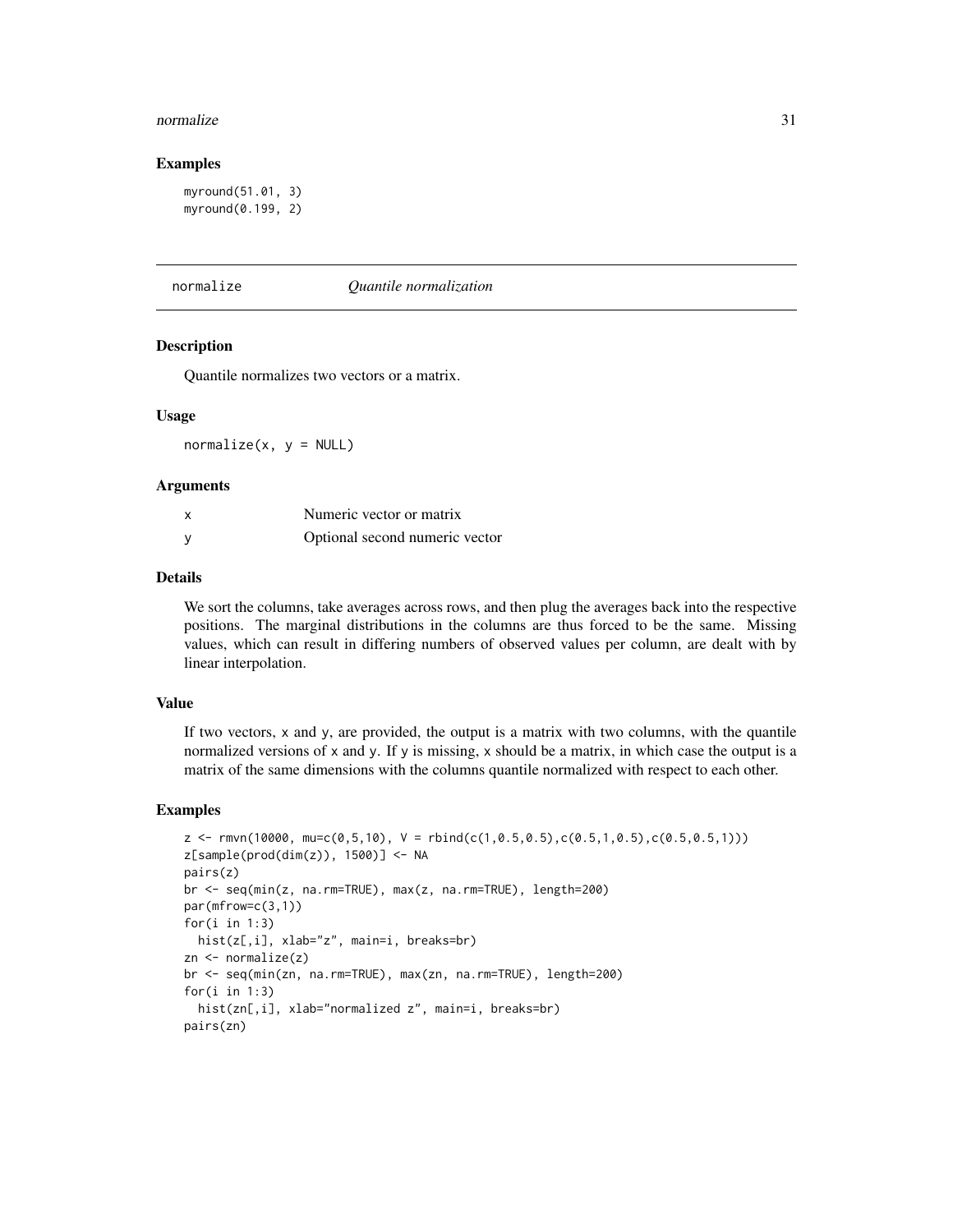<span id="page-31-0"></span>

The numbers 1-20 spelled out in English, for use in reports.

#### Format

A vector of character strings

#### Details

- numbers lower case
- Numbers Capitalized

#### Examples

numbers[5] Numbers[5]

### objectsizes *Calculate sizes of all objects in workspace*

### Description

Calculate the sizes of all of the objects in one's workspace.

#### Usage

objectsizes(obj = NULL, sortbysize = TRUE)

### Arguments

| obi        | Vector of object names. If missing, we pull out all object names. |
|------------|-------------------------------------------------------------------|
| sortbysize | If TRUE, sort the objects from smallest to largest.               |

## Details

Calls [utils::object.size\(\)](#page-0-0) repeated to get the size of a list of objects.

#### Value

A data frame with the only column being the size of each object in megabytes (Mb). The row names are the names of the objects.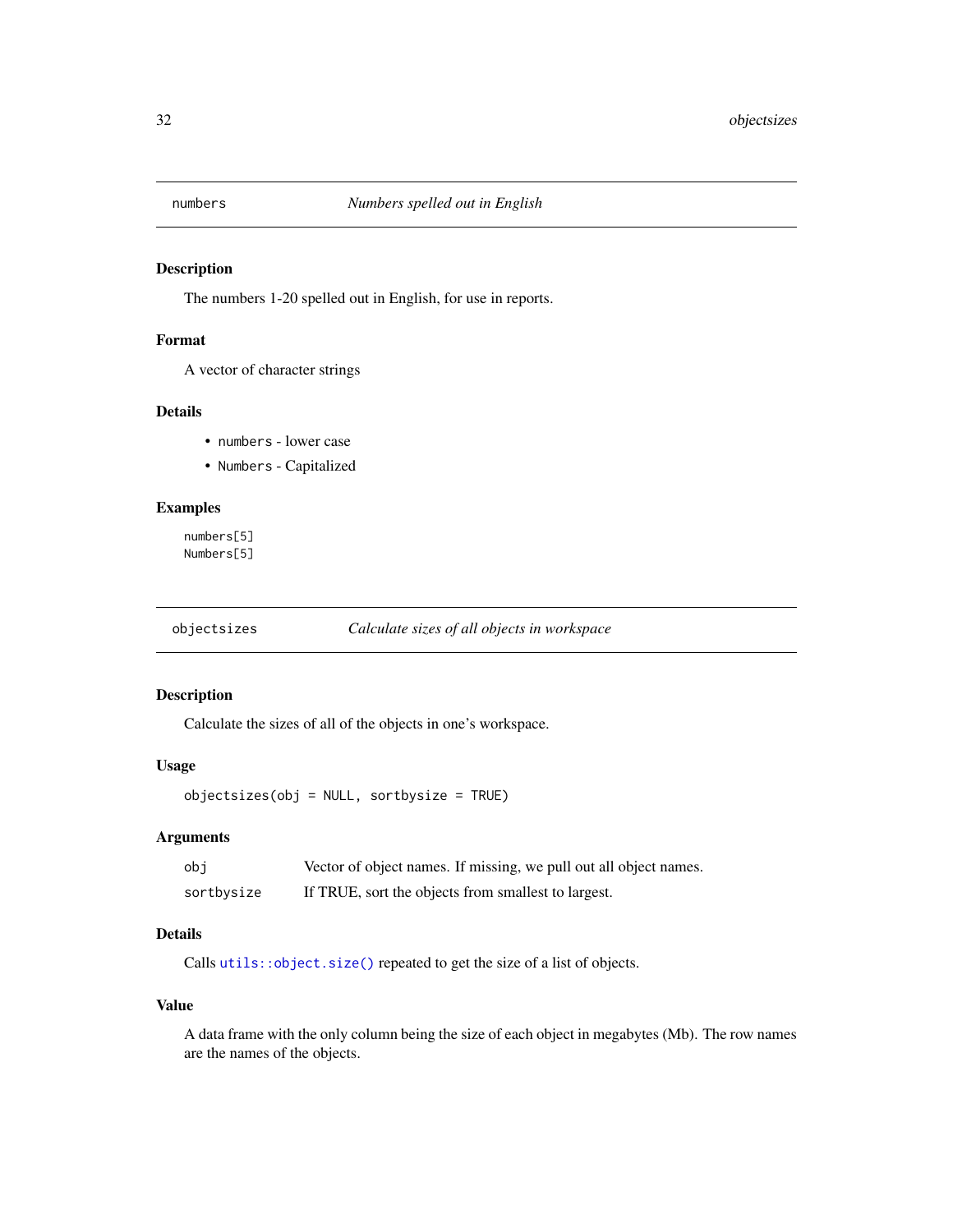#### <span id="page-32-0"></span>openfile 33

### See Also

[utils::object.size\(\)](#page-0-0), [base::objects\(\)](#page-0-0)

### Examples

print(output <- objectsizes()) ## Not run: sum(output)

| openfile | Open a file |
|----------|-------------|
|          |             |

### Description

Open a file using [base::system() and "open" (well, actually "start" on Linux).

### Usage

openfile(file)

### Arguments

file File name (character string)

### Details

I'd thought that to open a file you'd use open in MacOS and start in Windows, but system("start myfile.pdf") doesn't work in Windows, and rather system("open myfile.pdf") does, so here we're just using open, except on Linux where at least on my system, you can use "start".

### Value

None.

### Examples

## Not run: openfile("myplot.pdf")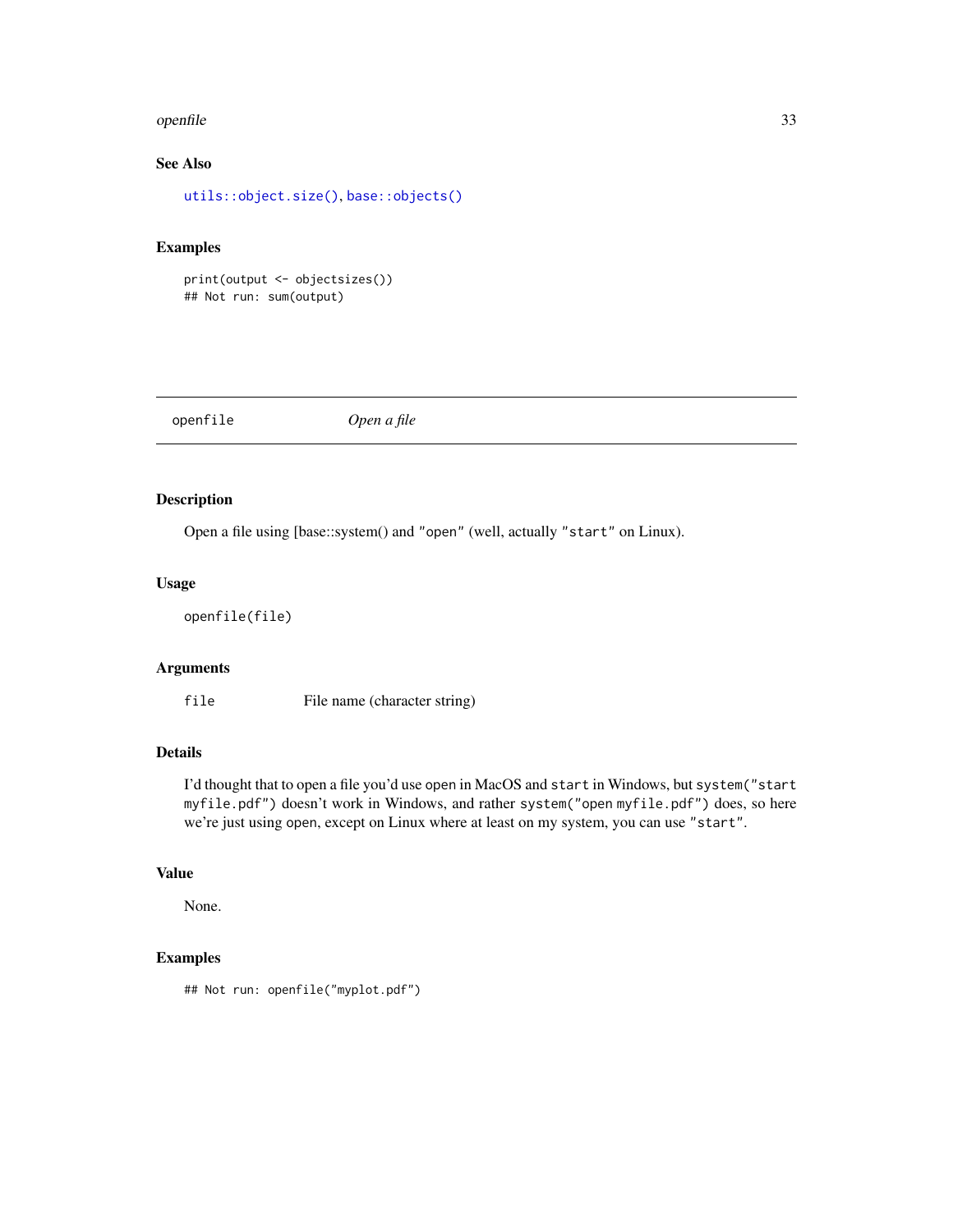<span id="page-33-1"></span><span id="page-33-0"></span>paired.perm.test *Paired permutation t-test*

#### Description

Calculates a p-value for a paired t-test via permutations.

#### Usage

paired.perm.test(d, n.perm = NULL, pval = TRUE)

#### Arguments

| d      | A numeric vector (of differences).                                                                                                          |
|--------|---------------------------------------------------------------------------------------------------------------------------------------------|
| n.perm | Number of permutations to perform. If NULL, all possible permutations are<br>considered, and an exact p-value is calculated.                |
| pval   | If TRUE, return just the p-value. If FALSE, return the actual permutation results<br>(with the observed statistic as an attribute, "tobs"). |

### Details

This calls the function [stats::t.test\(\)](#page-0-0) to calculate a t-statistic comparing the mean of d to 0. Permutations are perfomed to give an exact or approximate conditional p-value.

### Value

If pval=TRUE, the output is a single number: the P-value testing for the symmetry about 0 of the distribution of the population from which d was drawn. If pval=FALSE, the output is a vector of the t statistics from the permutations. An attributed "tobs" contains the t statistic with the observed data.

### See Also

```
stats::t.test(), perm.test()
```

```
x <- c(43.3, 57.1, 35.0, 50.0, 38.2, 31.2)
y <- c(51.9, 95.1, 90.0, 49.7, 101.5, 74.1)
paired.perm.test(x-y)
```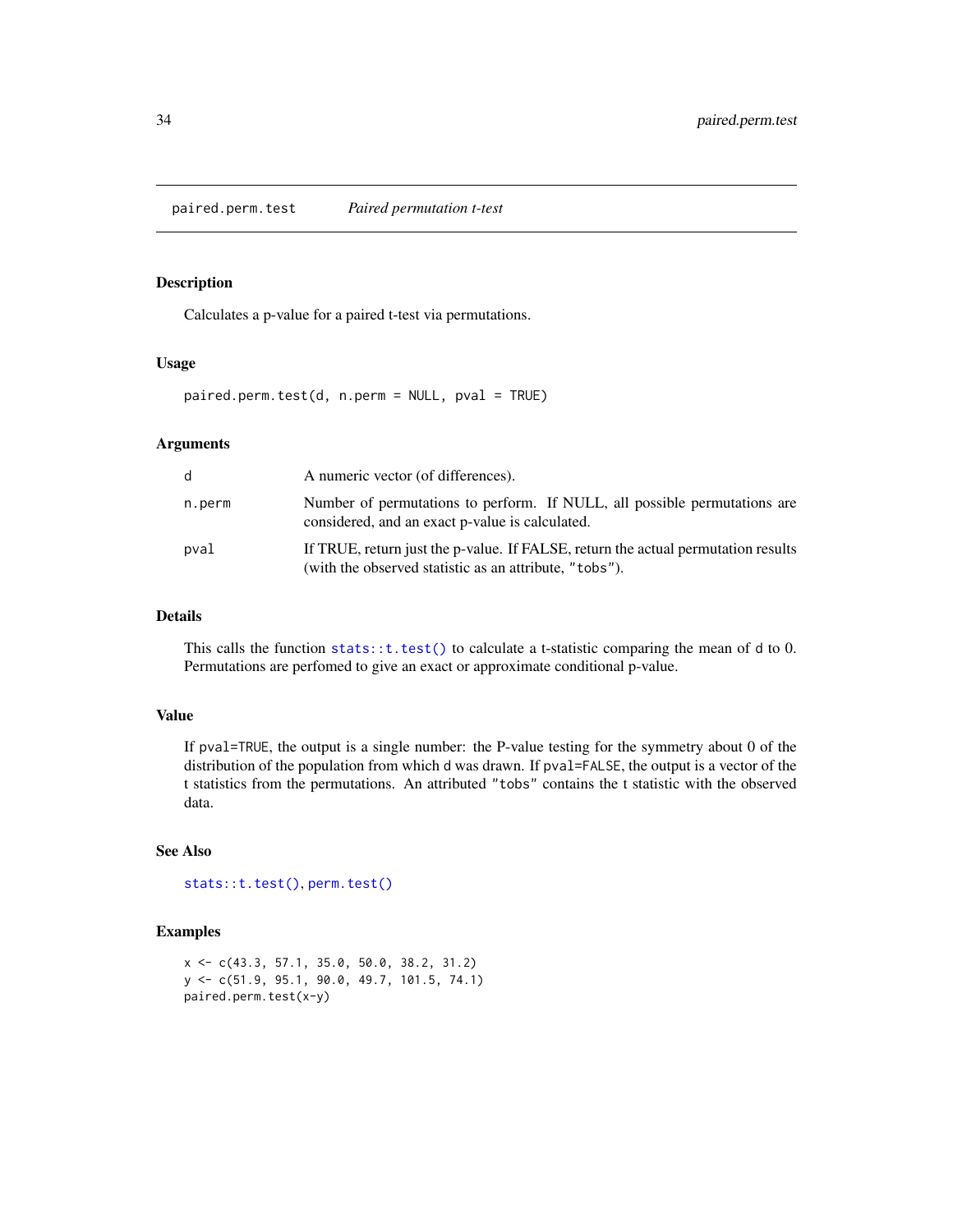<span id="page-34-3"></span><span id="page-34-0"></span>

Calls base:: paste() with sep=".".

### Usage

paste.(...)

### Arguments

... Passed to paste.

### Details

There's not much to this function. It just is [base::paste\(\)](#page-0-0) with sep="", 'cause I'm lazy.

### Value

A character string or vector of character strings.

#### See Also

[base::paste\(\)](#page-0-0), [base::paste0\(\)](#page-0-0), [paste00\(\)](#page-34-1), [paste..\(\)](#page-34-2), [paste0.\(\)](#page-34-2), [paste.0\(\)](#page-34-2)

### Examples

 $x \le -3$  $y \le -4$ paste.(x, y)

<span id="page-34-1"></span>

| paste00 | paste with null or dot as separator and with collapse |
|---------|-------------------------------------------------------|
|         |                                                       |

### <span id="page-34-2"></span>Description

```
base::paste() with sep="." or sep="" and collapse="" or collapse=".".
```
### Usage

paste00(...)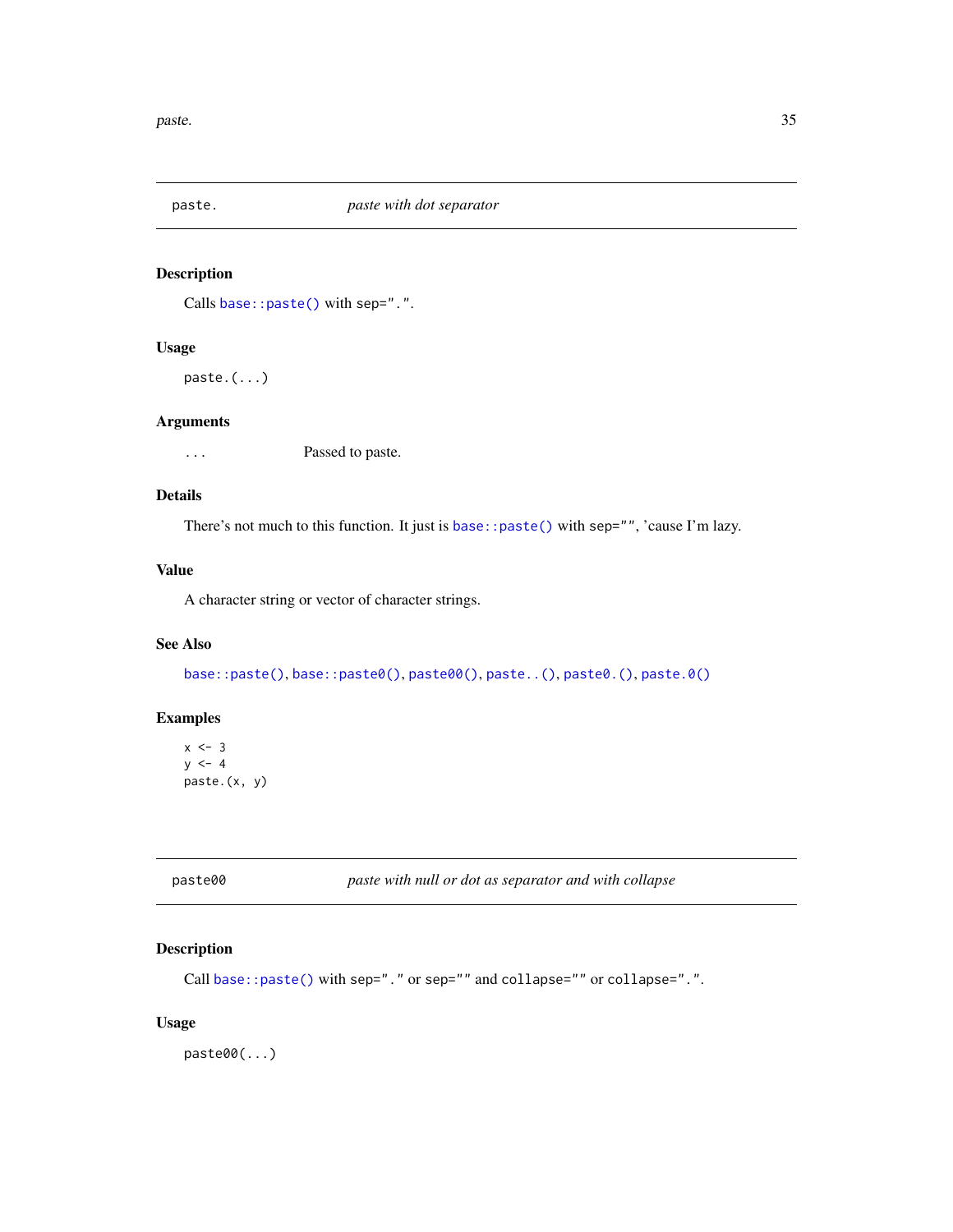<span id="page-35-0"></span>36 perm.test

#### Arguments

... Passed to paste.

### Details

```
There's not much to these functions. paste00(...) is like paste(..., sep="", collapse="")
paste..(...) is like paste(...,sep=".",collapse=".") paste0.(...) is like paste(...,sep="",collapse=".")
paste.0(...) is like paste(...,sep=".",collapse="")
```
### Value

A character string or vector of character strings.

#### See Also

[base::paste\(\)](#page-0-0), [base::paste0\(\)](#page-0-0), [paste.\(\)](#page-34-3)

### Examples

```
x \leq -c(3, 4)y \leq -c(5, 6)paste00(x, y)
paste..(x, y)
paste0.(x, y)
paste.0(x, y)
```
<span id="page-35-1"></span>perm.test *Permutation t-test*

### Description

Calculates a p-value for a t-test via permutations.

#### Usage

```
perm.test(x, y, n.perm = NULL, var.equal = TRUE, pval = TRUE)
```
#### Arguments

| $\times$  | A numeric vector.                                                                                                                           |
|-----------|---------------------------------------------------------------------------------------------------------------------------------------------|
| y         | A second numeric vector.                                                                                                                    |
| n.perm    | Number of permutations to perform. If NULL, all possible permutations are<br>considered, and an exact p-value is calculated.                |
| var.equal | A logical variable indicating whether to treat the two population variances as<br>being equal.                                              |
| pval      | If TRUE, return just the p-value. If FALSE, return the actual permutation results<br>(with the observed statistic as an attribute, "tobs"). |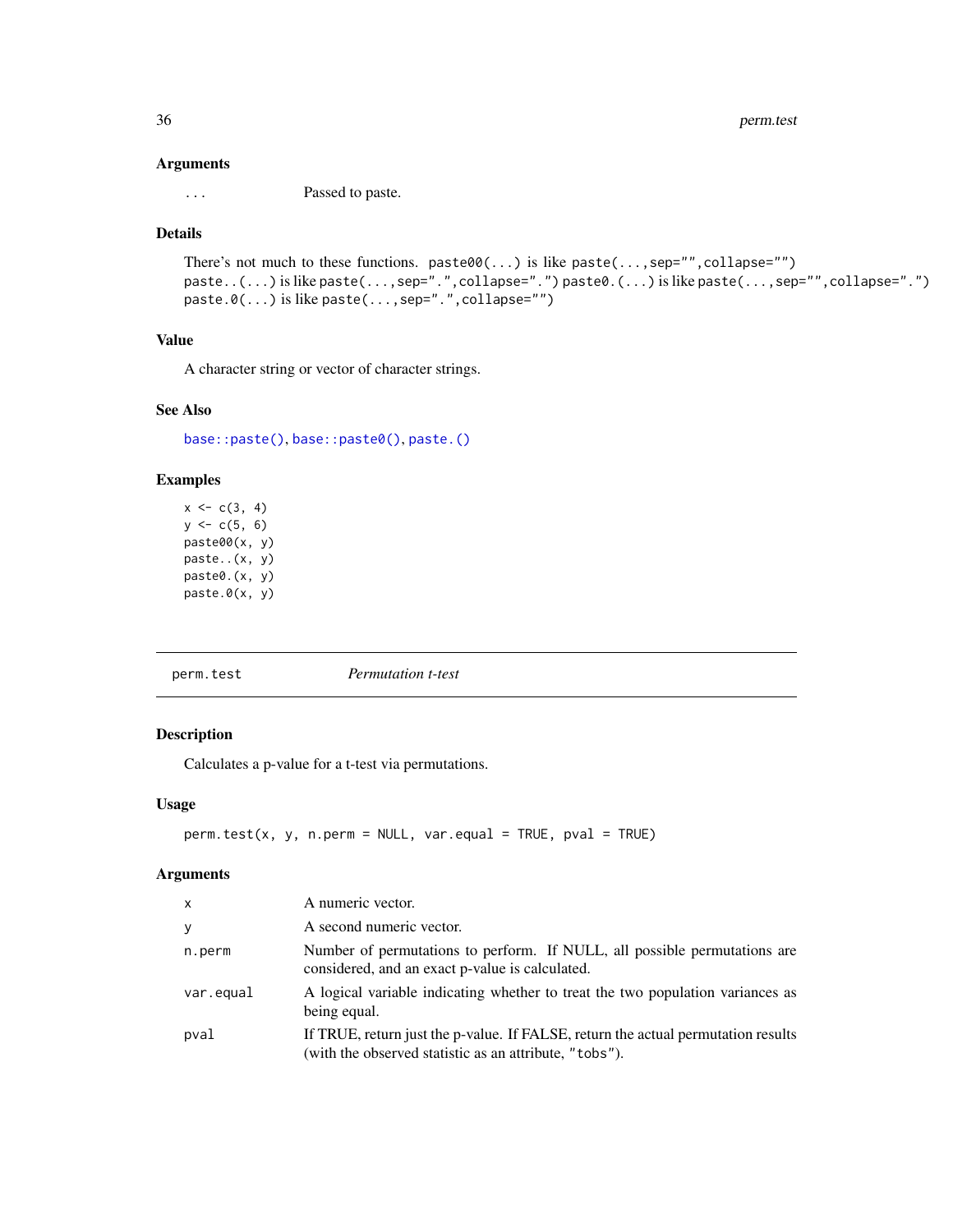#### <span id="page-36-0"></span>Details

This calls the function [stats::t.test\(\)](#page-0-0) to calculate a t-statistic comparing the vectors  $x$  and  $y$ . Permutations are perfomed to give an exact or approximate conditional p-value.

#### Value

If pval=TRUE, the output is a single number: the P-value testing for a difference in the distributions of the populations from which x and y were drawn. If  $pval = FALEE$ , the output is a vector of the t statistics from the permutations. An attributed "tobs" contains the t statistic with the observed data.

#### See Also

[stats::t.test\(\)](#page-0-0), [paired.perm.test\(\)](#page-33-1)

#### Examples

```
x <- c(43.3, 57.1, 35.0, 50.0, 38.2, 61.2)
y <- c(51.9, 95.1, 90.0, 49.7, 101.5, 74.1)
perm.test(x,y)
```
pick\_more\_precise *Pick the more precise value for each element in two related vectors*

#### **Description**

Align two vectors of numbers by their names and then pick a single value from each, favoring the more precise one. If the two values differ by more than round-off error, treat the value as missing.

#### Usage

 $pick_more_p receives(x, y, tol = 0.000001)$ 

#### Arguments

|     | A numeric vector                             |
|-----|----------------------------------------------|
|     | A second numeric vector                      |
| tol | Tolerance for differences between the values |

### Details

Okay, this is a bit weird. But suppose you have two columns of numbers that have been subjected to different quirky rounding patterns. We align the vectors using their names and then for each element we pick between the two choices, favoring the more-precise one. If one is missing, choose the non-missing value. If the two differ by more than the round-off error, treat it as missing.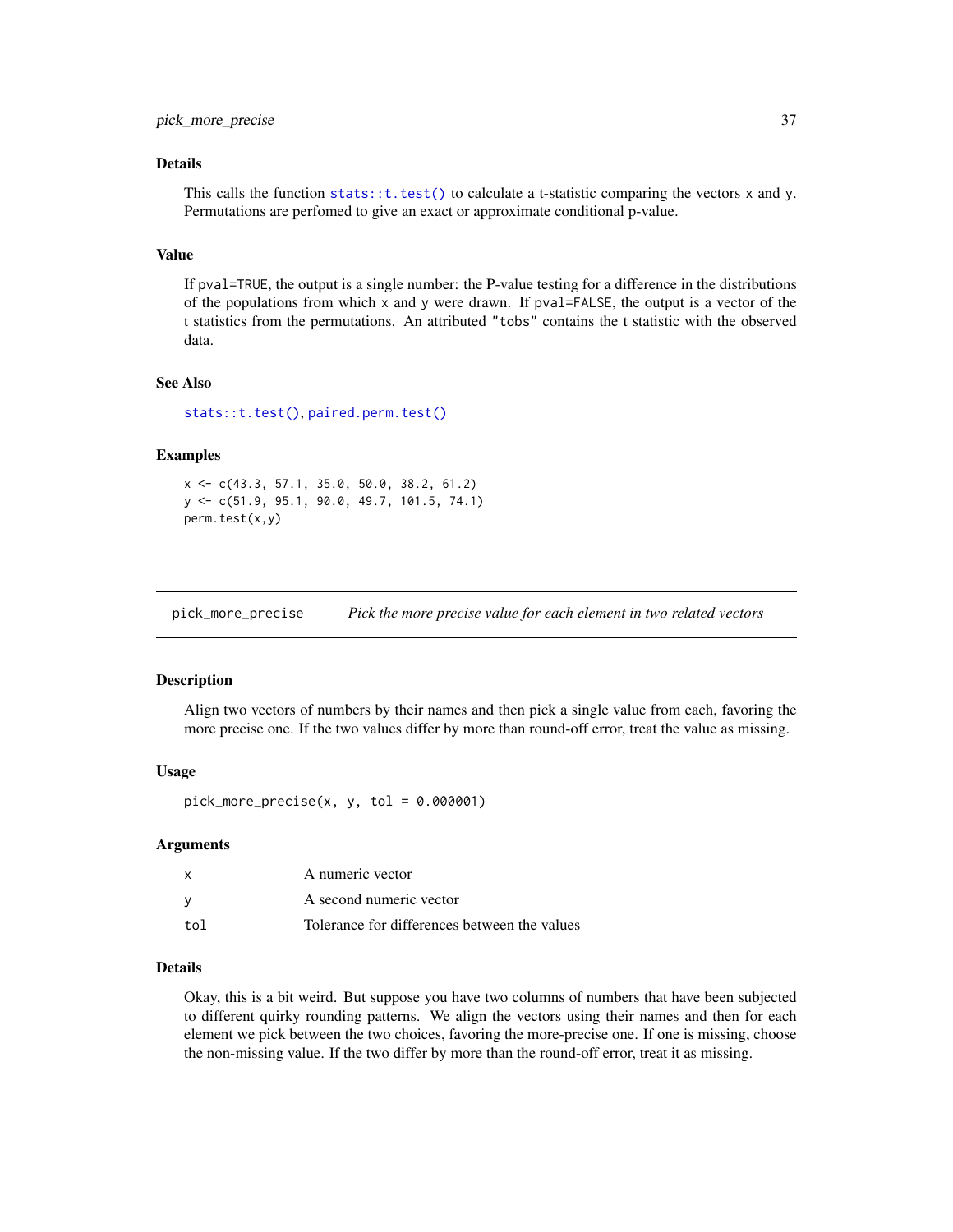### <span id="page-37-0"></span>Value

A vector of combined values

<span id="page-37-1"></span>plot\_crayons *Illustration of crayon colors*

### Description

Creates a plot of the crayon colors in [brocolors\(\)](#page-5-1)

### Usage

```
plot_crayons(
  method2order = c("hsv", "cluster"),
  cex = 0.6,
  mar = rep(0.1, 4),bg = "white",
  fg = "black",
  border = FALSE
\mathcal{L}
```
### Arguments

| method2order | method to order colors ("hsv" or "cluster")                     |
|--------------|-----------------------------------------------------------------|
| cex          | character expansion for the text                                |
| mar          | margin paramaters; vector of length 4 (see graphics:: $par()$ ) |
| bg           | Background color                                                |
| fg           | Foreground color (for text and box outlines)                    |
| border       | If TRUE, plot a border around each rectangle                    |

### Value

None

#### References

[https://en.wikipedia.org/wiki/List\\_of\\_Crayola\\_crayon\\_colors](https://en.wikipedia.org/wiki/List_of_Crayola_crayon_colors)

#### See Also

[brocolors\(\)](#page-5-1)

### Examples

plot\_crayons()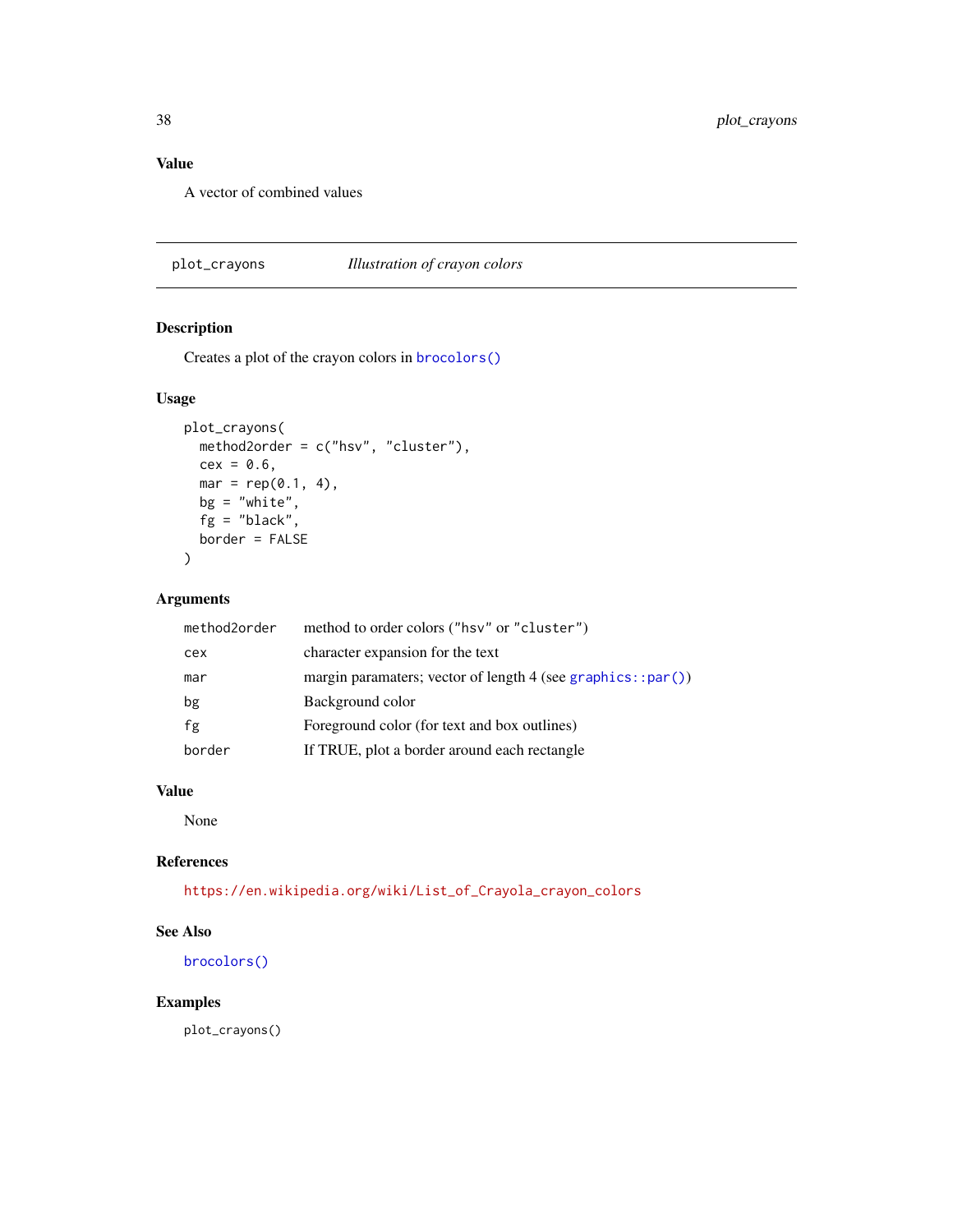<span id="page-38-0"></span>

Adds a line to a quantile-quantile plot for two datasets, from [stats::qqplot\(\)](#page-0-0). (The available [stats::qqline\(\)](#page-0-0) function works mainly for [stats::qqnorm\(\)](#page-0-0), with one sample being theoretical quantiles.)

#### Usage

qqline2(x, y, probs =  $c(0.25, 0.75)$ , qtype = 7, ...)

### Arguments

| x         | The first sample                                                                                                   |
|-----------|--------------------------------------------------------------------------------------------------------------------|
| y         | The second sample.                                                                                                 |
| probs     | numeric vector of length two, representing probabilities. Corresponding quan-<br>tile pairs define the line drawn. |
| qtype     | the type of quantile computation used in $stats::quantile()$ .                                                     |
| $\ddotsc$ | graphical parameters.                                                                                              |

#### Value

Intercept and slope of the line.

### See Also

[stats::qqline\(\)](#page-0-0), [stats::qqplot\(\)](#page-0-0)

```
x \leftarrow rchisq(500, 3)
y <- rgamma(730, 3, 1/2)
qqplot(x, y)
qqline2(x, y)
```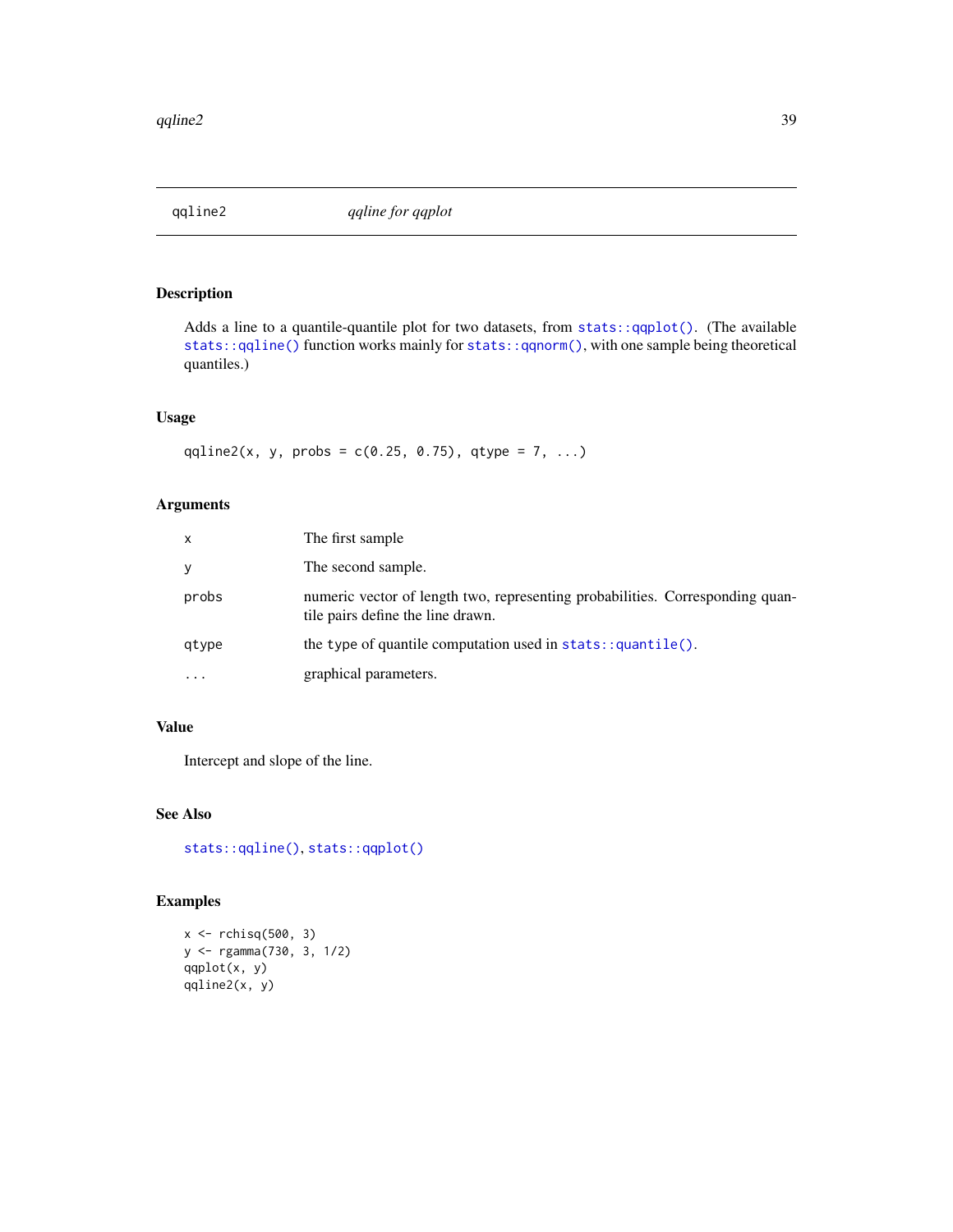Computes the QR decomposition of a matrix.

### Usage

 $qr2(x, tol = 0.0000001)$ 

#### Arguments

|     | A matrix whose QR decomposition is to be computed.                   |
|-----|----------------------------------------------------------------------|
| tol | The tolerance for detecting linear dependencies in the columns of x. |

### Details

Calls the function base:: $qr()$  and returns less compact but more understandable output.

#### Value

A list of two matrices: Q and R.

#### See Also

[base::qr\(\)](#page-0-0)

#### Examples

```
hilbert <- function(n) { i <- 1:n; 1/outer(i-1,i,"+") }
h5 \leq hilbert(5);
qr2(h5)
```

| quantileSE | Sample quantiles and their standard errors |
|------------|--------------------------------------------|
|------------|--------------------------------------------|

### Description

Calculate sample quantiles and their estimated standard errors.

### Usage

```
quantileSE(x, p = 0.95, bw = NULL, na.rm = TRUE, names = TRUE)
```
<span id="page-39-0"></span>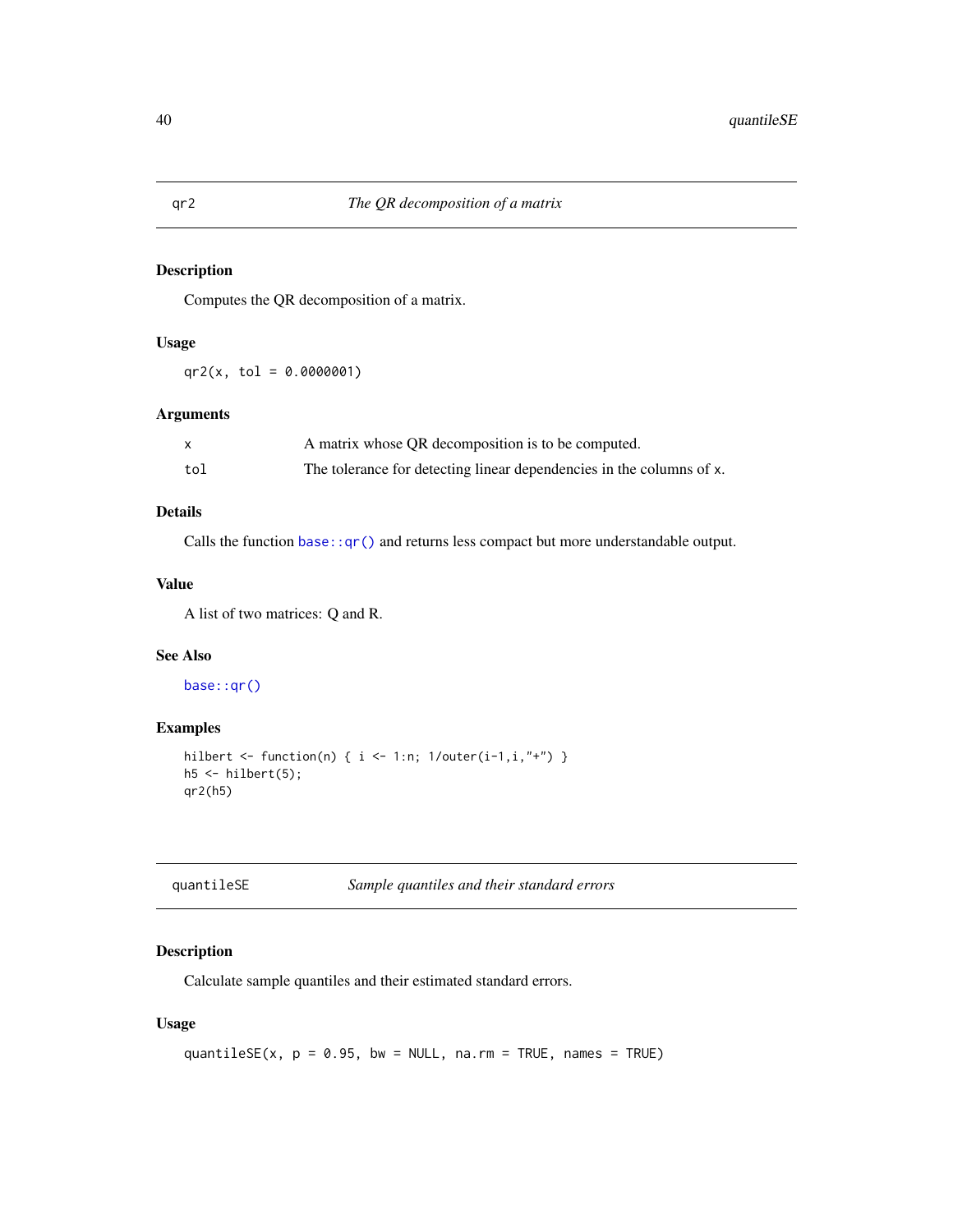#### <span id="page-40-0"></span>revgray 41

#### Arguments

| X     | Numeric vector whose sample quantiles are wanted.                                           |
|-------|---------------------------------------------------------------------------------------------|
| p     | Numeric vector with values in the interval $[0,1]$                                          |
| bw    | Bandwidth to use in the density estimation.                                                 |
| na.rm | Logical; if true, and NA and NaN's are removed from x before the quantiles are<br>computed. |
| names | Logical; if true, the column names of the result is set to the values in p.                 |

#### Details

The sample quantiles are calculated with the function stats:: $quantile()$ . Standard errors are obtained by the asymptotic approximation described in Cox and Hinkley (1974). Density values are estimated using a kernel density estimate with the function [stats::density\(\)](#page-0-0).

#### Value

A matrix of size  $2 \times \text{length}(p)$ . The first row contains the estimated quantiles; the second row contains the corresponding estimated standard errors.

#### See Also

[stats::quantile\(\)](#page-0-0), [stats::density\(\)](#page-0-0)

#### Examples

quantileSE(rchisq(1000,4), c(0.9,0.95))

<span id="page-40-1"></span>revgray *Create vector of colors from white to black*

#### Description

Calls [grDevices::gray\(\)](#page-0-0) then [base::rev\(\)](#page-0-0)

#### Usage

revgray( $n = 256, ...$ )

#### Arguments

| - n      | Number of colors.            |
|----------|------------------------------|
| $\cdots$ | Passed to grDevices::gray(). |

### Details

There's not much to this. It's just  $gray((n:0)/n))$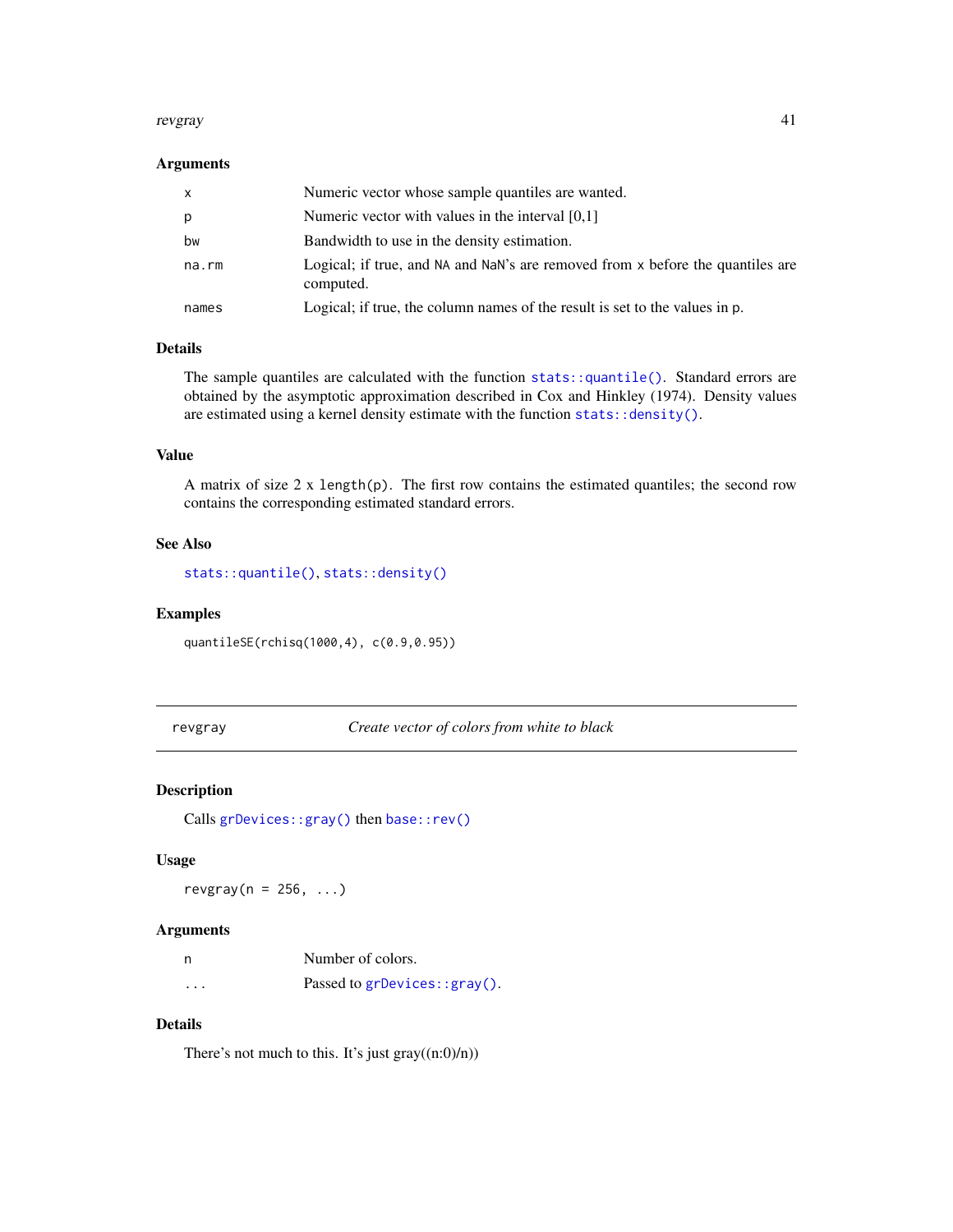### Value

Vector of colors, from white to black

### See Also

[grDevices::gray\(\)](#page-0-0)

### Examples

```
x <- matrix(rnorm(100), ncol=10)
image(x, col=revgray())
```
#### revrainbow *Create vector of colors from blue to red*

### Description

Calls [grDevices::rainbow\(\)](#page-0-0) then [base::rev\(\)](#page-0-0)

#### Usage

 $revrainbow(n = 256, ...)$ 

#### Arguments

| n        | Number of colors.               |
|----------|---------------------------------|
| $\cdots$ | Passed to grDevices::rainbow(). |

### Details

There's not much to this. It's just rev(rainbow(start=0,end=2/3,...)).

### Value

Vector of colors, from blue to red.

### See Also

[base::rev\(\)](#page-0-0), [grDevices::rainbow\(\)](#page-0-0)

```
x <- matrix(rnorm(100), ncol=10)
image(x, col=revrainbow())
```
<span id="page-41-0"></span>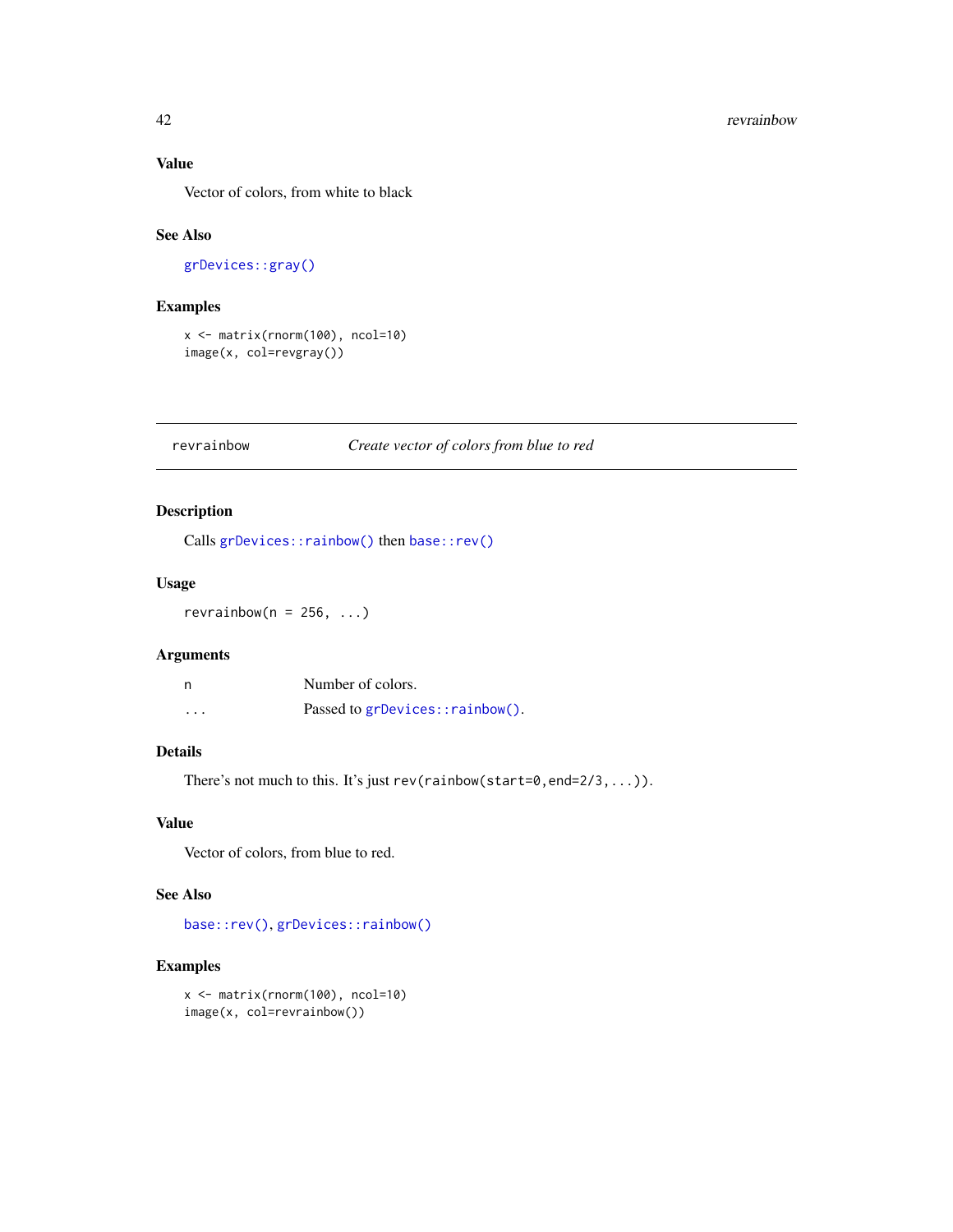<span id="page-42-0"></span>

Simulate from a multivariate normal distribution.

#### Usage

rmvn(n, mu =  $0$ , V = matrix(1))

### Arguments

| n            | Number of simulation replicates. |
|--------------|----------------------------------|
| mu           | Mean vector.                     |
| <sup>V</sup> | Variance-covariance matrix.      |

### Details

Uses the Cholesky decomposition of the matrix V, obtained by base:: chol().

#### Value

A matrix of size n x length(mu). Each row corresponds to a separate replicate.

#### See Also

[stats::rnorm\(\)](#page-0-0)

#### Examples

```
x \leq -rmvn(100, c(1,2),matrix(c(1,1,1,4),ncol=2))
```
<span id="page-42-1"></span>runningmean *Running mean, sum, or median*

### Description

Calculates a running mean, sum or median with a specified window.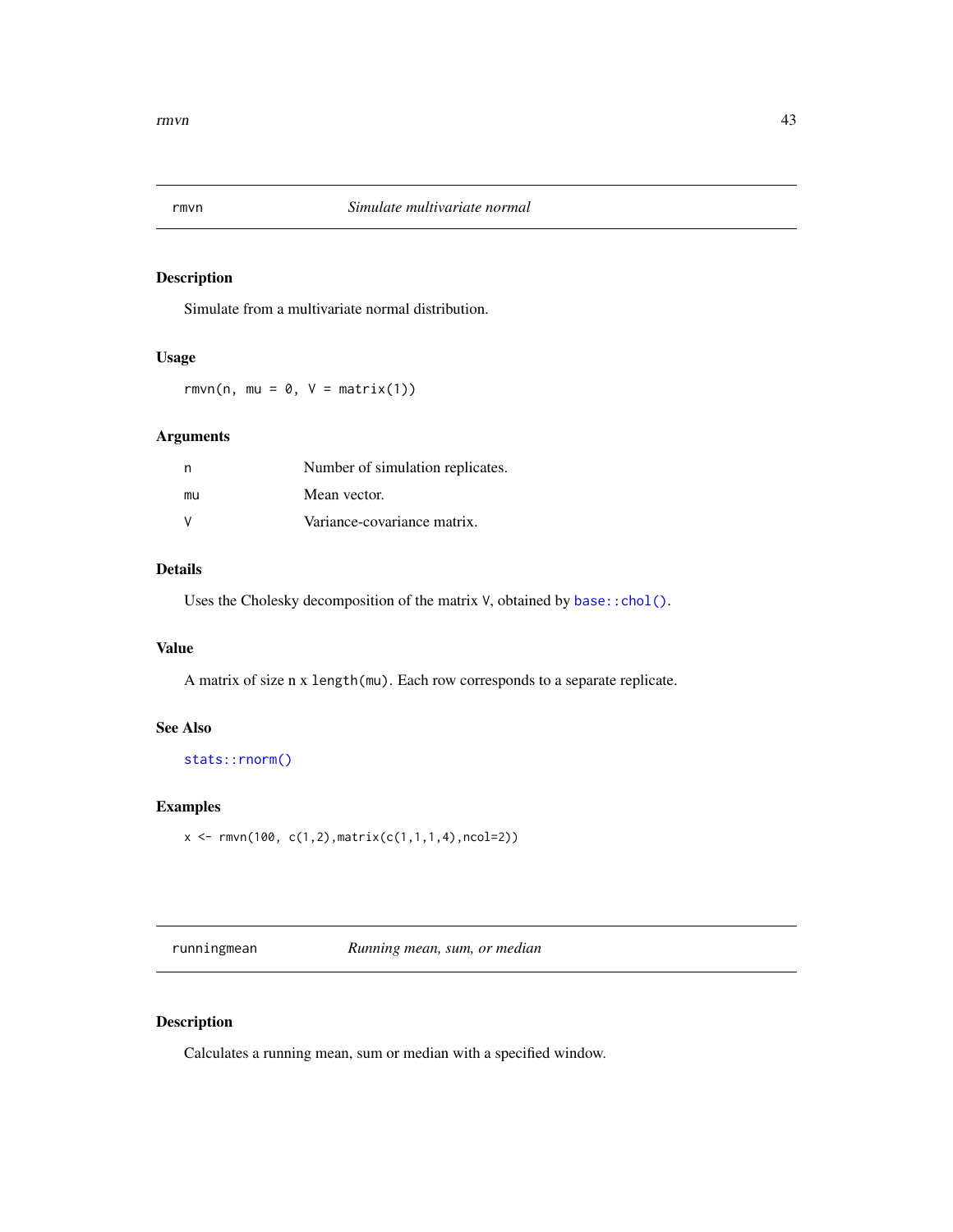### <span id="page-43-0"></span>44 runningmean

#### Usage

```
runningmean(
 pos,
 value,
 at = NULL,window = 1000,
 what = c("mean", "sum", "median", "sd")
)
```
#### Arguments

| pos    | Positions for the values.                                                                        |
|--------|--------------------------------------------------------------------------------------------------|
| value  | Values for which the running mean/sum/median/sd is to be applied.                                |
| at     | Positions at which running mean (or sum or median or sd) is calculated. If<br>NULL, pos is used. |
| window | Window width.                                                                                    |
| what   | Statistic to use.                                                                                |

### Value

A vector with the same length as the input at (or pos, if at is NULL), containing the running statistic.

### Author(s)

Karl W Broman <br/>broman@wisc.edu>

#### See Also

[runningratio\(\)](#page-44-1)

```
x < -1:10000y <- rnorm(length(x))
plot(x,y, xaxs="i", yaxs="i")
lines(x, runningmean(x, y, window=100, what="mean"),
      col="blue", lwd=2)
lines(x, runningmean(x, y, window=100, what="median"),
      col="red", lwd=2)
lines(x, runningmean(x, y, window=100, what="sd"),
      col="green", lwd=2)
```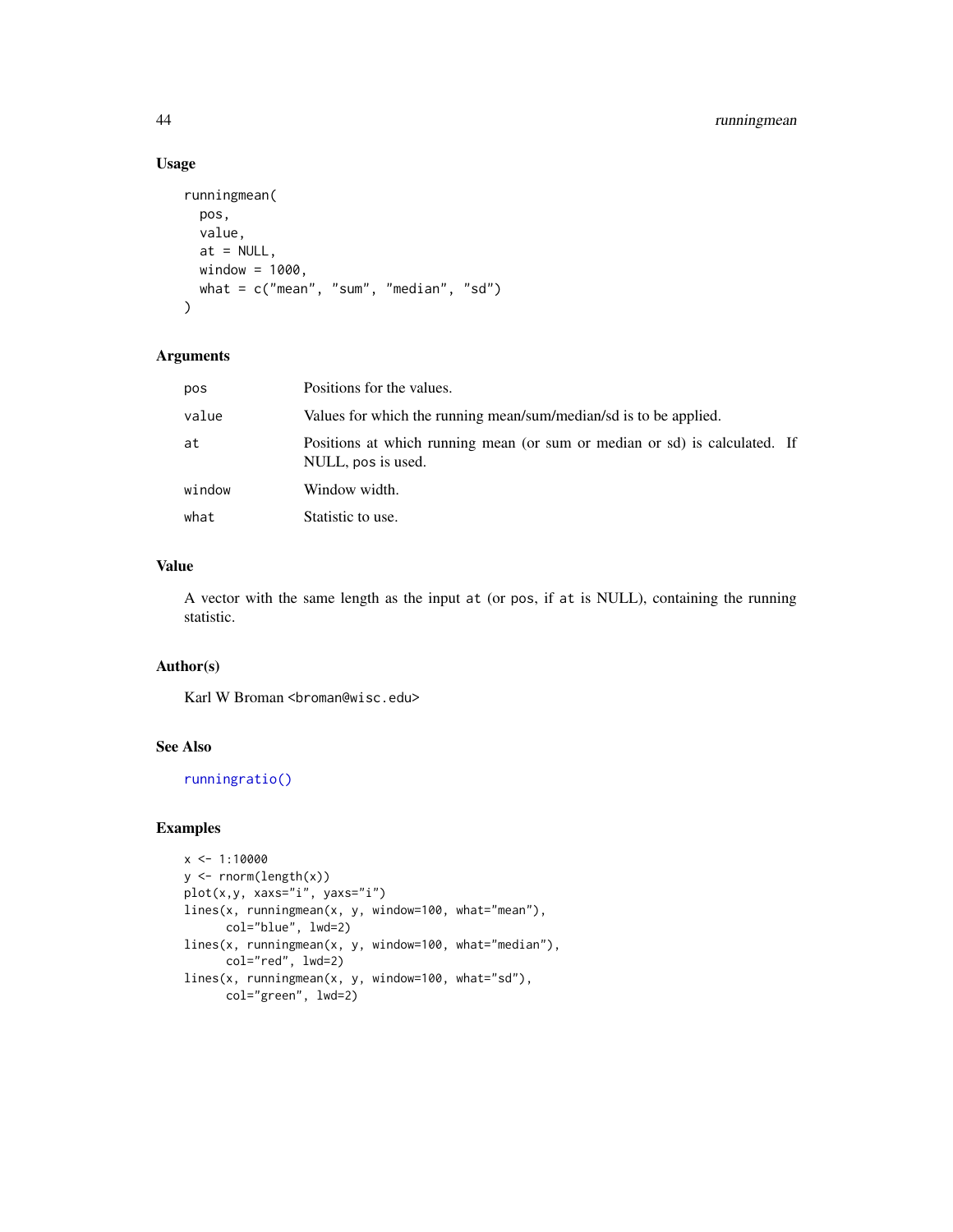<span id="page-44-1"></span><span id="page-44-0"></span>runningratio *Running ratio*

### Description

Calculates a running ratio; a ratio sum(top)/sum(bottom) in a sliding window.

#### Usage

```
runningratio(pos, numerator, denominator, at = NULL, window = 1000)
```
### Arguments

| pos         | Positions for the values.                                             |
|-------------|-----------------------------------------------------------------------|
| numerator   | Values for numerator in ratio.                                        |
| denominator | Values for denominator in ratio.                                      |
| at          | Positions at which running ratio is calculated. If NULL, pos is used. |
| window      | Window width.                                                         |

#### Value

A vector with the same length as the input at (or pos, if at is NULL), containing the running ratio.

### Author(s)

Karl W Broman <br/>broman@wisc.edu>

### See Also

[runningmean\(\)](#page-42-1)

```
x \le -1:1000y <- runif(1000, 1, 5)
z <- runif(1000, 1, 5)
plot(x, runningratio(x, y, z, window=5), type="l", lwd=2)
lines(x, runningratio(x, y, z, window=50), lwd=2, col="blue")
lines(x, runningratio(x, y, z, window=100), lwd=2, col="red")
```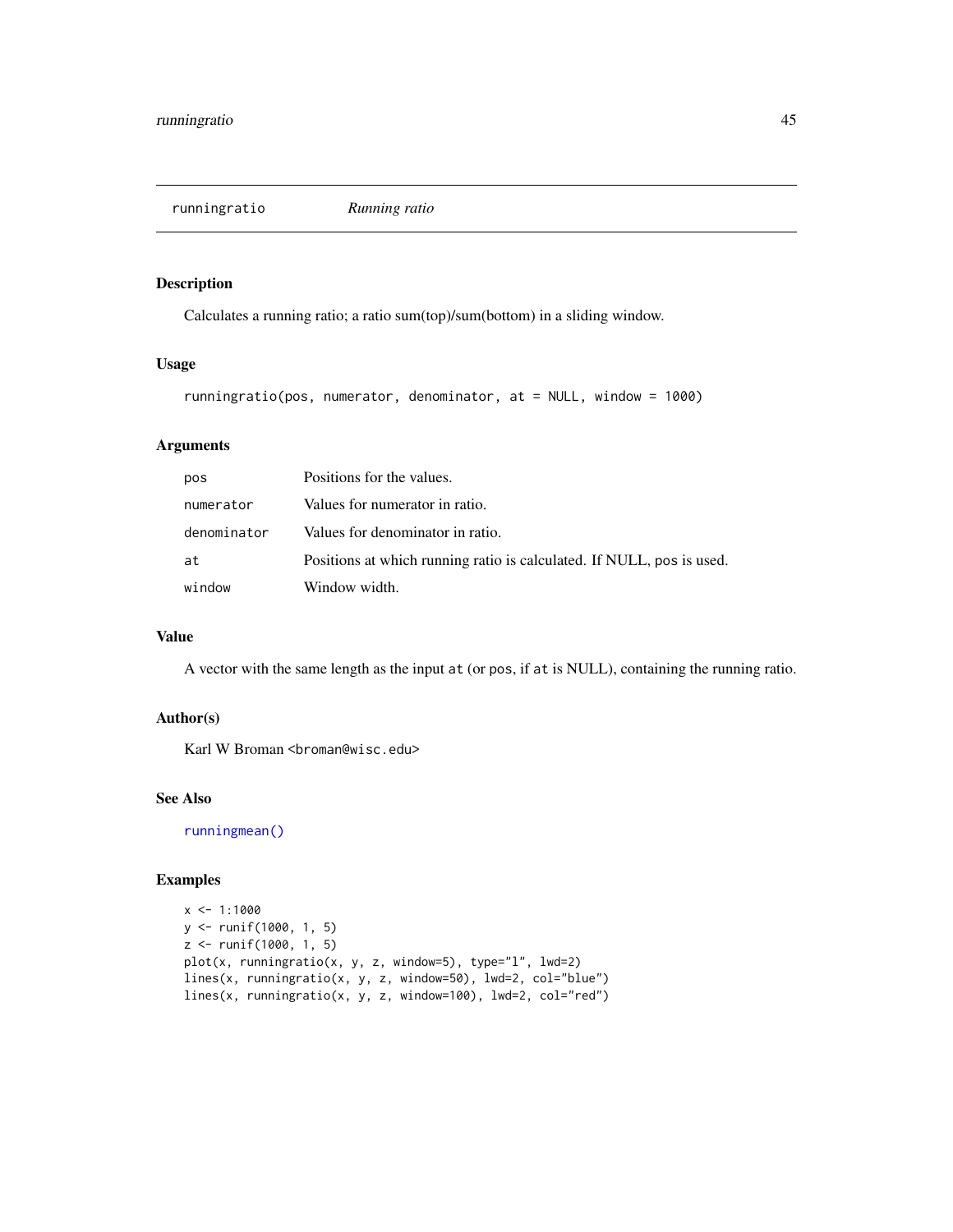<span id="page-45-0"></span>

Set random number generation to L'Ecuyer-CMRG, for use in parallel calculations.

### Usage

```
setRNGparallel()
```
unsetRNGparallel()

### Details

I can never remember the command RNGkind("L'Ecuyer-CMRG"); this is a shortcut. unsetRNG4parallel sets the random number generator back to the default type.

### Examples

```
RNGkind()
setRNGparallel()
RNGkind()
unsetRNGparallel()
RNGkind()
```
simp *Numerical integration*

### Description

Perform numerical integration by Simpson's rule or the trapezoidal rule.

### Usage

 $simp(f, a, b, tol = 0.00000001, max.step = 1000, ...)$ 

#### Arguments

| $\mathbf{f}$ | The integrand; must be a vectorized function.     |
|--------------|---------------------------------------------------|
| a            | Lower limit of integration.                       |
| b            | Upper limit of integration.                       |
| tol          | Tolerance for choosing the number of grid points. |
| max.step     | Log base 2 of the total number of grid points.    |
|              | Other arguments passed to the integrand, f.       |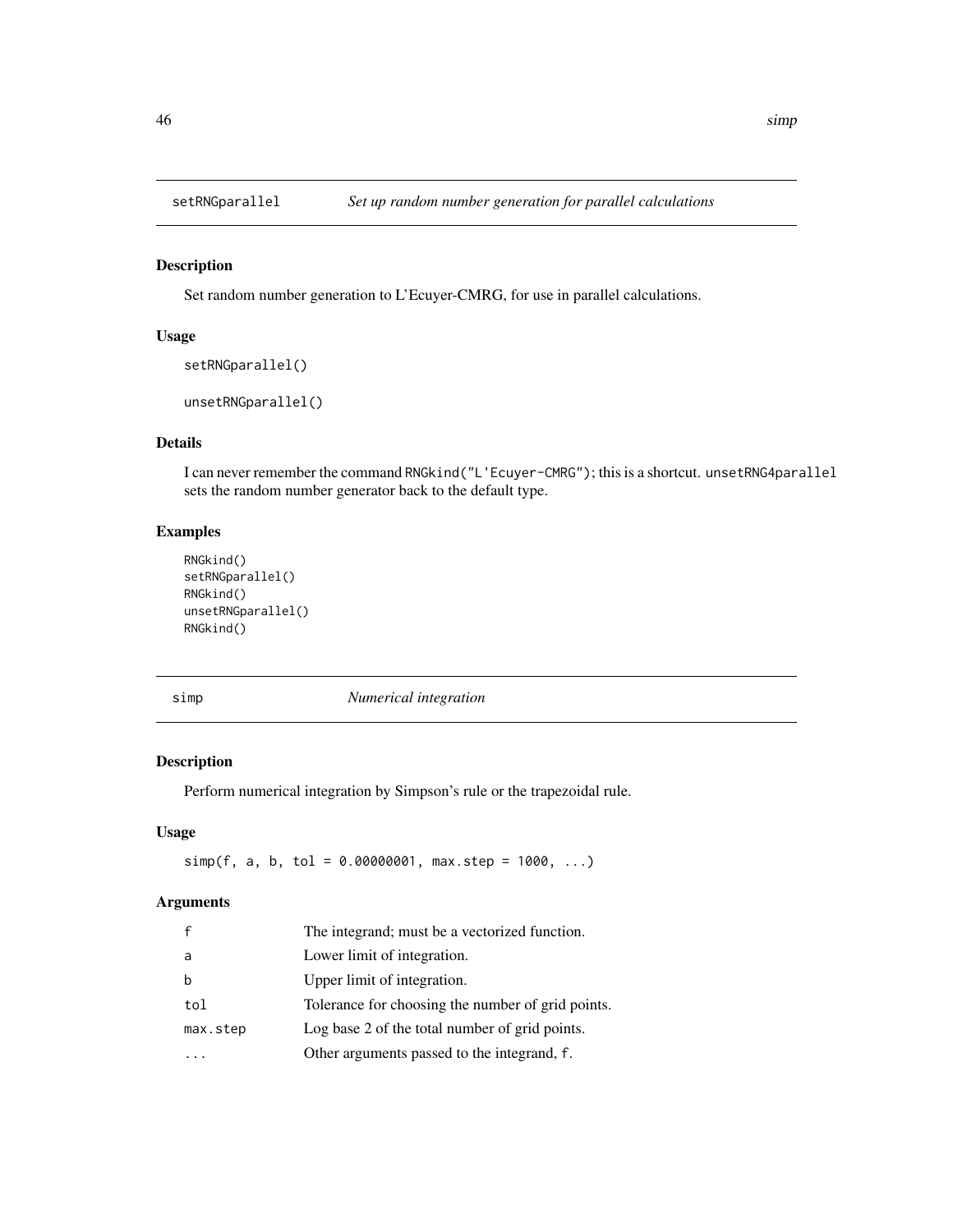#### <span id="page-46-0"></span>spell\_out 47

### Details

Iterately doubles the number of grid points for the numerical integral, stopping when the integral decreases by less than tol.

#### Value

The integral of f from a to b.

### See Also

[stats::integrate\(\)](#page-0-0)

#### Examples

```
f \le function(x) x \times x \times (1-x) \times \sin(x \times x)I1 < - \text{trap}(f, \emptyset, 2)I2 < - \text{simp}(f, \emptyset, 2)
```
spell\_out *Spell out an integer*

#### Description

Spell out an integer as a word, for use in reports/papers.

### Usage

```
spell\_out(number, capitalize = FALSE, max_value = 9)
```
#### Arguments

| number     | A number that is to be spelled out (can be a vector).                  |
|------------|------------------------------------------------------------------------|
| capitalize | If TRUE, capitalize the first letter.                                  |
| max_value  | Maximum value to use (generally 9); if larger than this, use numerals. |

### Value

Character string (or vector of character strings) with numbers spelled out, or as numerals if large.

```
spell_out(9)
spell_out(9, cap=TRUE)
spell_out(9, max_value=5)
```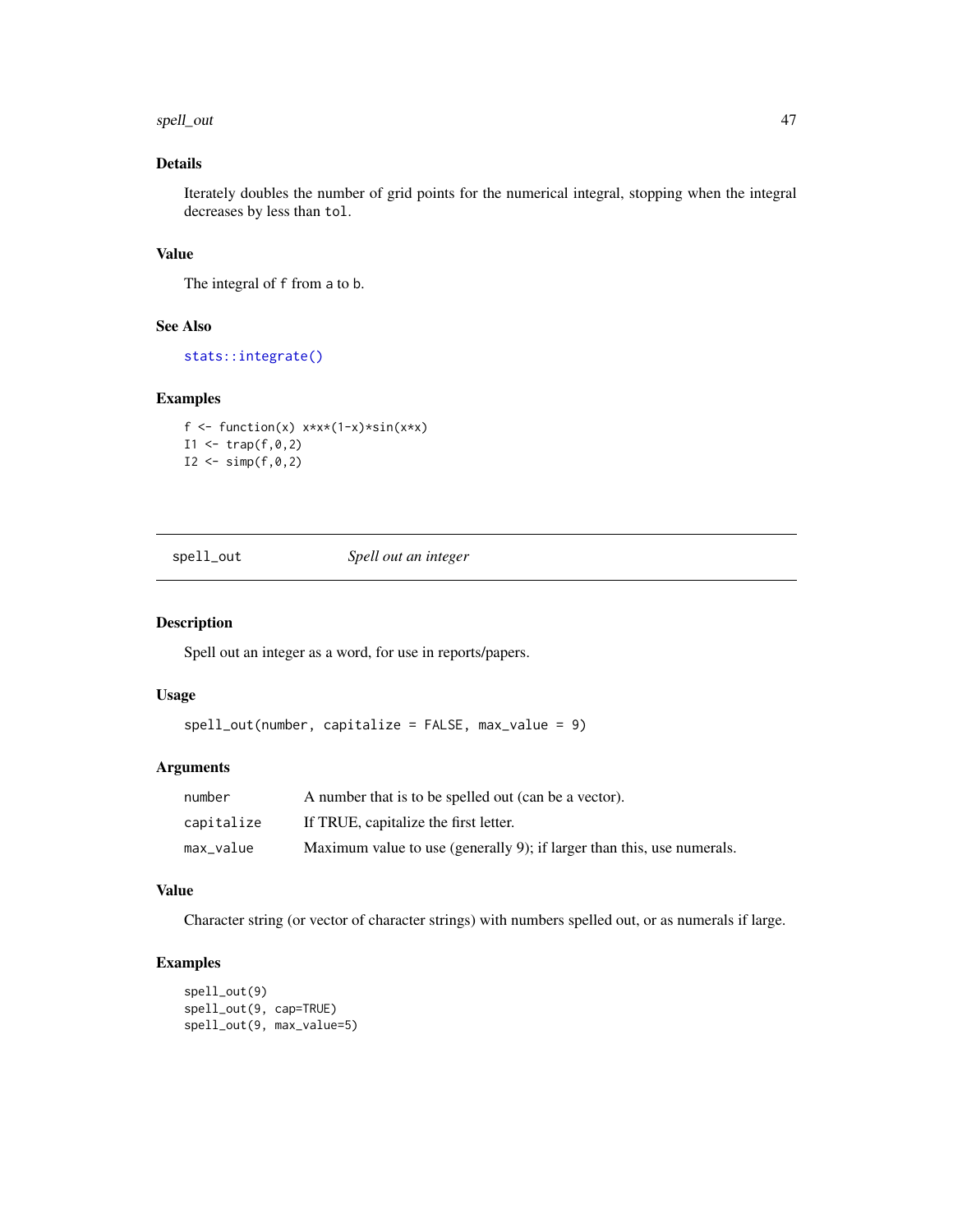<span id="page-47-0"></span>

Convert stringwidth units to number of (margin) lines

#### Usage

```
strwidth2lines(s, ...)
```
#### Arguments

| - S      | A character or expression vector whose length is to be calculated |
|----------|-------------------------------------------------------------------|
| $\cdots$ | additional information used by strwidth, such as cex              |

### Value

Maximum string width in units of margin lines

#### Author(s)

Aimee Teo Broman

```
p <- par(TRUE)
string <- sapply(sample(1:20,15,replace=TRUE),
         function(a) paste(LETTERS[1:a], collapse=""))
nlines <- strwidth2lines(string)
mar <- par("mar")
par(mar=c(mar[1],nlines+0.1,mar[3:4]))
  plot(1:length(string),1:length(string),yaxt="n", ylab="")
  axis(side=2, at=seq_along(string), lab=string, las=1)
par(p)
nlines <- strwidth2lines(string,cex=1.5)
par(mar=c(mar[1:3],nlines+0.1))
  plot(1:length(string),1:length(string),ylab="")
  mgp <- par("mgp")
  axis(side = 4, at=seq\_along(string),
    labels = string ,las=1, hadj=1,
       mgp=c(mgp[1],nlines,mgp[3]),cex.axis=1.5)
par(p)
```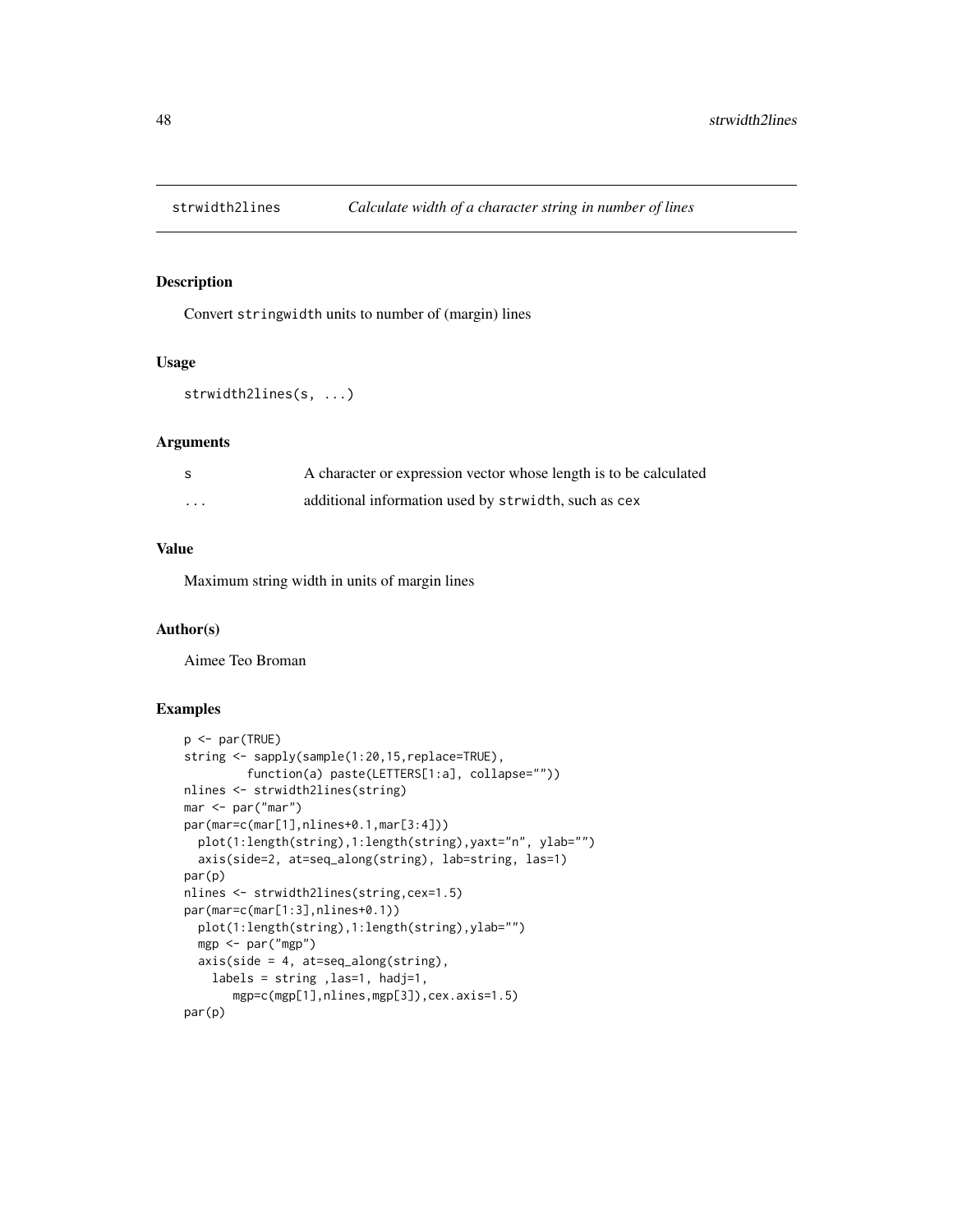<span id="page-48-0"></span>

Calculates the x-axis limits when adding (long) labels to a plot

#### Usage

strwidth2xlim(x, xstring, pos = 4, offset =  $0.5, ...$ )

#### Arguments

| $\mathsf{x}$ | numeric vector of horizontal coordinates                                                                                                                     |
|--------------|--------------------------------------------------------------------------------------------------------------------------------------------------------------|
| xstring      | character vector, specifying text to be written                                                                                                              |
| pos          | position specifier for text; values of 1, 2, 3, and 4, respectively, indicate positions<br>below, to the left of, above, and to the right of the coordinates |
| offset       | offset of the label from the coordinate in fractions of a character width                                                                                    |
|              | additional text parameters from par, such as cex                                                                                                             |

### Details

See text for details on pos and offset.

#### Value

Minimum and maximum x-axis limits for adding horizontal text

### Author(s)

Aimee Teo Broman

#### See Also

[graphics::text\(\)](#page-0-0)

```
x \le - runif(15,-1,1)*10
xlabs <- sapply(sample(1:20,15,replace=TRUE),
         function(a) paste(LETTERS[1:a], collapse=""))
## Labels to the left ##
xlims <- strwidth2xlim(x,xlabs,pos=2)
plot(x,1:length(x),xlim=xlims)
text(x,1:length(x),xlabs,pos=2)
## Labels to the right ##
xlims <- strwidth2xlim(x,xlabs,pos=4,cex=0.7)
plot(x,1:length(x),xlim=xlims)
```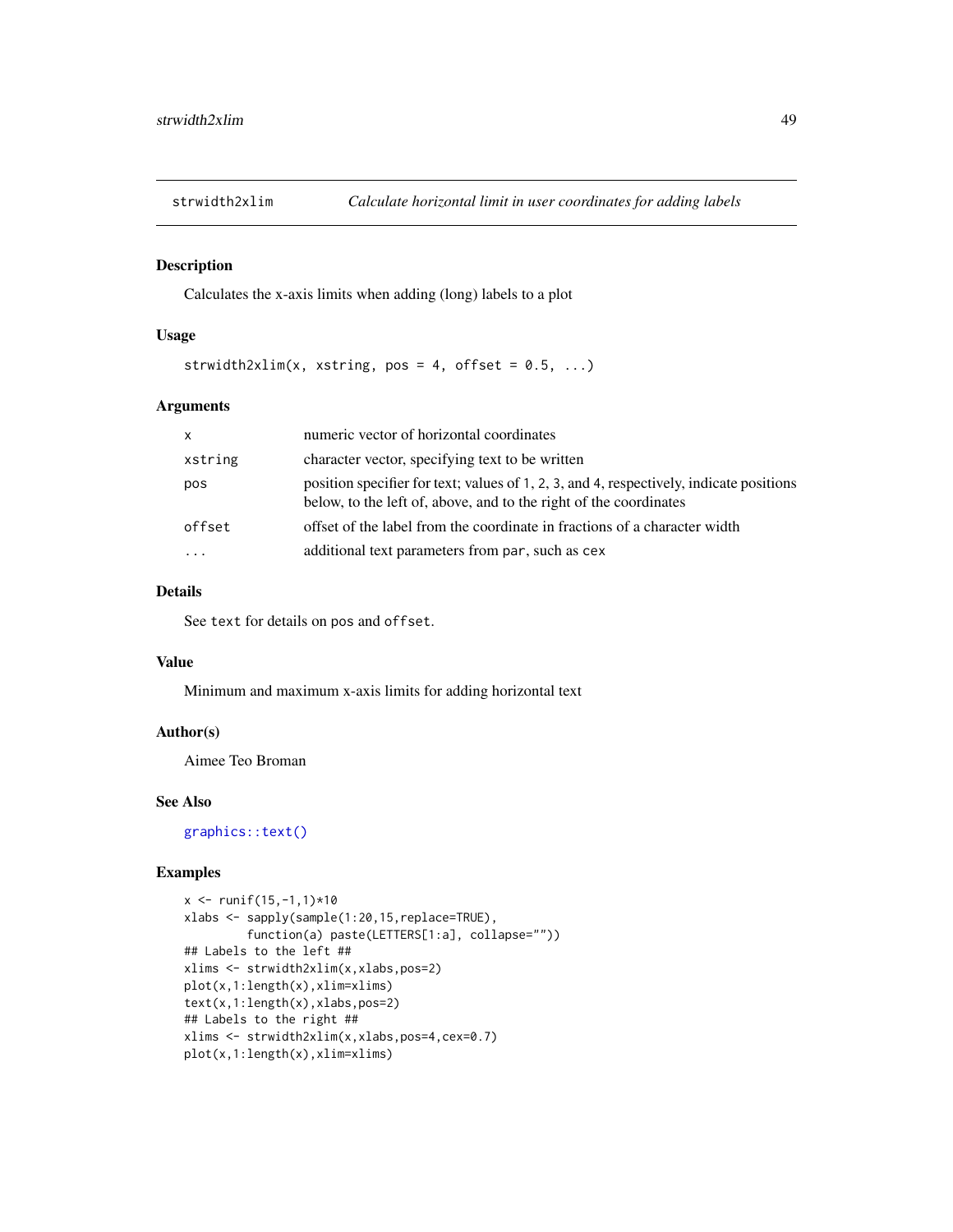#### text(x,1:length(x),xlabs,pos=4,cex=0.7)

### switchv *Vectorized version of switch*

#### Description

Vectorized version of [base::switch\(\)](#page-0-0): just loops over input and calls [base::switch\(\)](#page-0-0).

#### Usage

switchv(EXPR, ...)

#### Arguments

| EXPR                    | An expression evaluating to a vector of numbers of strings |
|-------------------------|------------------------------------------------------------|
| $\cdot$ $\cdot$ $\cdot$ | List of alternatives                                       |

### Value

Vector of returned values.

#### Examples

```
switchv(c("horse", "fish", "cat", "bug"),
       horse="fast",
       cat="cute",
        "what?")
```
theme\_karl *Karl's ggplot2 theme*

### Description

Karl's ggplot2 theme: black border and no ticks

#### Usage

```
theme_karl(base_size = 12, base_family = ", ...)
kar1<sub>_theme</sub>(base_size = 12, base_family = "", ...)
```
<span id="page-49-0"></span>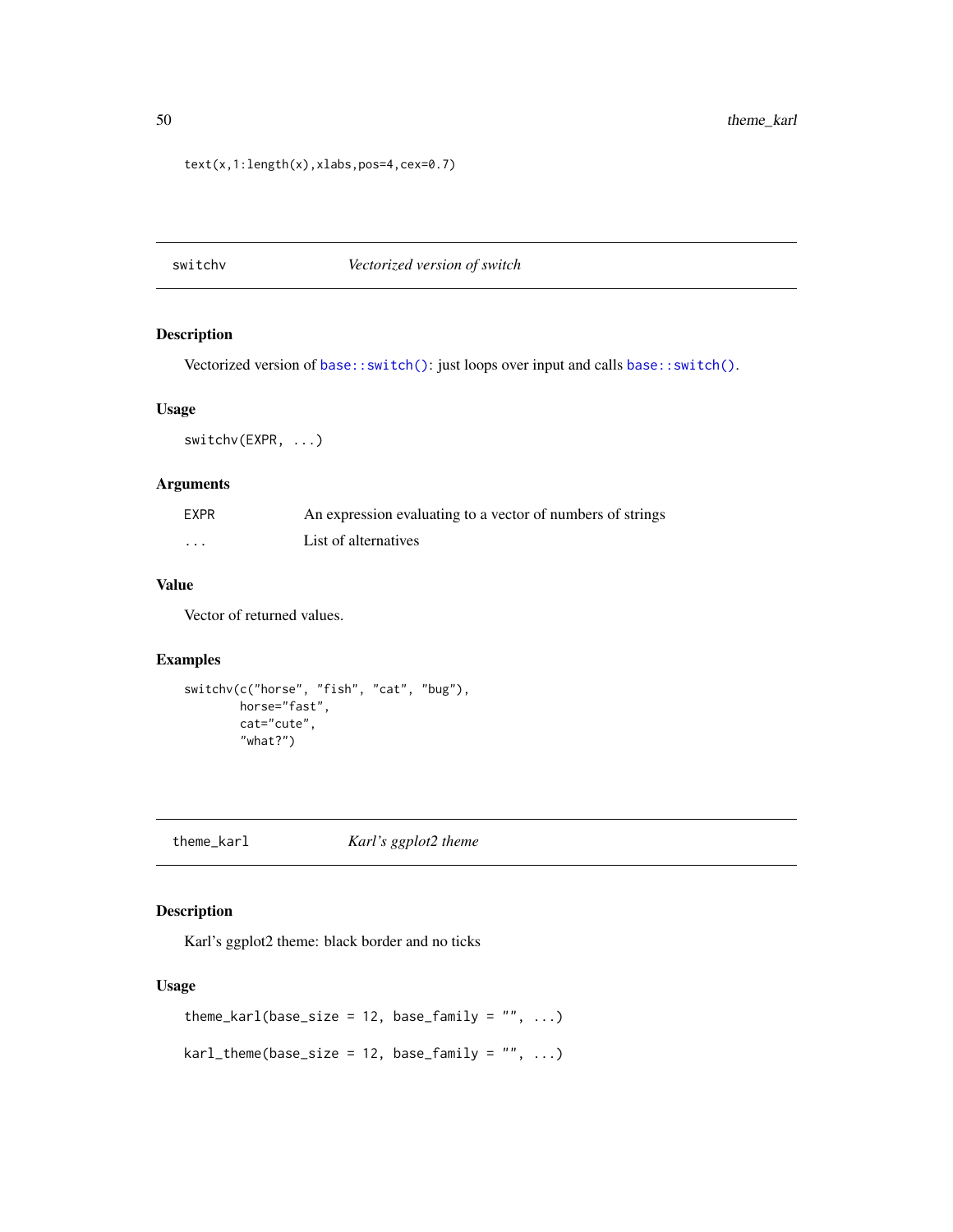#### <span id="page-50-0"></span>triarrow 51

#### Arguments

| base size   | Base font size                  |
|-------------|---------------------------------|
| base_family | Base font family                |
| .           | Passed to $ggplot2$ : : theme() |

#### Value

An object as returned by ggplot2:: theme()

### See Also

[ggplot2::theme\(\)](#page-0-0)

#### Examples

```
library(ggplot2)
mtcars$cyl <- factor(mtcars$cyl)
ggplot(mtcars, aes(y=mpg, x=disp, color=cyl)) +
    geom_point() + theme_karl()
```
<span id="page-50-1"></span>

triarrow *Plot an arrow within a Holmans triangle*

#### Description

Plot an arrow within a Holmans triangle (an equilateral triangle used to depict trinomial distributions).

### Usage

triarrow(x, ...)

#### Arguments

|                         | A matrix with three rows and two columns, each column being a trinomial dis- |
|-------------------------|------------------------------------------------------------------------------|
|                         | tribution. An arrow between the two points is plotted.                       |
| $\cdot$ $\cdot$ $\cdot$ | Passed to graphics:: $arrow()$ .                                             |

### Details

Plot of an equilateral triangle, in order to depict trinomial distributions. A trinomial distribution (that is, a trio of non-negative numbers that add to 1) is equated to a point in the triangle through the distances to the three sides. This makes use of the fact that for any point in an equilateral triangle, the sum of the distances to the three sides is constant. First use [triplot\(\)](#page-53-1) to first plot the equilateral triangle.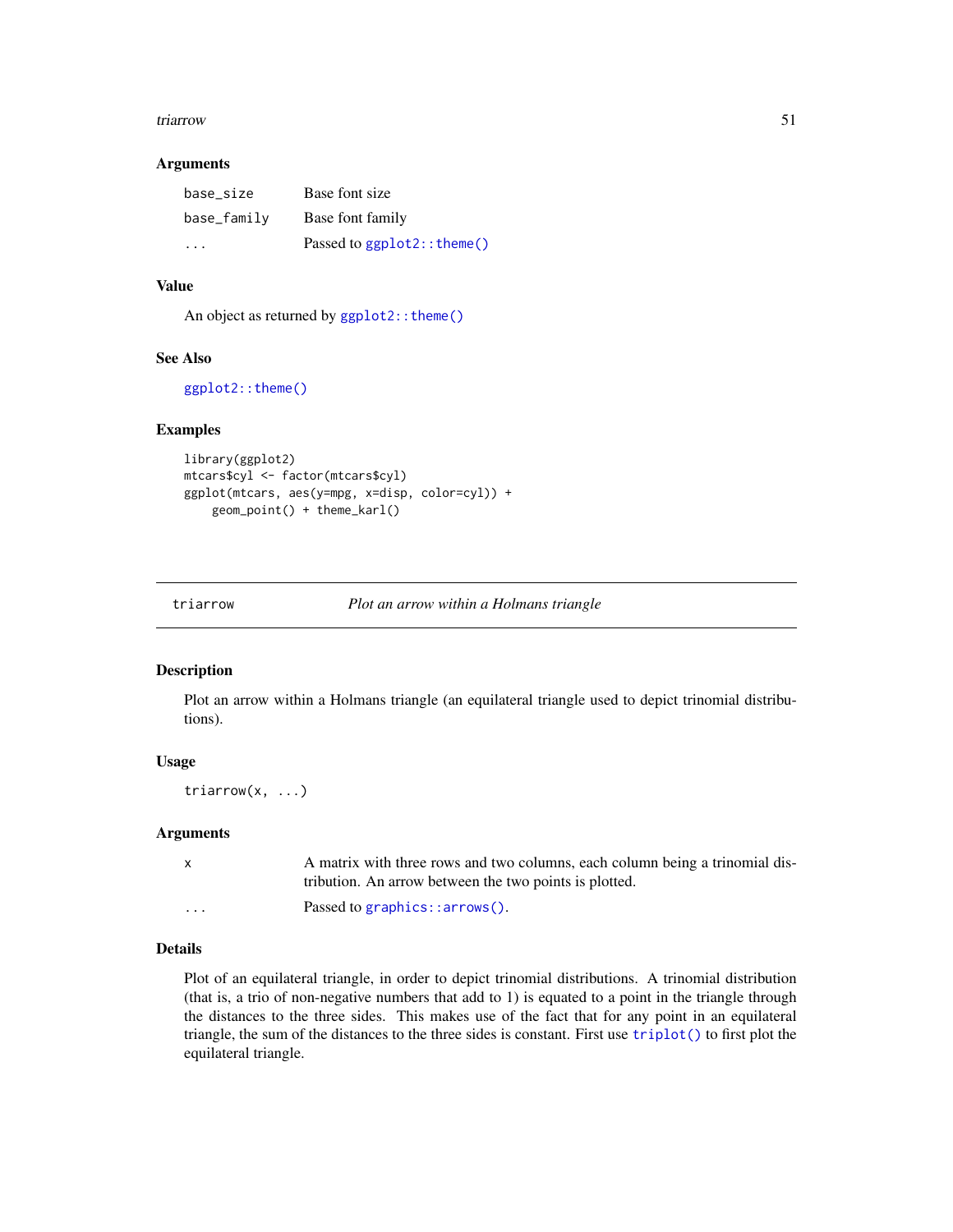### <span id="page-51-0"></span>Value

The (x,y) coordinates of the endpoints of the arrows plotted.

### See Also

[triplot\(\)](#page-53-1), [tripoints\(\)](#page-54-1), [trilines\(\)](#page-52-1), [tritext\(\)](#page-55-1)

### Examples

```
triplot()
x \le cbind(c(0.9, 0.05, 0.05), c(0.8, 0.1, 0.1), c(0.1, 0.9, 0), c(0, 0.9, 0.1))
tripoints(x, lwd=2, col=c("black","blue","red","green"), pch=16)
trilines(x, lwd=2, col="orange")
y <- cbind(c(0.05, 0.05, 0.9), c(0.25, 0.25, 0.5))
triarrow(y, col="blue", lwd=2, len=0.1)
```
trigrid *Add grid lines to triplot*

### Description

Add grid lines to a ternary plot with [triplot\(\)](#page-53-1)

#### Usage

```
trigrid(
  n = 1,
  col = "white",\frac{1}{1}1wd = 1,
  outer_col = "black",
  outer_lwd = 2,
  ...
\mathcal{L}
```
### Arguments

| n         | Number of grid lines                           |
|-----------|------------------------------------------------|
| col       | Color of grid lines                            |
| lty       | Line type for grid lines                       |
| lwd       | Line width of grid lines                       |
| outer_col | Color of outer triangle (If NULL, not plotted) |
| outer_lwd | Line width of outer triangle                   |
|           | Additional arguments passed to trilines()      |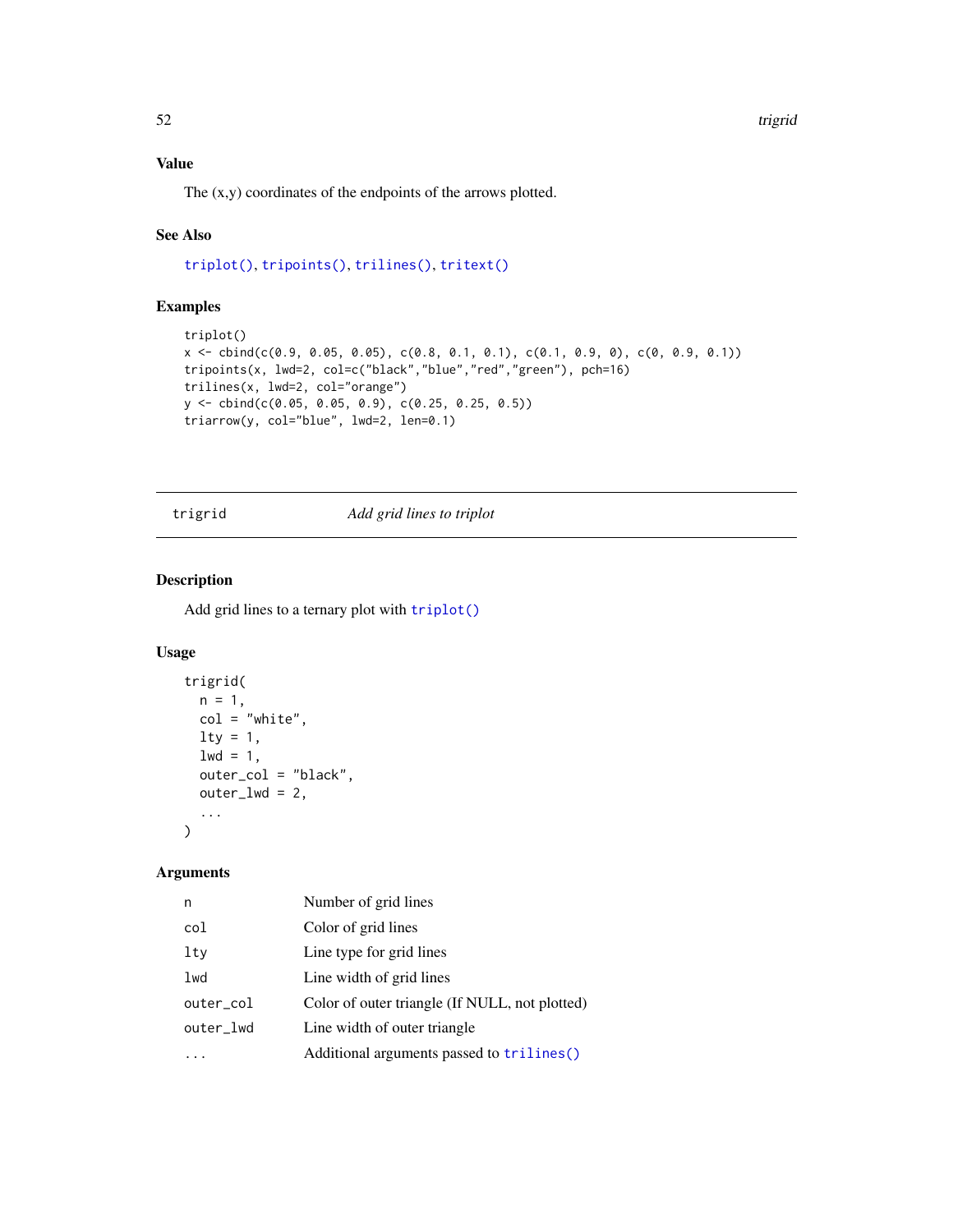#### <span id="page-52-0"></span>trilines 53

### See Also

[triplot\(\)](#page-53-1), [trilines\(\)](#page-52-1)

#### Examples

```
triplot(c("A","H","B"), gridlines=1, grid_lwd=2)
trigrid(3, lty=2, lwd=2)
```
<span id="page-52-1"></span>trilines *Plot lines within a Holmans triangle*

#### Description

Plot lines within a Holmans triangle (an equilateral triangle used to depict trinomial distributions).

#### Usage

trilines(x, ...)

#### **Arguments**

| $\mathbf{x}$ | A matrix with three rows, each column being a trinomial distribution. Lines |
|--------------|-----------------------------------------------------------------------------|
|              | between these points are plotted.                                           |
| $\cdots$     | Passed to graphics:: $lines()$ .                                            |

### Details

Plot of an equilateral triangle, in order to depict trinomial distributions. A trinomial distribution (that is, a trio of non-negative numbers that add to 1) is equated to a point in the triangle through the distances to the three sides. This makes use of the fact that for any point in an equilateral triangle, the sum of the distances to the three sides is constant. First use [triplot\(\)](#page-53-1) to first plot the equilateral triangle.

#### Value

The (x,y) coordinates of the endpoints of the lines plotted.

### See Also

[triplot\(\)](#page-53-1), [tripoints\(\)](#page-54-1), [triarrow\(\)](#page-50-1), [tritext\(\)](#page-55-1)

```
triplot()
x \leq - \text{cbind}(c(0.9, 0.05, 0.05), c(0.8, 0.1, 0.1), c(0.1, 0.9, 0), c(0, 0.9, 0.1))tripoints(x, lwd=2, col=c("black","blue","red","green"), pch=16)
trilines(x, lwd=2, col="orange")
y <- cbind(c(0.05, 0.05, 0.9), c(0.25, 0.25, 0.5))
triarrow(y, col="blue", lwd=2, len=0.1)
```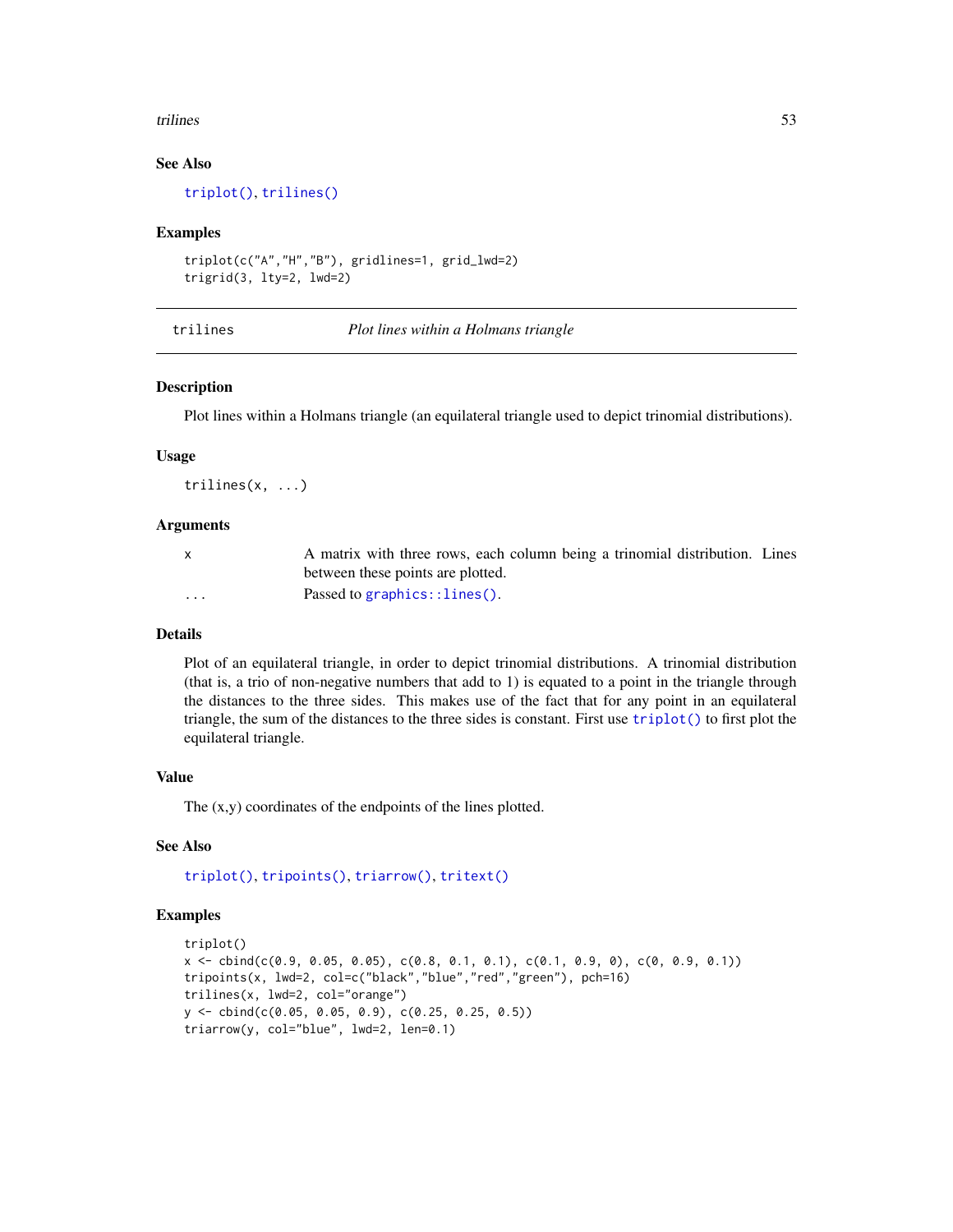<span id="page-53-1"></span><span id="page-53-0"></span>

Plot Holmans triangle (an equilateral triangle used to depict trinomial distributions).

### Usage

```
triplot(
  labels = c("(1,0,0)", "(0,1,0)", "(0,0,1)"),col = "black",
  1wd = 2,
  bgcolor = "gray90",
  gridlines = 0,
  grid_col = "white",
  grid_lty = 1,
  grid\_lwd = 1,
  ...
)
```
#### Arguments

| labels    | Labels for the three corners (lower-right, top, lower-left). |
|-----------|--------------------------------------------------------------|
| col       | Color of edges of triangle                                   |
| lwd       | Line width for edges of triangle                             |
| bgcolor   | Background color for triangle                                |
| gridlines | Number of grid lines (if 0, no grid lines will be plotted)   |
| grid_col  | Color of grid lines                                          |
| grid_lty  | Line type of grid lines                                      |
| grid_lwd  | Line width of grid lines                                     |
|           | Passed to $plot()$ .                                         |

#### Details

Plot of an equilateral triangle, in order to depict trinomial distributions. A trinomial distribution (that is, a trio of non-negative numbers that add to 1) is equated to a point in the triangle through the distances to the three sides. This makes use of the fact that for any point in an equilateral triangle, the sum of the distances to the three sides is constant. The triplot function creates an empty triangle for use with the related functions [tripoints\(\)](#page-54-1), [trilines\(\)](#page-52-1), [triarrow\(\)](#page-50-1).

### Value

The  $(x,y)$  coordinates of the points plotted, if any.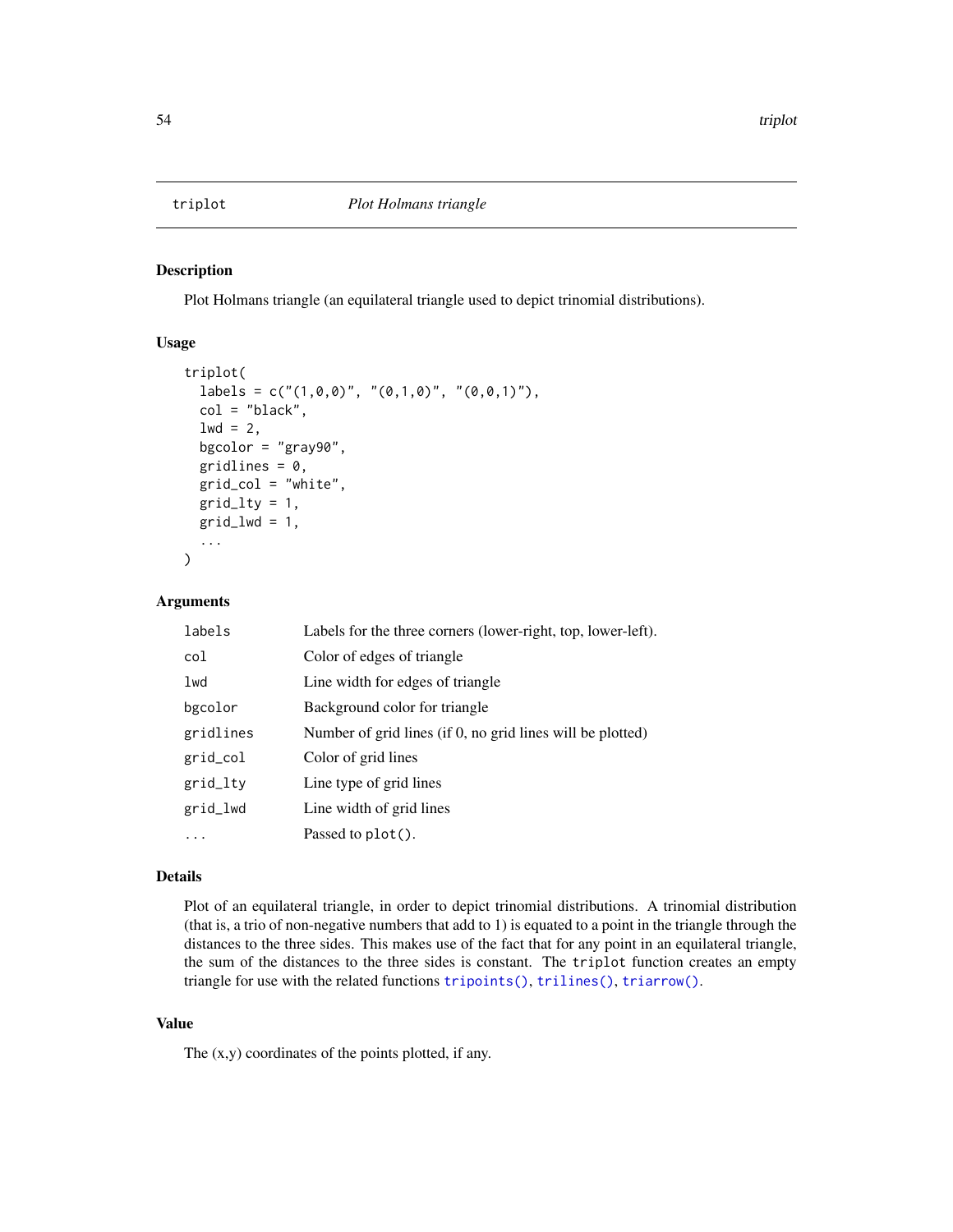#### <span id="page-54-0"></span>tripoints 55

### See Also

```
tripoints(), trilines(), triarrow(), tritext()
```
#### Examples

```
triplot()
x \le cbind(c(0.9, 0.05, 0.05), c(0.8, 0.1, 0.1), c(0.1, 0.9, 0), c(0, 0.9, 0.1))
tripoints(x, lwd=2, col=c("black","blue","red","green"), pch=16)
trilines(x, lwd=2, col="orange")
y <- cbind(c(0.05, 0.05, 0.9), c(0.25, 0.25, 0.5))
triarrow(y, col="blue", lwd=2, len=0.1)
```
<span id="page-54-1"></span>tripoints *Plot points within a Holmans triangle*

#### Description

Plot points within a Holmans triangle (an equilateral triangle used to depict trinomial distributions).

#### Usage

tripoints(x, ...)

#### Arguments

|   | A matrix with three rows, each column being a trinomial distribution. |
|---|-----------------------------------------------------------------------|
| . | Passed to graphics:: $points()$ .                                     |

#### Details

Plot of an equilateral triangle, in order to depict trinomial distributions. A trinomial distribution (that is, a trio of non-negative numbers that add to 1) is equated to a point in the triangle through the distances to the three sides. This makes use of the fact that for any point in an equilateral triangle, the sum of the distances to the three sides is constant. First use [triplot\(\)](#page-53-1) to first plot the equilateral triangle.

#### Value

The (x,y) coordinates of the points plotted.

### See Also

[triplot\(\)](#page-53-1), [trilines\(\)](#page-52-1), [triarrow\(\)](#page-50-1), [tritext\(\)](#page-55-1)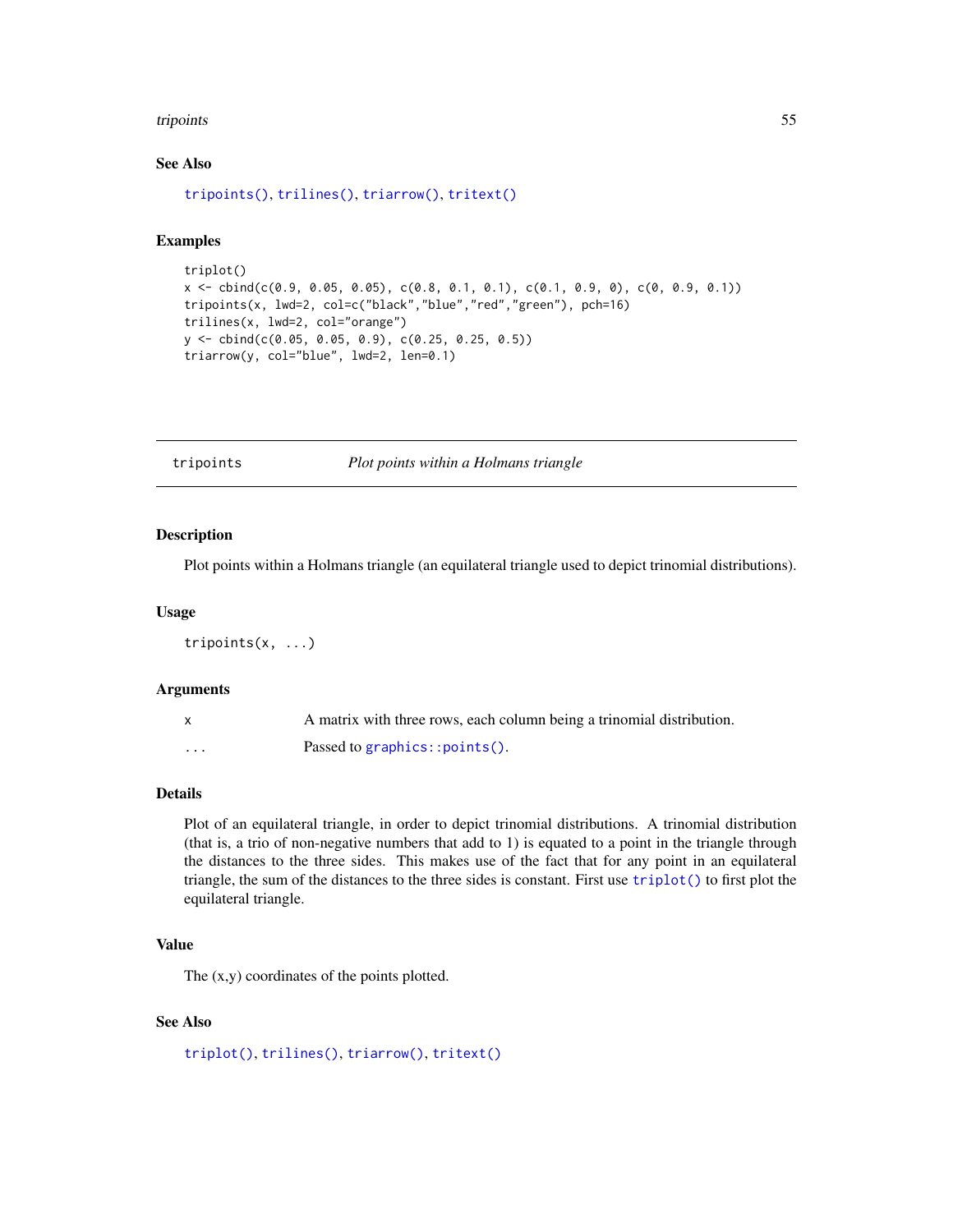#### Examples

```
triplot()
x <- cbind(c(0.9, 0.05, 0.05), c(0.8, 0.1, 0.1), c(0.1, 0.9, 0), c(0, 0.9, 0.1))
tripoints(x, lwd=2, col=c("black","blue","red","green"), pch=16)
trilines(x, lwd=2, col="orange")
y <- cbind(c(0.05, 0.05, 0.9), c(0.25, 0.25, 0.5))
triarrow(y, col="blue", lwd=2, len=0.1)
```
<span id="page-55-1"></span>

#### tritext *Plot text within a Holmans triangle*

#### Description

Plot text within a Holmans triangle (an equilateral triangle used to depict trinomial distributions).

#### Usage

tritext(x, labels, ...)

#### Arguments

|          | A matrix with three rows, each column being a trinomial distribution.           |
|----------|---------------------------------------------------------------------------------|
| labels   | A vector of character strings, with length equal to the number of columns of x. |
| $\cdots$ | Passed to graphics:: $text()$ .                                                 |

#### Details

Plot of an equilateral triangle, in order to depict trinomial distributions. A trinomial distribution (that is, a trio of non-negative numbers that add to 1) is equated to a point in the triangle through the distances to the three sides. This makes use of the fact that for any point in an equilateral triangle, the sum of the distances to the three sides is constant. First use [triplot\(\)](#page-53-1) to first plot the equilateral triangle.

#### Value

Text is plotted at the (x,y) coordinates of the points.

### See Also

[triplot\(\)](#page-53-1), [trilines\(\)](#page-52-1), [triarrow\(\)](#page-50-1), [tripoints\(\)](#page-54-1)

<span id="page-55-0"></span>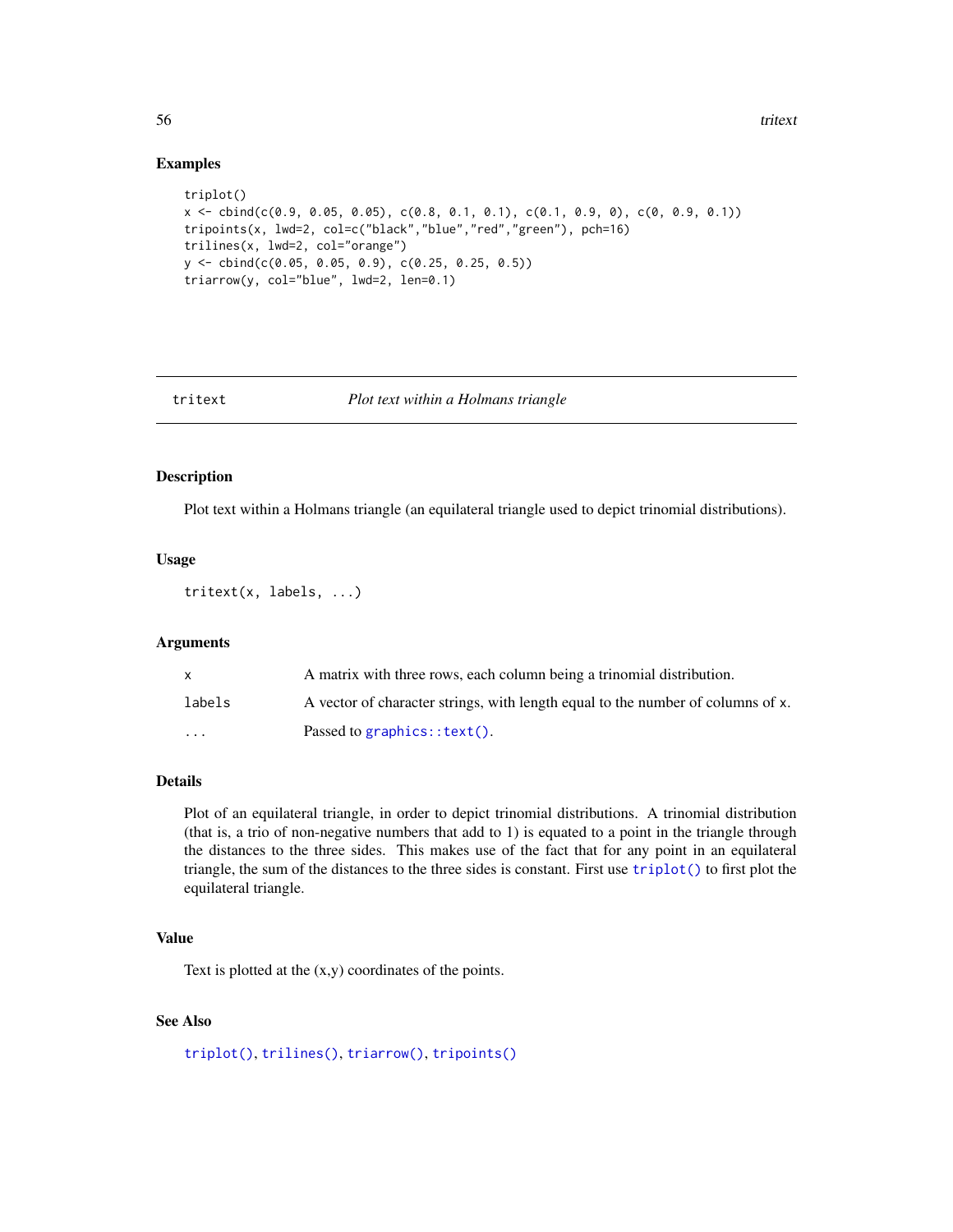### <span id="page-56-0"></span>twocolorpal 57

#### Examples

```
triplot()
x \le cbind(c(0.25, 0.5, 0.25), c(1/3, 1/3, 1/3))
tripoints(x, lwd=2, pch=21, bg="lightblue")
xp \leftarrow x + c(0.02, 0, -0.02)tritext(xp, c("(1/4,1/2,1/4)", "(1/3,1/3,1/3)"), adj=c(0, 0.5))
```

```
twocolorpal Create vector of colors from blue to white to red
```
#### Description

Create a two-color palette from one color to another through some third color

### Usage

```
twocolorpal(colors = c("slateblue", "white", "violetred"), n = 256, ...)
```
#### Arguments

| colors | Vector of three colors                   |
|--------|------------------------------------------|
| n      | Number of colors in output.              |
| .      | Passed to grDevices::colorRampPalette(). |

### Value

Vector of colors, from blue to white to red

#### See Also

[revgray\(\)](#page-40-1)

```
x <- matrix(rnorm(100, 0.5), ncol=10)
mxabs \leftarrow max(abs(x))image(x, col=twocolorpal(), zlim=c(-mxabs, mxabs))
```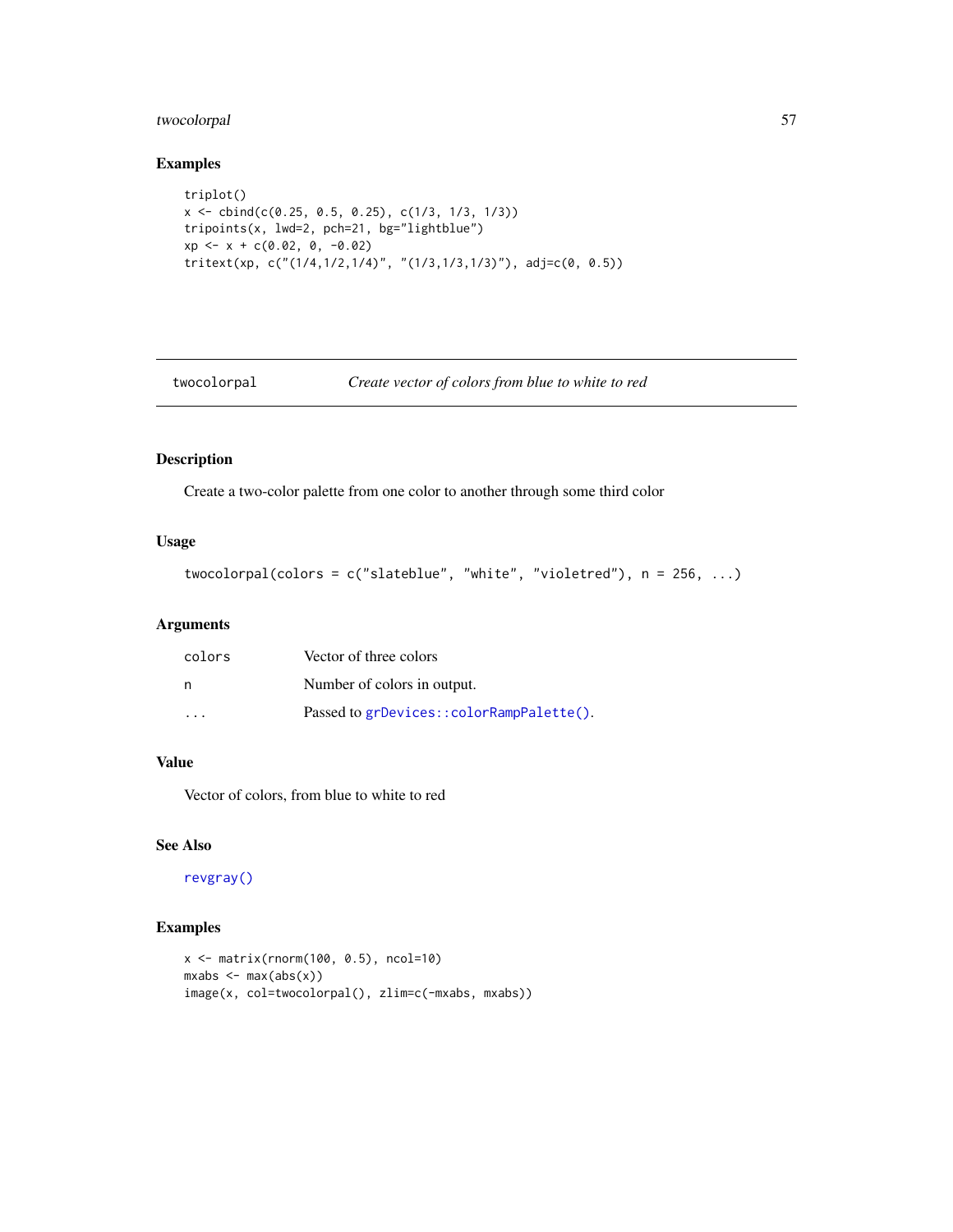<span id="page-57-0"></span>

Turn a vector into a single character string with the items separated by commas and an "and".

#### Usage

```
vec2string(x, conjunction = "and")
```
### Arguments

| X           | A vector                         |
|-------------|----------------------------------|
| conjunction | Word used to combine the strings |

### Examples

```
vec2string(letters[1:2])
vec2string(letters[1:4])
vec2string(letters[1:4], "or")
```
#### venn *Plot to-scale Venn diagram*

#### Description

Plot a Venn diagram (with two groups), to scale, either with circles or with squares.

#### Usage

```
venn(
  setA = 50,
  setB = 50,
  both = 25,
  method = c("circle", "square"),
  labels = c("A", "B"),
  col = c("blue", "red")
\mathcal{E}
```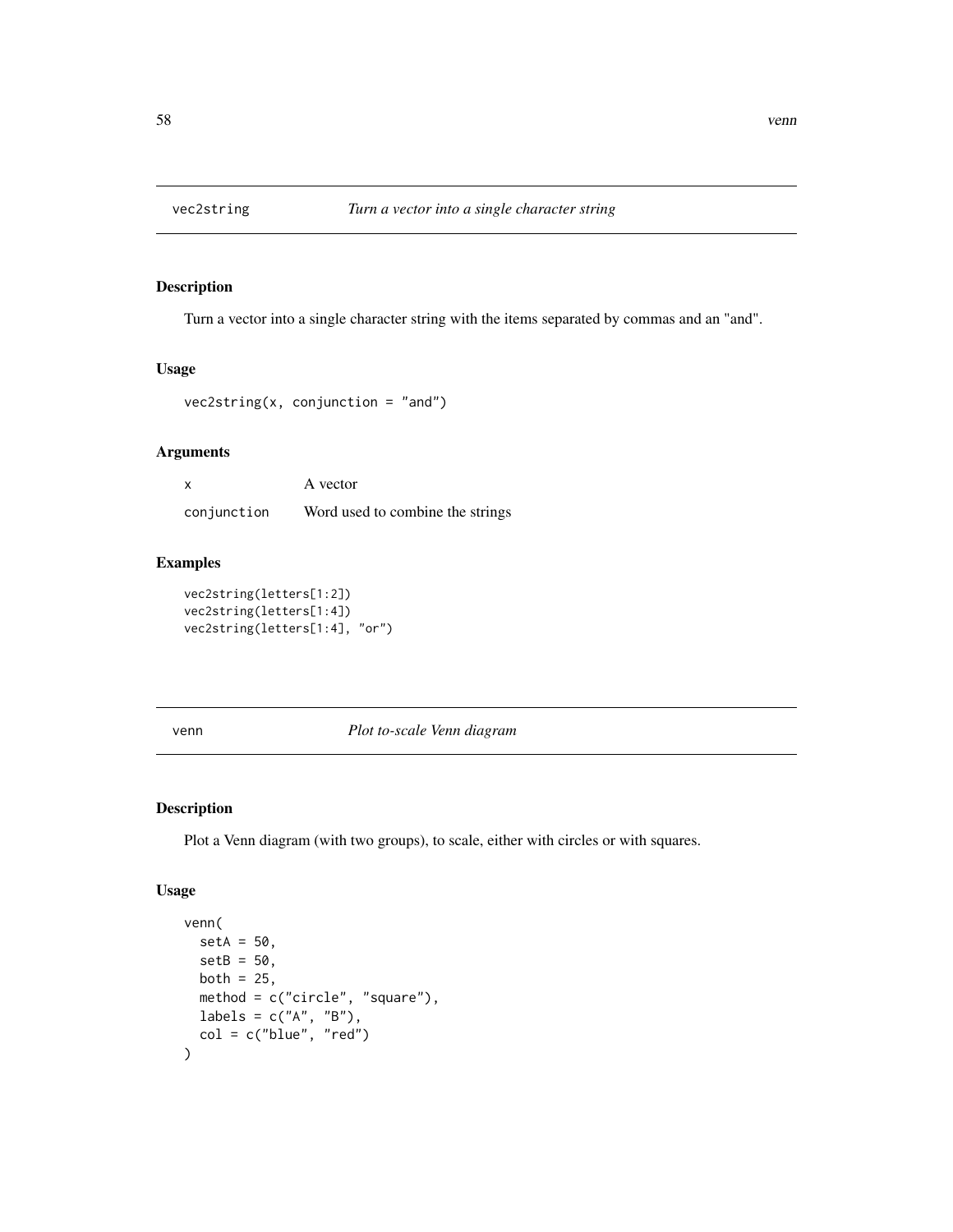#### <span id="page-58-0"></span>winsorize 59

#### Arguments

| setA   | Total area of set A.                           |
|--------|------------------------------------------------|
| setB   | Total area of set B.                           |
| both   | Area of intersection of sets A and B.          |
| method | Indicates whether to plot circles or squares.  |
| labels | Labels for the two sets. (NULL for no labels.) |
| col    | Colors of the two sets.                        |

### Details

Plots a to-scale Venn diagram with two sets, so that the relative areas of the two sets and their intersection are exact.

#### Value

None.

### Examples

```
venn(setA=86, setB=1622, both=10)
venn(setA=86, setB=1622, both=10, method="square")
```

|--|--|

#### Description

For a numeric vector, move values below and above the q and 1-q quantiles to those quantiles.

### Usage

winsorize(x,  $q = 0.006$ )

### Arguments

| x | Numeric vector        |
|---|-----------------------|
| a | Lower quantile to use |

#### Value

A vector like the input x, but with extreme values moved in to the q and 1-q quantiles.

#### Examples

x <- sample(c(1:10, rep(NA, 10), 21:30)) winsorize(x, 0.2)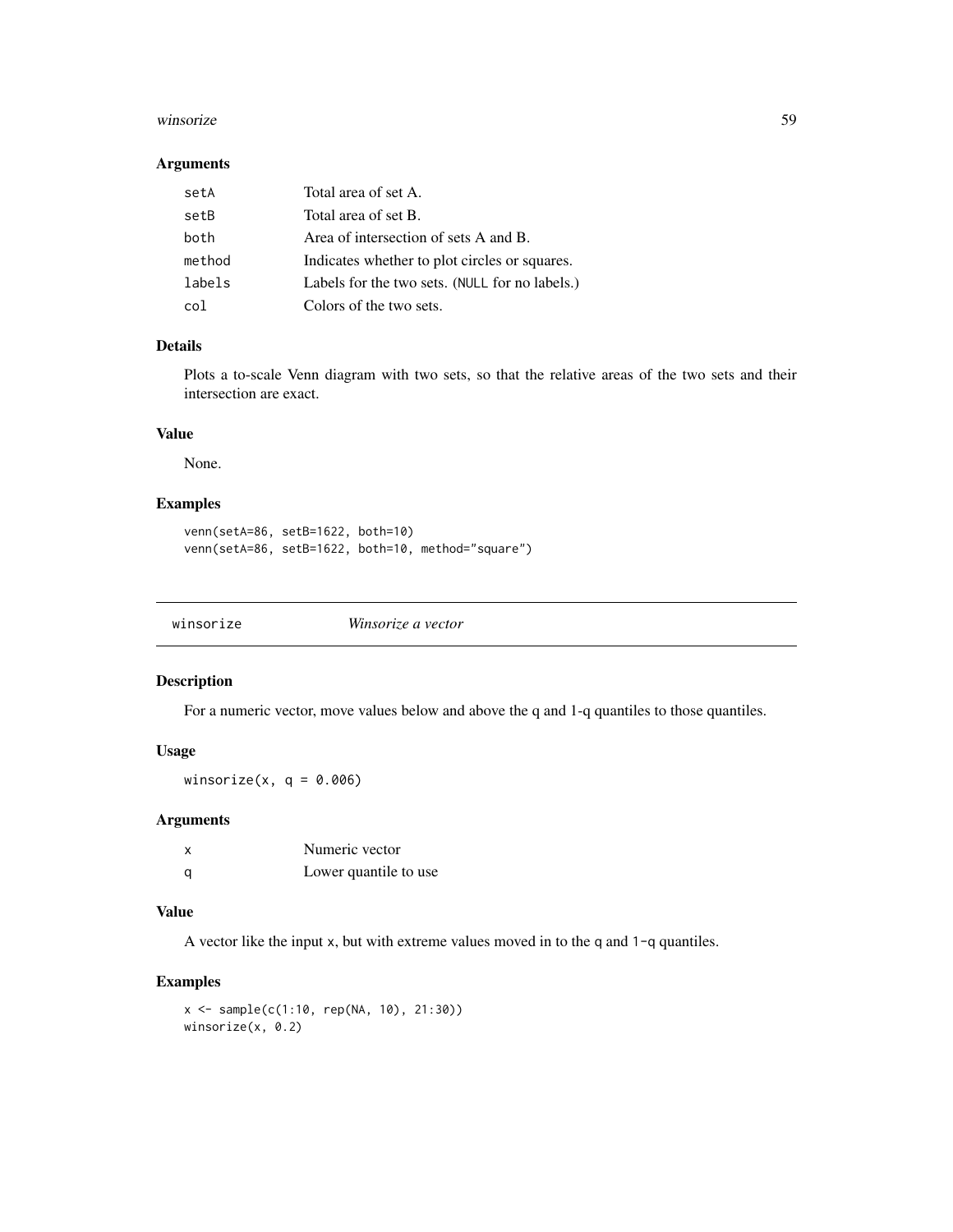<span id="page-59-0"></span>

Calculates the x-axis limits when adding (long) labels to a plot

#### Usage

 $xlimlabel(x, xlabels, pos = 4, offset = 0.5, ...)$ 

#### Arguments

| $\mathsf{x}$ | numeric vector of horizontal coordinates                                                                                                                     |
|--------------|--------------------------------------------------------------------------------------------------------------------------------------------------------------|
| xlabels      | character vector, specifying text to be written                                                                                                              |
| pos          | position specifier for text; values of 1, 2, 3, and 4, respectively, indicate positions<br>below, to the left of, above, and to the right of the coordinates |
| offset       | offset of the label from the coordinate in fractions of a character width                                                                                    |
|              | Additional par arguments                                                                                                                                     |

### Details

See [graphics::text\(\)](#page-0-0) for details on pos and offset.

#### Value

Minimum and maximum x-axis limits for adding horizontal text

### Author(s)

Aimee Teo Broman

#### See Also

[graphics::text\(\)](#page-0-0)

```
x \le runif(15, -1, 1)*10
xlabs <- sapply(sample(1:20, 15, replace=TRUE),
                function(a) paste(LETTERS[1:a], collapse=""))
par(mfrow=c(2,1), las=1)
## Labels to the left ##
xlims <- xlimlabel(x, xlabs, pos=2)
plot(x, 1:length(x), xlim=xlims, ylab="Index")
text(x, 1:length(x), xlabs, pos=2)
## Labels to the right ##
xlims <- xlimlabel(x, xlabs, pos=4, cex=0.7)
```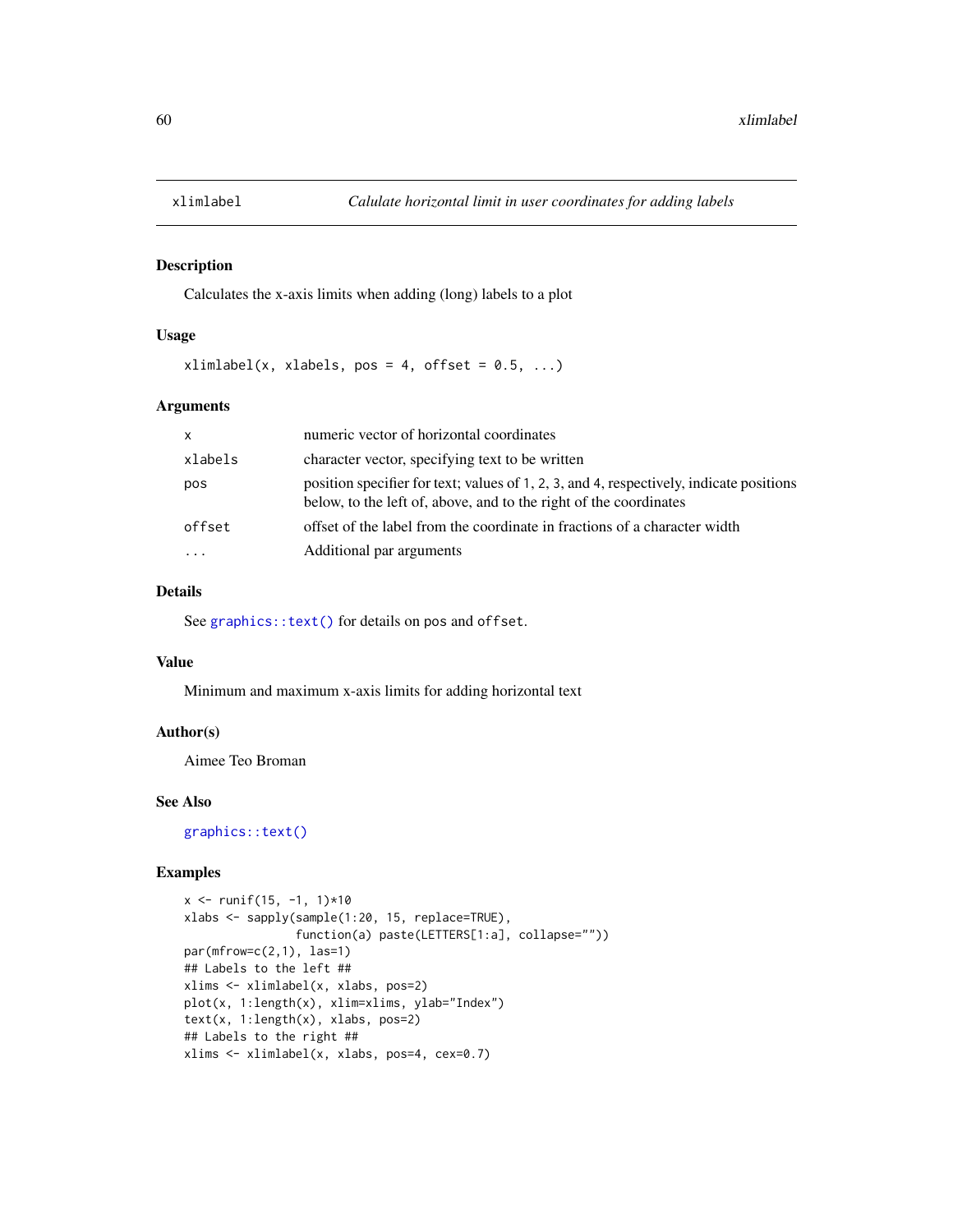#### <span id="page-60-0"></span>% $\frac{m}{61}$ % 61

```
plot(x, 1:length(x), xlim=xlims, ylab="Index")
text(x, 1:length(x), xlabels, pos=4, cex=0.7)
```
%nin% *Value matching*

#### Description

%in% returns logical vector indicating values that do not have a match. %win% returns a vector of the values that have a match. %wnin% returns a vector of the values that do not have a match.

#### Usage

x %nin% table

x %win% table

x %wnin% table

#### Arguments

| X     | Vector of values to be matched.         |
|-------|-----------------------------------------|
| table | Vector of values to be matched against. |

#### Value

%nin% returns a logical vector of the same length of x, indicating which values are not in table. %win% returns a sub-vector of x with the values that were found in table. %wnin% returns a sub-vector of x with the values that were not found in table.

## See Also

[base::match\(\)](#page-0-0)

```
vals <- c("a", "xa", "b")
vals %nin% letters
vals %win% letters
vals %wnin% letters
```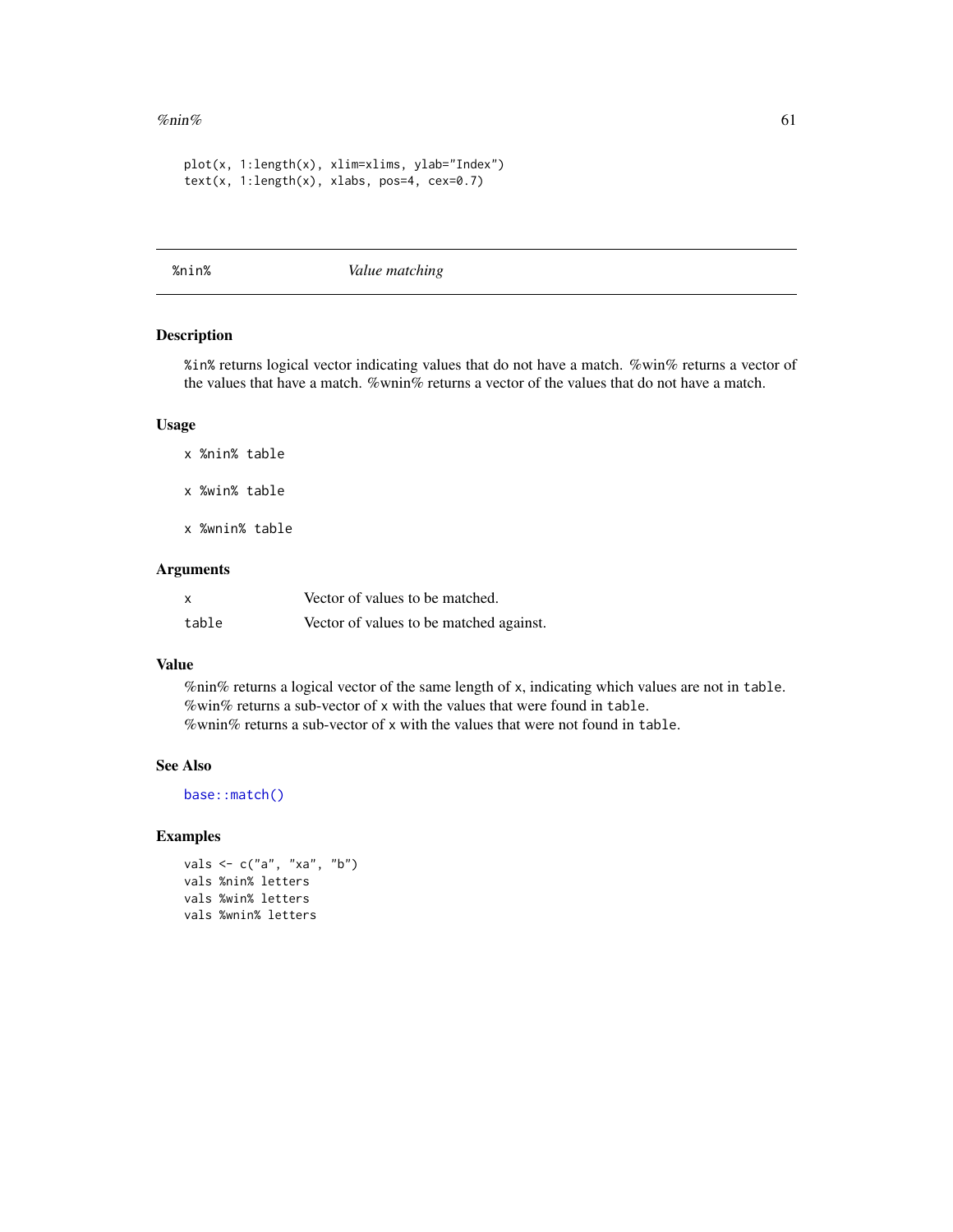# <span id="page-61-0"></span>Index

∗ IO openfile , [33](#page-32-0) ∗ algebra qr2 , [40](#page-39-0) ∗ character paste. , [35](#page-34-0) paste00 , [35](#page-34-0) ∗ color colwalpha , [11](#page-10-0) revgray , [41](#page-40-0) revrainbow , [42](#page-41-0) twocolorpal , [57](#page-56-0) ∗ datagen rmvn , [43](#page-42-0) ∗ datasets numbers , [32](#page-31-0) ∗ data  $cf, 8$  $cf, 8$ ∗ documentation h, [22](#page-21-0) ∗ graphics ciplot , [10](#page-9-0) dotplot , [14](#page-13-0) grayplot , [19](#page-18-0) grayplot\_na , [20](#page-19-0) histlines , [23](#page-22-0) manyboxplot, [28](#page-27-0) ∗ hplot arrowlocator , [4](#page-3-0) excel\_fig, [15](#page-14-0) mypairs , [29](#page-28-0) qqline2 , [39](#page-38-0) triarrow , [51](#page-50-0) trilines , [53](#page-52-0) triplot , [54](#page-53-0) tripoints , [55](#page-54-0) tritext , [56](#page-55-0) venn , [58](#page-57-0) ∗ htest

chisq , [9](#page-8-0) fisher, [17](#page-16-0) paired.perm.test , [34](#page-33-0) perm.test , [36](#page-35-0) ∗ manip convert2hex , [12](#page-11-0) hex2dec, [23](#page-22-0) ∗ math simp , [46](#page-45-0) ∗ print bromanversion , [7](#page-6-0) ∗ univar quantileSE , [40](#page-39-0) runningmean , [43](#page-42-0) runningratio , [45](#page-44-0) ∗ utilities attrnames, [5](#page-4-0) brocolors , [6](#page-5-0) crayons , [13](#page-12-0) exit, [16](#page-15-0) kbdate , [26](#page-25-0) lenuniq, [26](#page-25-0) make , [27](#page-26-0) myround, [30](#page-29-0) normalize , [31](#page-30-0) objectsizes , [32](#page-31-0) setRNGparallel, [46](#page-45-0) winsorize , [59](#page-58-0) %win% *(*%nin% *)* , [61](#page-60-0) %wnin% *(*%nin% *)* , [61](#page-60-0) %nin% , [61](#page-60-0) add\_commas , [3](#page-2-0) align\_vectors , [4](#page-3-0) arrowlocator , [4](#page-3-0) attrnames , [5](#page-4-0) base::cat() , *[16](#page-15-0)* base::chol() , *[43](#page-42-0)* base::date() , *[26](#page-25-0)*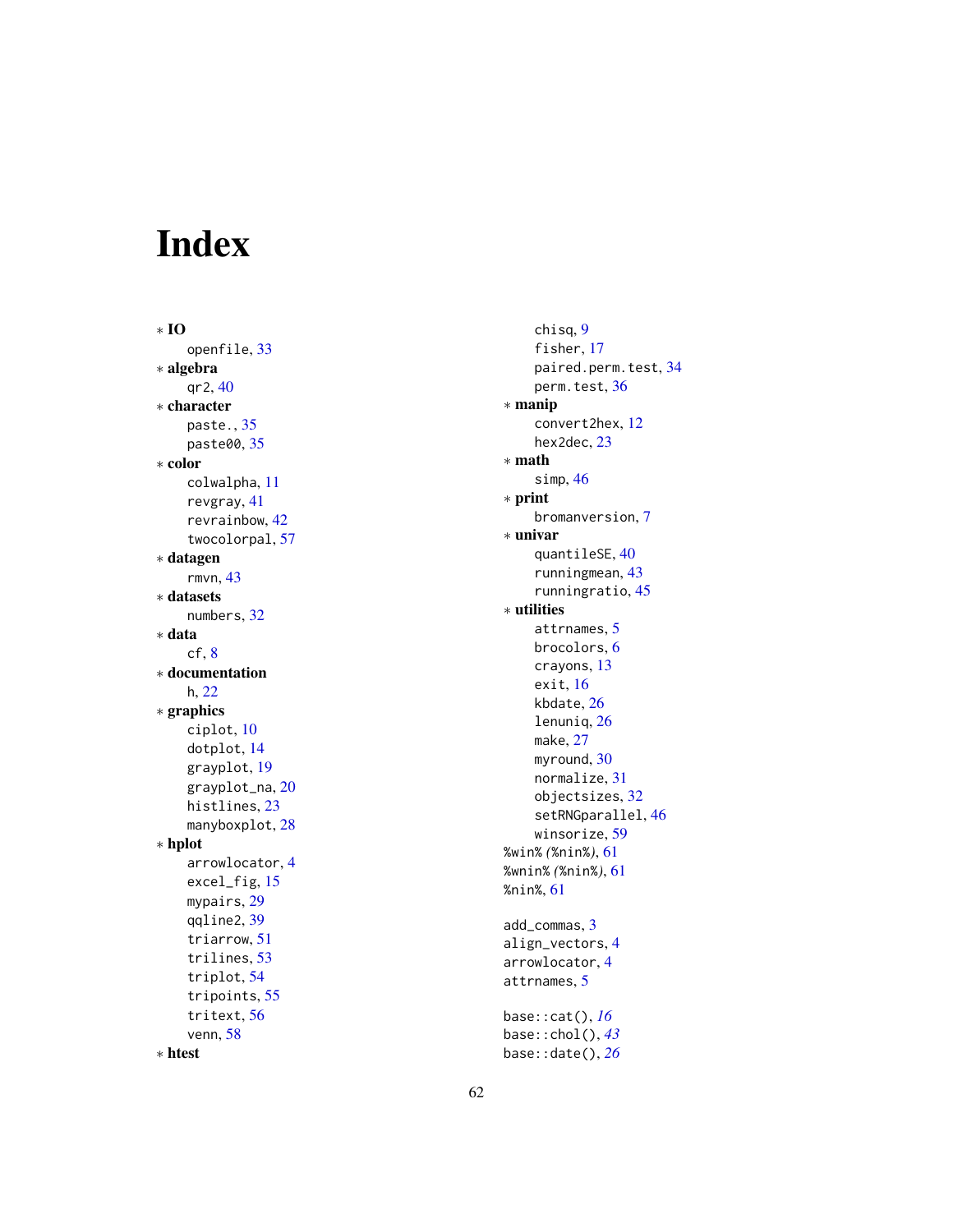#### $I<sub>N</sub>DEX$  63

```
base::jitter()
, 25
base::match()
, 61
base::objects()
, 33
base::paste()
, 35
, 36
base::paste0()
, 35
, 36
base::qr()
, 40
base::rev()
, 41
, 42
base::round()
, 30
base::sprintf()
, 30
base::switch()
, 50
base::Sys.time()
, 26
base::system()
, 27
brocolors
,
6
brocolors()
, 13
, 38
bromanversion
,
7
8chisq
,
9
chisq()
, 18
ciplot
, 10
colwalpha
, 11
compare_rows
, 12
convert2hex
, 12
crayons
, 13
dec2hex
(convert2hex
)
, 12
dec2hex()
, 23
devtools::as.package()
, 27
devtools::load_all()
, 27
dotplot
, 14
dotplot()
, 10
, 11
, 21
, 25
15
16
fac2num
, 17
17
fisher()
,
9
get_precision
, 18
ggplot2::theme()
, 51
graphics::arrows()
,
5
, 51
graphics::hist()
, 24
graphics::lines()
, 23
, 24
, 53
graphics::locator()
,
4
,
5
```
graphics::pairs() , *[29](#page-28-0) , [30](#page-29-0)* graphics::par() , *[16](#page-15-0)* , *[20](#page-19-0)* , *[38](#page-37-0)* graphics::points() , *[20](#page-19-0) , [21](#page-20-0)* , *[55](#page-54-0)* graphics::rect() , *[20](#page-19-0) , [21](#page-20-0)*

graphics::text() , *[49](#page-48-0)* , *[56](#page-55-0)* , *[60](#page-59-0)* grayplot , [19](#page-18-0) grayplot() , *[10](#page-9-0) , [11](#page-10-0)* , *[14](#page-13-0)* , *[21](#page-20-0)* , *[28](#page-27-0)* grayplot\_na , [20](#page-19-0) grDevices::colorRampPalette() , *[57](#page-56-0)* grDevices::gray() , *[41](#page-40-0) , [42](#page-41-0)* grDevices::rainbow() , *[42](#page-41-0)* h , [22](#page-21-0) hex2dec, [23](#page-22-0) hex2dec() , *[13](#page-12-0)* histlines , [23](#page-22-0) jiggle, [25](#page-24-0) jiggle() , *[14](#page-13-0)* karl\_theme *(*theme\_karl *)* , [50](#page-49-0) kbdate , [26](#page-25-0) lenuniq, [26](#page-25-0) make , [27](#page-26-0) manyboxplot, [28](#page-27-0) maxabs , [29](#page-28-0) mypairs, [29](#page-28-0) myround, [30](#page-29-0) normalize , [31](#page-30-0) Numbers *(*numbers *)* , [32](#page-31-0) numbers, [32](#page-31-0) objectsizes , [32](#page-31-0) openfile , [33](#page-32-0) paired.perm.test , [34](#page-33-0) paired.perm.test() , *[37](#page-36-0)* paste. , [35](#page-34-0) paste.() , *[36](#page-35-0)* paste.. *(*paste00 *)* , [35](#page-34-0) paste..() , *[35](#page-34-0)* paste.0 *(*paste00 *)* , [35](#page-34-0) paste.0() , *[35](#page-34-0)* paste0. *(*paste00 *)* , [35](#page-34-0) paste0.() , *[35](#page-34-0)* paste00 , [35](#page-34-0) paste00() , *[35](#page-34-0)* perm.test, [36](#page-35-0) perm.test() , *[34](#page-33-0)*

pick\_more\_precise , [37](#page-36-0) plot\_crayons , [38](#page-37-0)